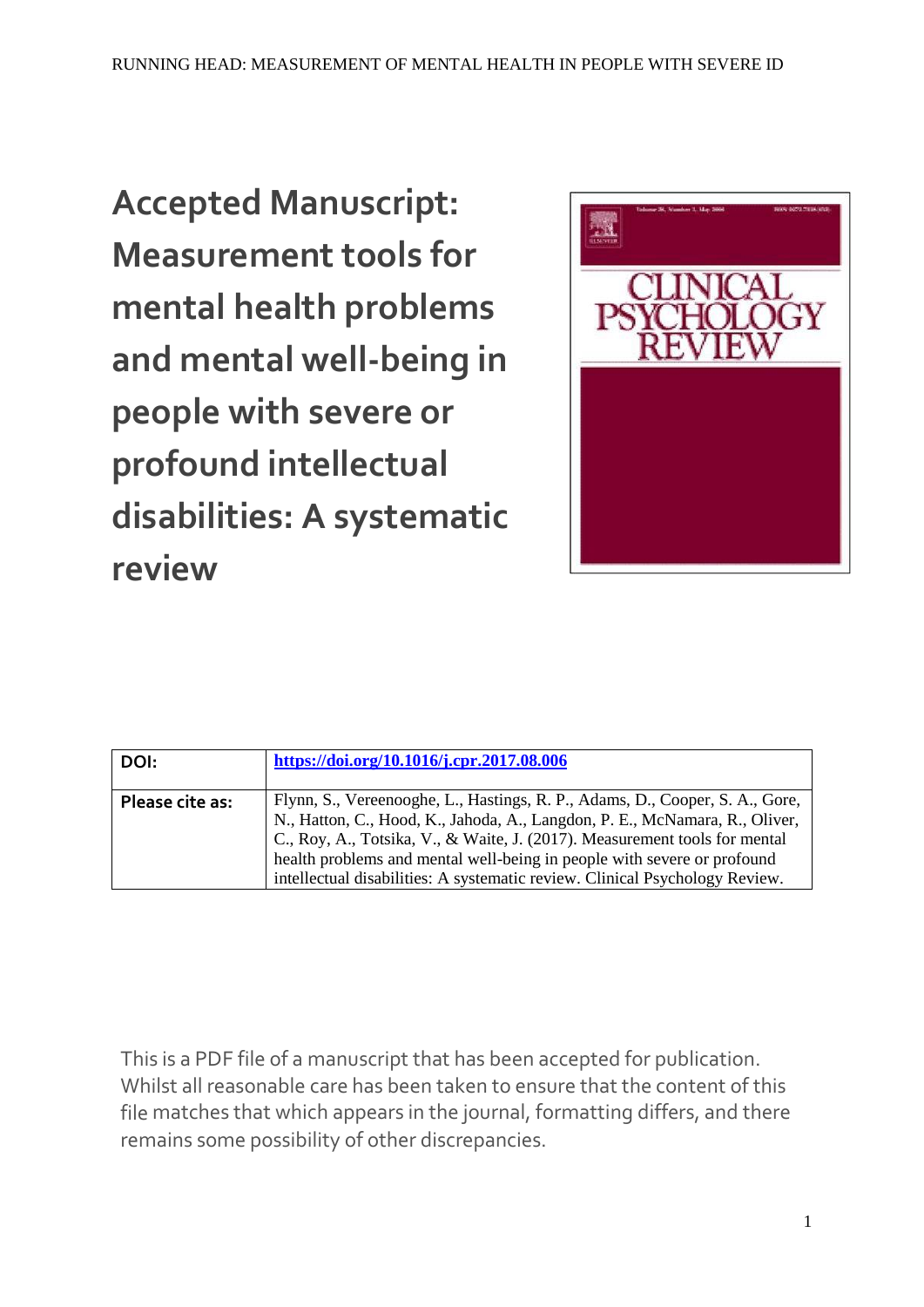# **Measurement tools for mental health problems and mental well-being in people with severe or profound intellectual disabilities: A systematic review**

Ms Samantha Flynn<sup>1</sup>, Dr Leen Vereenooghe<sup>2</sup>, Prof. Richard P Hastings<sup>1</sup>, Dr Dawn Adams<sup>3</sup>, Prof. Sally-Ann Cooper<sup>4</sup>, Dr Nick Gore<sup>5</sup>, Prof. Chris Hatton<sup>6</sup>, Prof. Kerry Hood<sup>7</sup>, Prof. Andrew Jahoda<sup>4</sup>, Dr Peter E Langdon<sup>5</sup>, Dr Rachel McNamara<sup>7</sup>, Prof. Chris Oliver<sup>8</sup>, Dr Ashok Roy<sup>9</sup>, Dr Vasiliki Totsika<sup>1</sup> and Dr Jane Waite<sup>8</sup>

<sup>1</sup> CEDAR, University of Warwick, UK

<sup>2</sup> Fakultät für Psychologie und Sportwissenschaft, Universität Bielefeld, Germany

- <sup>3</sup> Autism Centre of Excellence, Griffith University, Australia
- <sup>4</sup> Institute of Health and Wellbeing, University of Glasgow, UK
- <sup>5</sup>Tizard Centre, University of Kent, UK

<sup>6</sup> Faculty of Health and Medicine, Lancaster University, UK

<sup>7</sup>Centre for Trials Research, Cardiff University, UK

<sup>8</sup> School of Psychology, University of Birmingham, UK

<sup>9</sup>Coventry and Warwickshire Partnership NHS Trust, UK

#### **Corresponding author:**

Ms Samantha Flynn (s.flynn.1@warwick.ac.uk)

\_\_\_\_\_\_\_\_\_\_\_\_\_\_\_\_\_\_\_\_\_\_\_\_\_\_\_\_\_\_\_\_\_\_\_\_\_\_

CEDAR, University of Warwick, New Education Building, Westwood Campus, University of Warwick, Coventry, CV4 7AL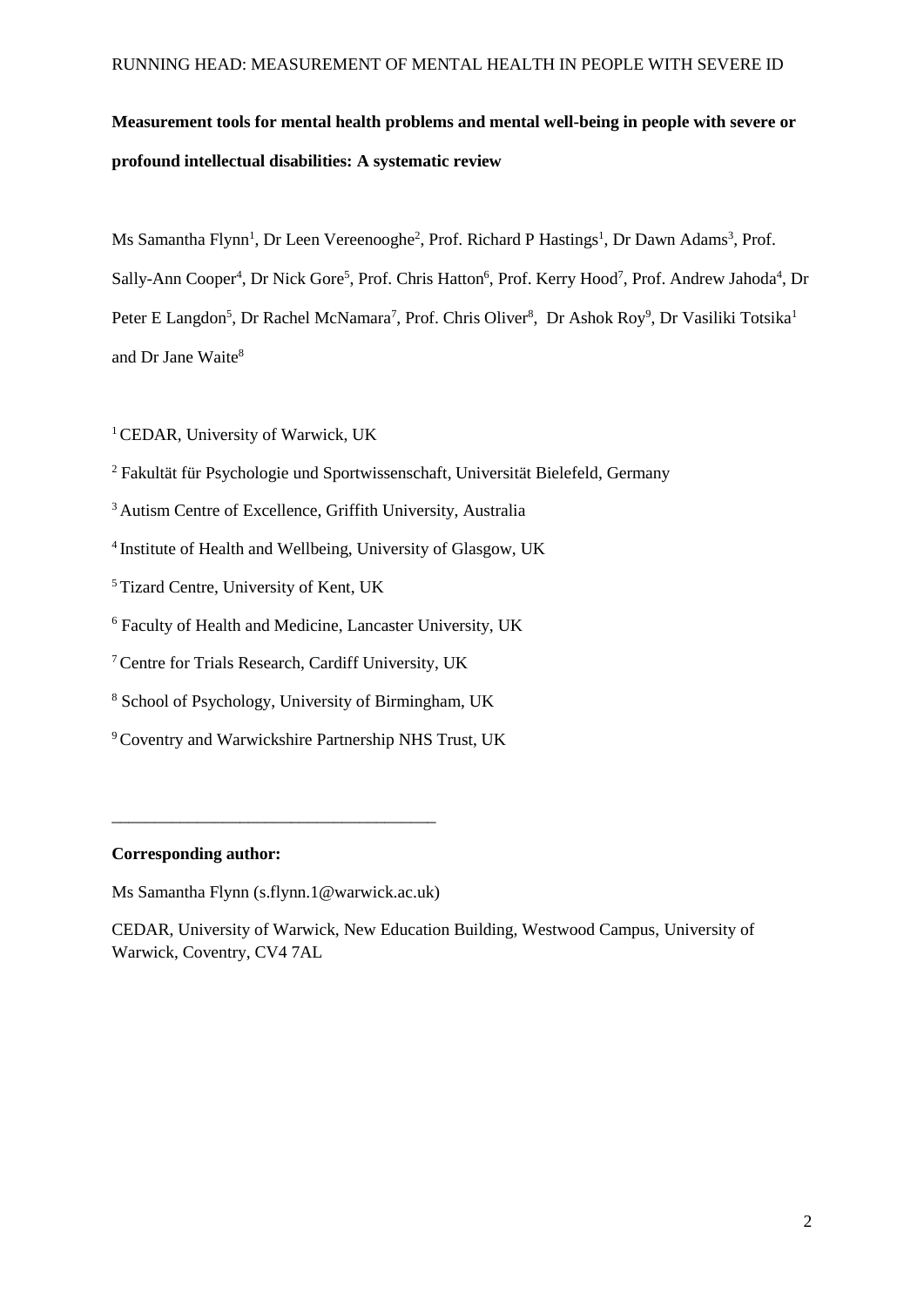#### **Abstract**

Mental health problems affect people with intellectual disabilities (ID) at rates similar to or in excess of the non-ID population. People with severe ID are likely to have persistent mental health problems. In this systematic review (PROSPERO 2015:CRD42015024469), we identify and evaluate the methodological quality of available measures of mental health problems or well-being in individuals with severe or profound ID. Electronic searches of ten databases identified relevant publications. Two reviewers independently reviewed titles and abstracts of retrieved records (n=41,232) and full-text articles (n=573). Data were extracted and the quality of included papers was appraised. Thirty-two papers reporting on 12 measures were included. Nine measures addressed a broad spectrum of mental health problems, and were largely observational. One physiological measure of well-being was included. The Aberrant Behavior Checklist, Diagnostic Assessment for the Severely Handicapped Scale-II and Mood, Interest and Pleasure Questionnaire are reliable measures in this population. However, the psychometric properties of six other measures were only considered within a single study – indicating a lack of research replication. Few mental health measures are available for people with severe or profound ID, particularly lacking are tools measuring well-being. Assessment methods that do not rely on proxy reports should be explored further.

*Keywords:* intellectual disabilities; mental health; mental illness; psychiatric disorder; mental wellbeing; measurement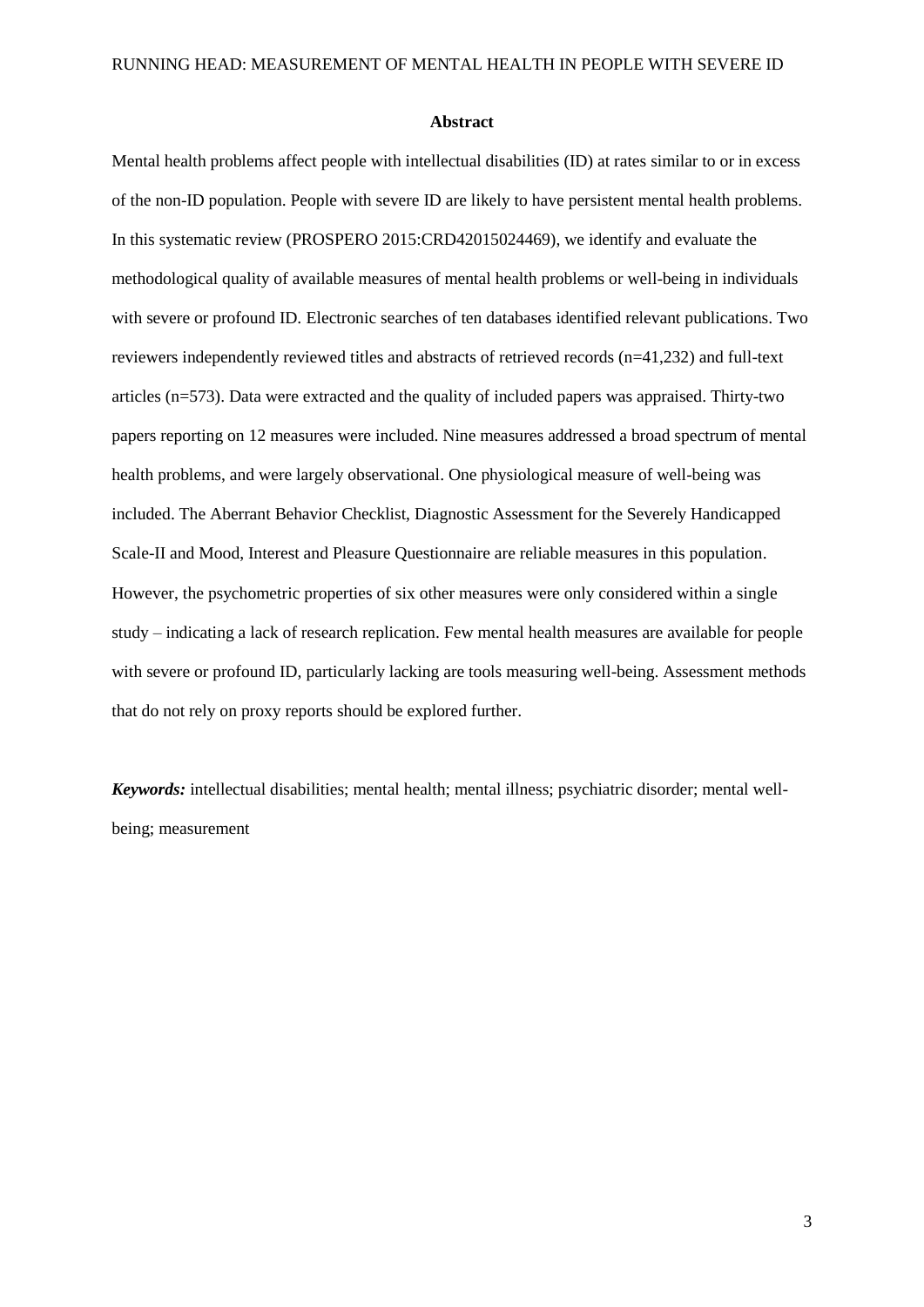#### **Background**

Children and adolescents with intellectual disabilities (ID) are 4-5 times more likely to present with symptoms of diagnosable mental health problems in comparison with children who do not have ID (Emerson & Hatton, 2007). Similarly, adults with ID are at increased risk of mental health problems (Cooper et al., 2007a), with a recent UK based cohort study reporting that between 21 and 34% of participants had a mental health problem over the course of the study (Sheehan et al., 2015). There is evidence that the incidence of severe mental health problems is heightened in people with ID compared to people without ID (cf. Sheehan et al., 2015 with Hardoon et al., 2013). Within the population of people with ID, there is some indication that those with severe ID are at a greater risk of mental health problems (Cooper et al., 2007a, 2007b; Hove & Havik, 2010; Smiley et al., 2007). Furthermore, longitudinal data from a cohort of Australian children and adolescents with ID over a period of 14 years using the Developmental Behaviour Checklist (Einfeld & Tonge, 1992; 1995) suggest that mental health problems are more likely to persist for people with severe or profound ID, whereas mental health problems for people with mild ID may decrease over time (Einfeld et al., 2006).

Assessing mental health problems and mental well-being in people with severe or profound ID presents multiple challenges. Methodological challenges include people with severe or profound ID having difficulties with self-report, difficulties labelling and communicating emotions (Adams & Oliver, 2011) – although this is not unique to people with severe to profound ID, and is a challenge for people with mild and moderate ID too (Mellor & Dagnan, 2005) – concern about the accuracy of proxy reports (Emerson, Felce & Stancliffe, 2013), and the process of diagnostic overshadowing whereby symptoms of a mental health problem are ascribed to the person's ID or another co-morbid problem rather than being recognized as a mental health problem (Deb et al., 2001). Measurement of mental health problems and mental well-being in this population is also conceptually difficult as some mental health problems may have overlaps with behavioural problems (Marston et al., 1997; Ross & Oliver, 2002; Hayes et al., 2011), and some standard diagnostic criteria may be appropriate for people with mild or moderate ID (e.g., negative cognitions), but less so for people with severe or profound ID (Evans, Cotton, Einfeld & Florio, 1999).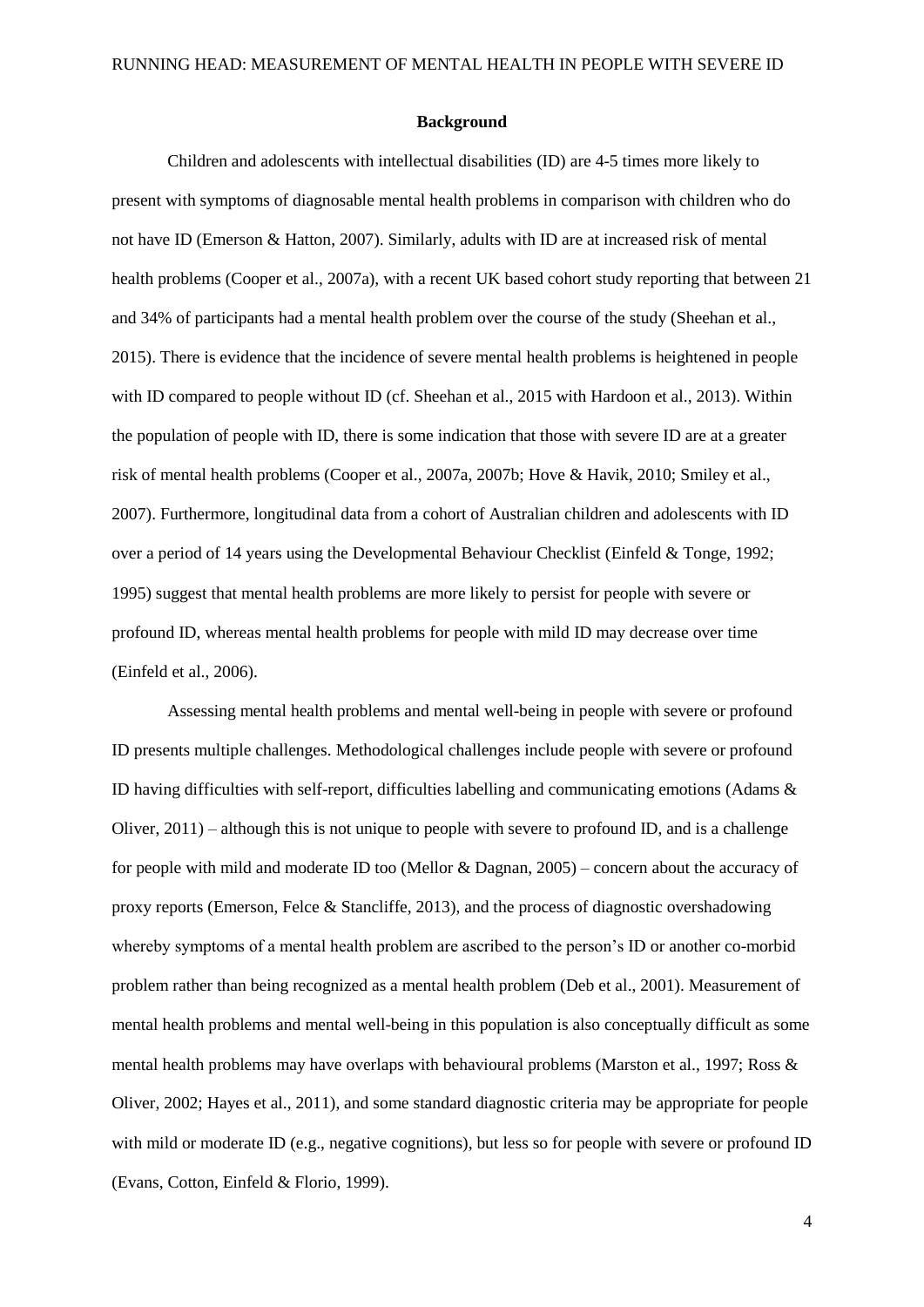To examine mental health problems and mental well-being in people with severe ID in the context of research and clinical practice, robust measurement tools are needed with supporting data specifically with the severe/profound ID population. Previous systematic reviews have explored the assessment of depression (Walton & Kerr, 2016; Hermans & Evenhuis, 2010; Perez-Achiaga, Nelson & Hassiotis, 2009) and anxiety (Reardon, Gray & Melvin, 2015; Hermans et al., 2011) in people with ID. However, these reviews did not focus on people with severe or profound ID and did not extend across the lifespan. All five of these systematic reviews did present some quality appraisal of the identified mental health measurement tools. Additionally, a non-systematic narrative review by Matson et al. (2012) offered a representation of broad mental health measures across the lifespan; no quality appraisal was undertaken within this review, and evidence pertaining specifically to people with severe or profound ID was not included. Moreover, Matson et al.'s review exclusively reported evidence for rating scale instruments, excluding other methods of assessment. Additionally, none of the aforementioned reviews included both measures of mental health problems and mental well-being.

Considering the identified gaps in current knowledge, the main questions for this systematic review were: (a) What are the tools available to measure mental health problems and mental wellbeing in children and adults with severe ID, and (b) What is the methodological quality of these measurement tools?

#### **Method**

The Preferred Reporting Items for Systematic Reviews and Meta-Analyses (PRISMA) guidelines were followed for all stages of this systematic review. The protocol for this systematic review was registered with PROSPERO, an international register for systematic reviews with health related outcomes (PROSPERO 2015:CRD42015024469).

#### **Search strategy**

Online databases (CINAHL, ERIC, EMBASE, MEDLINE, ASSIA, PsycINFO, PsycTESTS, CENTRAL, and the Social Sciences and Science Citation Indices) were searched during July 2015. Search strings were based on those of Vereenooghe and Langdon (2013) and included terms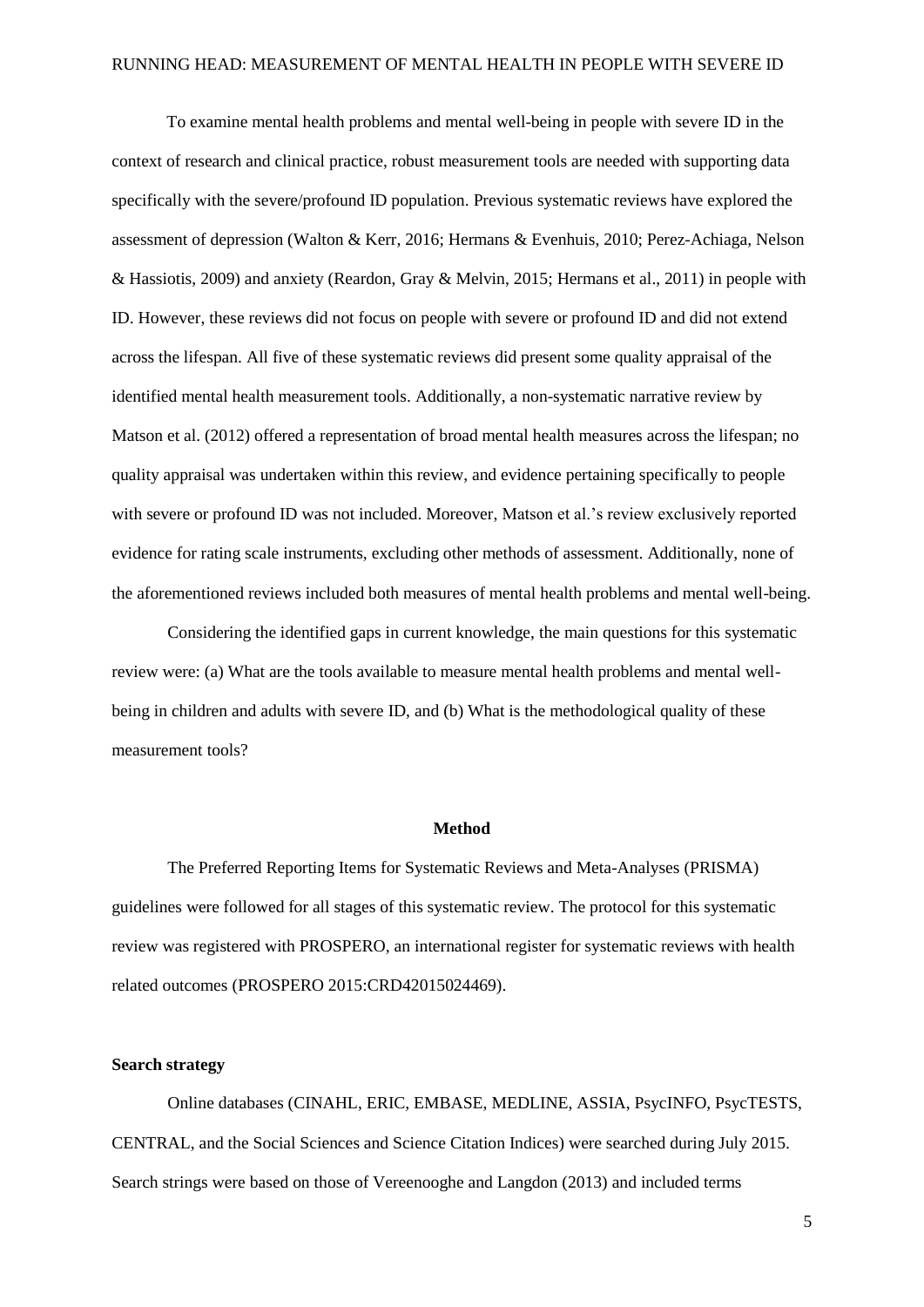pertaining to ID, mental health and well-being, and the evaluation of measures (see Table 1 for an example search string, and Appendix 1 for the full search strings for each database).

Searches for a related systematic review exploring interventions for mental health problems in people with severe and profound ID (Vereenooghe et al., submitted) were performed at the same time, with results from both reviews being pooled initially in case of relevant papers being retrieved from the other search. Forwards and backwards searches were undertaken by hand searching the reference lists, and 'cited by' records of all included papers – a cut-off of September 2016 was imposed for retrieving papers from these searches. As an additional search strategy, citation searches for studies which reported on the identified measurement tools were undertaken to ensure that no potentially eligible study was missed.

#### **Study selection**

One reviewer (LV) screened all titles and abstracts for broad relevance, and a random sample of 20% was double reviewed by a second reviewer (SF); this is an accepted practice when a review is large and resources limited (Petticrew & Roberts, 2006). All full-text papers were independently double reviewed (LV and SF).

Papers were included within this review if they met the following inclusion criteria: (a) at least 70% of the sample in the study were reported as having severe or profound ID (although in some senses an arbitrary criterion, this was to ensure that there was a majority of people with severe or profound ID in the study samples) or the data for participants with severe or profound ID were reported separately, (b) an original study, presenting quantitative or psychometric outcome data, (c) the study focused on the development, adaptation, or evaluation of a measure of mental health or well-being, and (d) the study was reported in English, Dutch, French or German. A later adjustment to the review protocol was made to exclude records from screening (n=106 records) which were published before 1980, coinciding with the publication of the third edition of the Diagnostic and Statistical Manual of Mental Disorders (DSM-III; APA, 1980). This assured a minimal level of consistency in the recognition and diagnosis of mental health problems. It is likely that there would have been a delay between the publication of the DSM-III and its first use in published research, but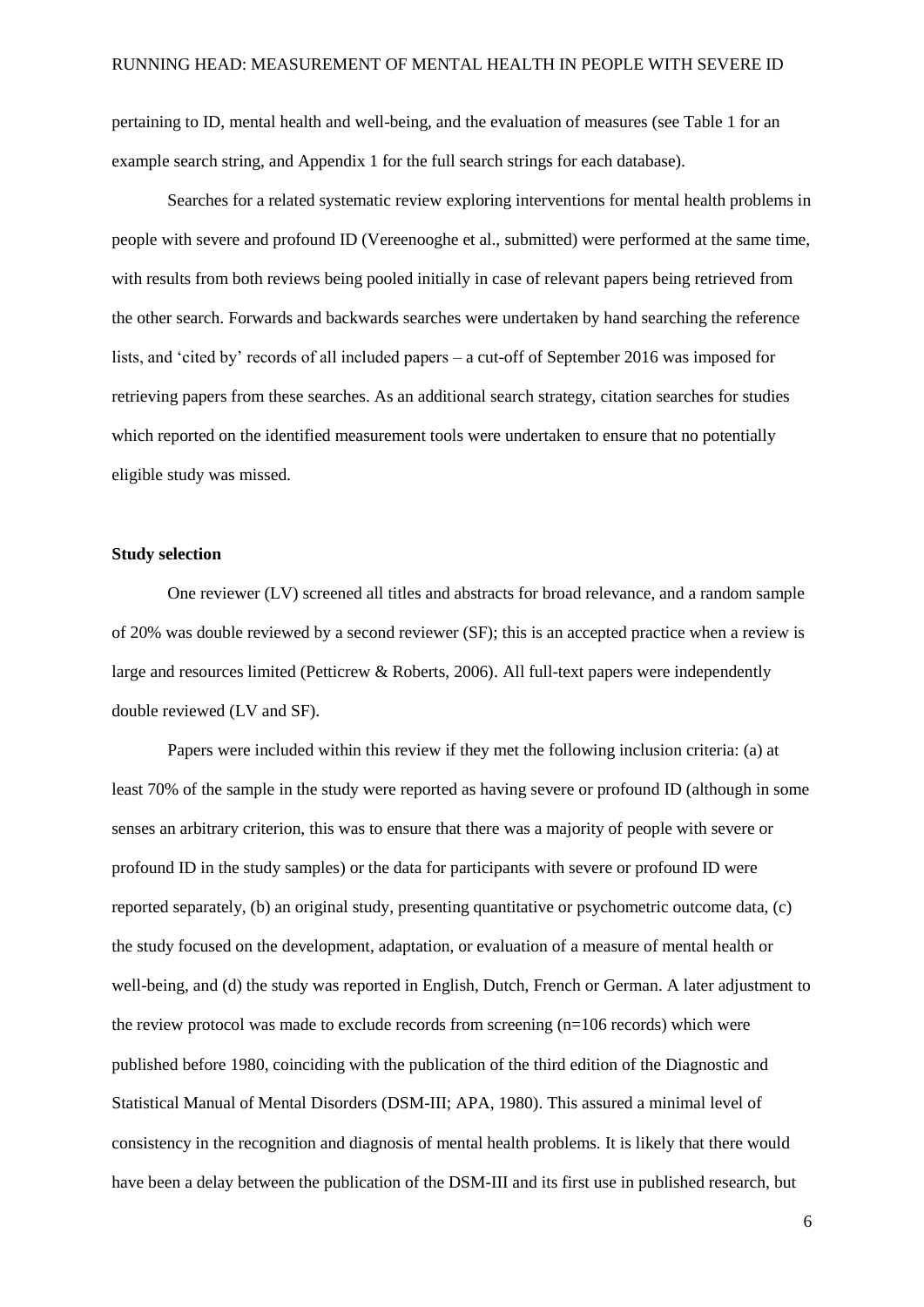searches back to 1980 were essential to ensure that no potentially relevant studies were missed. No inclusion restrictions were placed on the age or gender of participants.

The definition of mental and physical components of mental, behavioural, and physical health problems into mutually exclusive categories can be challenging, particularly as some components are symptomatic of multiple disorders, and there is a high probability of comorbidity between certain problems. For the purpose of this systematic review, the inclusion criteria for mental health problems was derived from the ICD-10. Eligible mental health problems, and their key diagnostic symptoms, were in the following classifications: (a) F20-29: schizophrenia, schizotypal and delusional disorders; (b) F30-39: mood (affective) disorders; (c) F40-48: neurotic, stress-related and somatoform disorders; (d) F60-69: disorders of adult personality and behaviour; and, (e) F90-97: behavioural and emotional disorders with onset usually occurring in childhood and adolescence. As such, organic mental disorders, disorders due to psychoactive substance abuse, behavioural syndromes associated with physiological disturbances and physical factors, intellectual disability, disorders of psychological development (e.g. childhood autism and specific developmental disorders), as well as other behavioural and emotional disorders with onset usually occurring in childhood and adolescence which are not within F90-97 (e.g. pica, stereotyped movement disorder) were not considered to be eligible for inclusion in this review. Mental well-being is "...a state of well-being in which every individual realizes his or her own potential, can cope with the normal stresses of life, can work productively and fruitfully, and is able to make a contribution to her or his community." (WHO, 2014). By including mental well-being, as well as mental health problems, it was possible that more positively formulated titles and abstracts which did not focus on any specific diagnostic category would be identified. The categorisation of measures of mental health problems or mental well-being was reached by team consensus by applying the aforementioned definitions.

#### [TABLE 1 ABOUT HERE]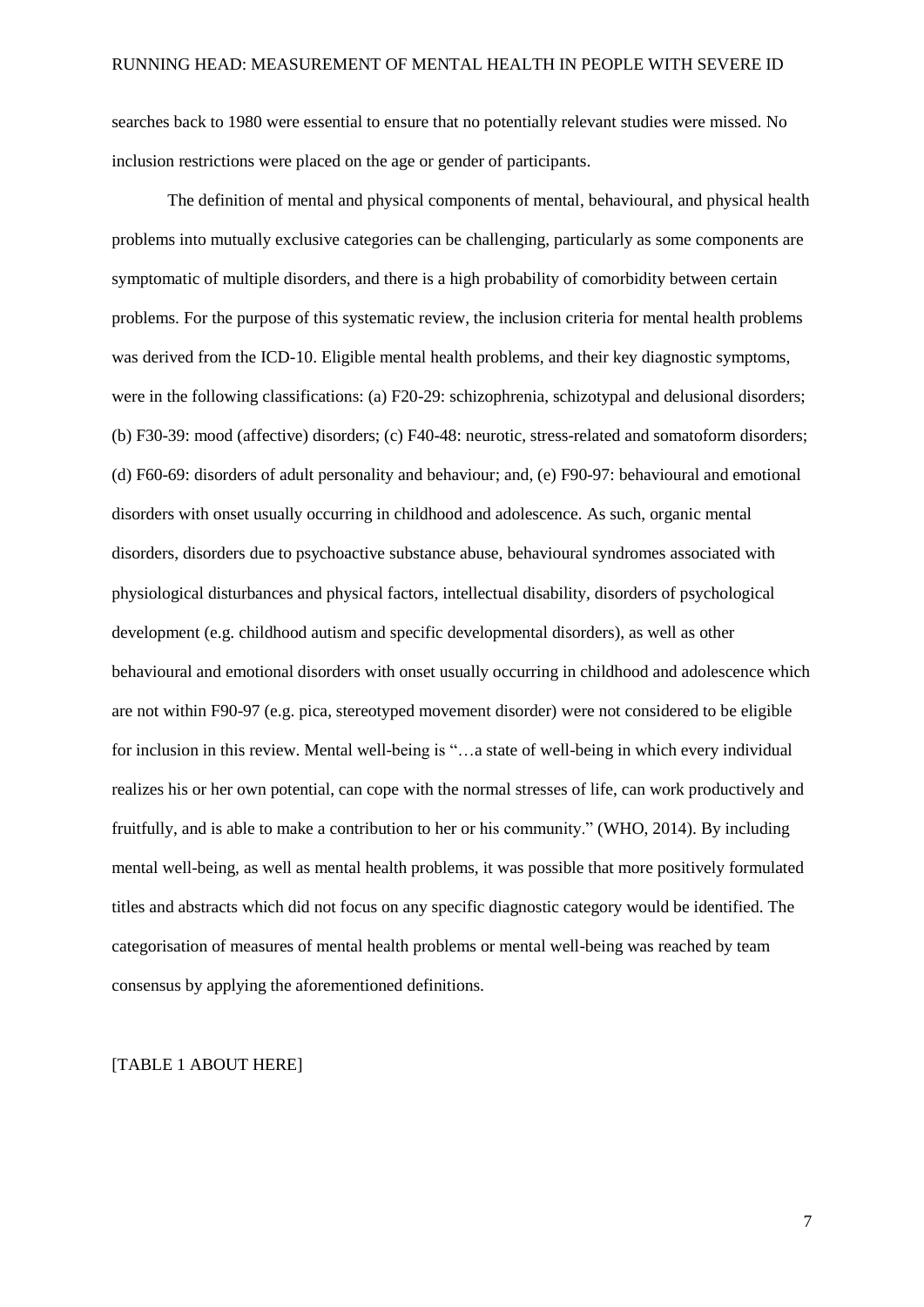#### **Data extraction and synthesis**

Data were extracted into a table format by one reviewer (SF), and were checked for accuracy by a second reviewer (LV). Extracted data included participant demographics, details about the instrument (target, subscales, scoring, interpretation, etc.), and information about the data analyses. Data were summarised for all the studies reporting on each measurement tool, and a narrative synthesis of the methodological quality of each measure was completed.

#### **Quality appraisals**

The Characteristics of Assessment Instructions for Psychiatric Disorders in Persons with Intellectual Developmental Disorders (CAPs-IDD; Zeilinger et al., 2013) was used to guide quality appraisal, and eventual synthesis of the data by a first reviewer (SF). CAPs-IDD appraisal was subsequently checked by a second reviewer (LV) for accuracy. The CAPs-IDD is designed to evaluate the quality and psychometric properties of mental health tools for people with ID (Zeilinger et al., 2013). This tool combines typical criteria about the validity and reliability of measures generally with criteria about face validity and other issues specific to people with ID. As such, it can be used as a general quality tool for assessing measures across the ID field. The addition of mental well-being in the *concepts to be measured* section ensured that this data was being captured within the tool. Dimensions of the CAPs-IDD include: test development and theoretical foundation, measurement characteristics, validity (criterion, content, construct, face), reliability (internal consistency, reliability, measurement error), objectivity of application, objectivity of interpretation, norming, and fairness, and feasibility. All studies pertaining to each individual measurement tool were included in the assessment of each measure, allowing the authors to establish the weight of evidence for each measure in turn.

Measures were rated on a four point scale  $(++)$  excellent;  $+$  good;  $-$  fair;  $-$  poor) using standard interpretation guidelines (Landis & Koch, 1977; Cicchetti & Sparrow, 1981; Cicchetti, 1994; Hinkle, Wiersma & Jurs, 2002); this can be found in Table 2.

#### [TABLE 2 ABOUT HERE]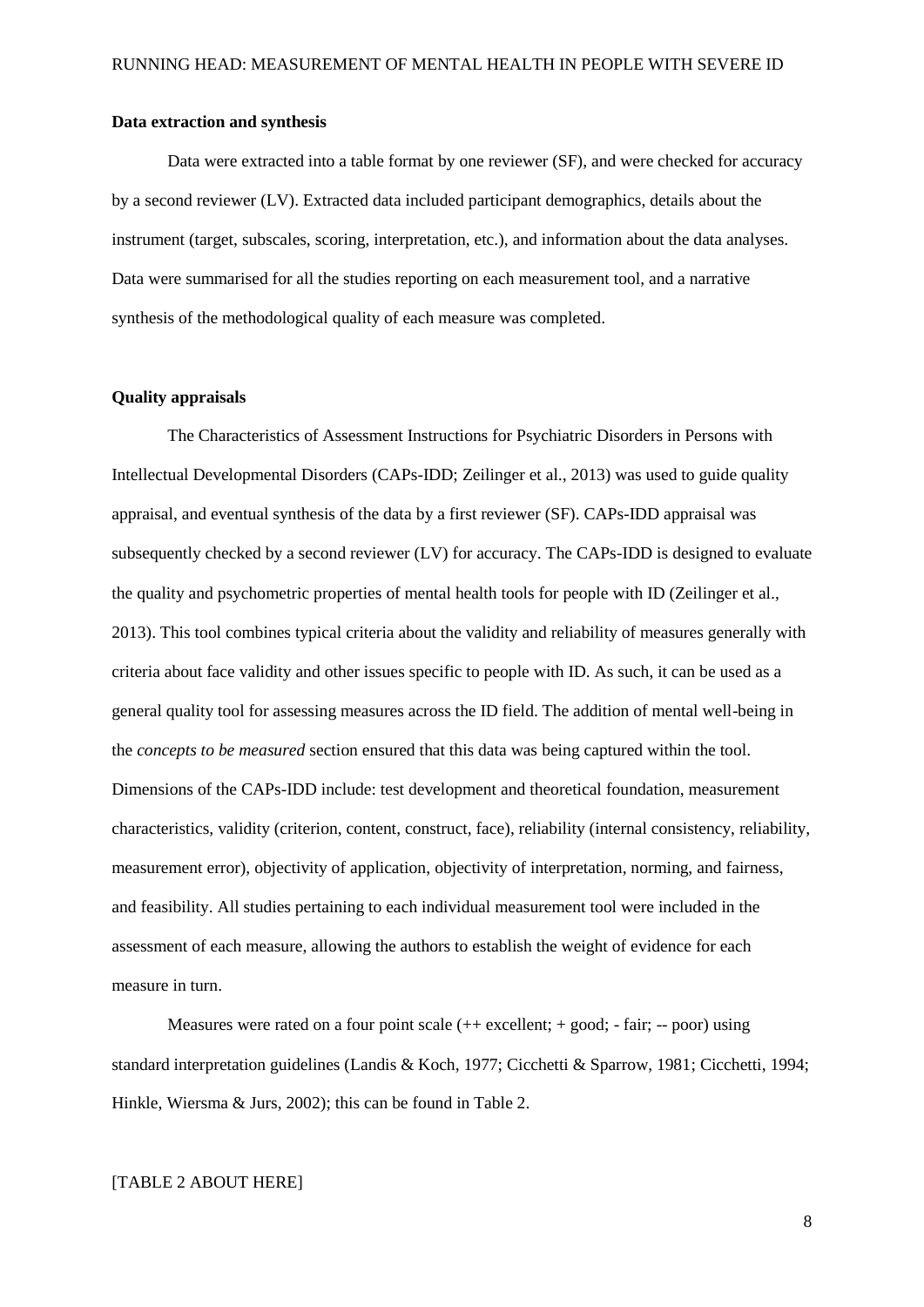To enable a summary of the overall quality of included measures, we considered measures to have good evidence of methodological quality if they had: (a) at least two dimensions of reliability with  $a ++$  rating and more than one supporting study, and (b) at least one dimension of validity with a + rating or higher and more than one supporting study.

#### **Results**

Electronic searches resulted in 41,232 records being identified (see Figure 1). Following deduplication the titles and abstracts of 24,883 papers were screened for relevance by a reviewer (LV) and a random sample of 20% was double reviewed by a second reviewer (SF). The double reviewing of 4,792 records resulted in 4,784 agreements (99.83%) and a Kappa coefficient of 0.91. All disagreements were resolved by LV and SF through discussion of each paper in turn.

From the title and abstract screening, 573 papers were selected for full-text screening. All full-text papers were independently double reviewed (LV and SF) with a total of 10 disagreements being discussed between the reviewers and resolved (Kappa coefficient for initial agreement = 0.83). There were no cases where a third reviewer was required to resolve disagreements. The main cause of disagreement was where it was unclear in the paper as to whether a sufficient percentage of the sample had severe or profound ID. Of the 10 disagreements, two were included in the final review (Esbensen et al., 2003; Janssen & Maes, 2013) as they presented some data separately for people with severe or profound ID.

Forwards and backwards searches of the reference lists, and 'cited by' records of all included papers identified three additional papers which underwent full inclusion assessment. Because they fulfilled the eligibility criteria, they were all included in the review. Two doctoral theses were identified through searches for studies reporting on identified measurement tools. At the end of this process, 32 papers were included, describing a total of 12 mental health measurement tools.

#### [FIGURE 1 ABOUT HERE]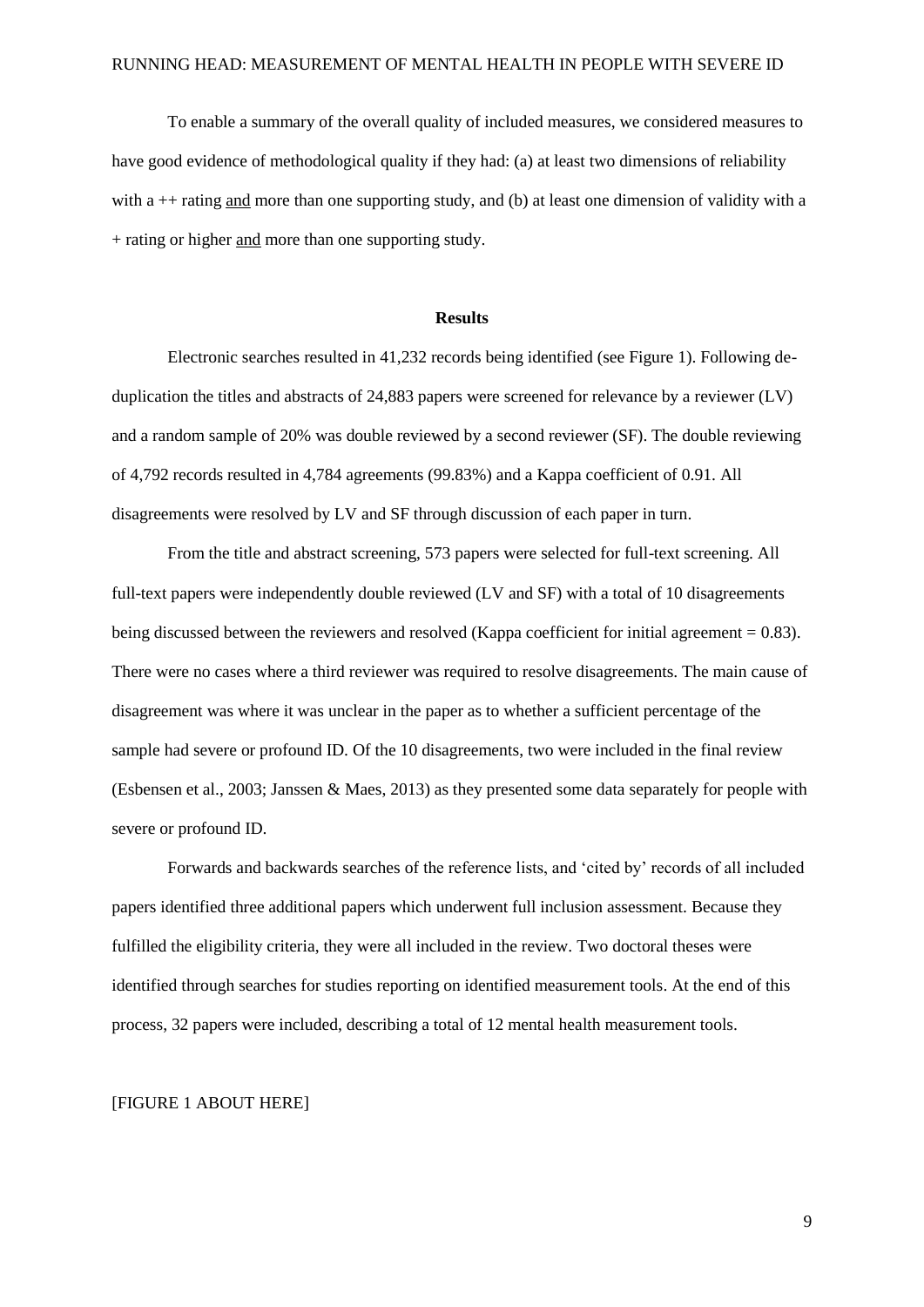We focus on the mental health measures in terms of the evidence only for people with severe to profound ID. Some measurement tools may have additional supporting data for populations of individuals with mild to moderate ID, but this information is not included in the current review.

#### **Mental health and well-being measurement tools**

Overall, 32 papers reporting on 12 tools for measuring mental health problems, and mental well-being in adults with severe or profound ID were identified (Table 3). No included studies pertained to the measurement of mental health problems or well-being in children or adolescents with severe or profound ID.

#### [TABLE 3 ABOUT HERE]

Included measurement tools were intended to screen for a broad spectrum of problems, with the exceptions being the Autism Spectrum Disorders-Comorbidity for Adults [ASD-CA; Matson, Terlonge & Gonzalez, 2006] (LoVullo & Matson, 2009; Matson & Boisjoli, 2008) and the Physiological Measure of the Subjective Well-Being of Persons With Profound Intellectual and Multiple Disabilities [Physiological Measure of Subjective Well-Being] (Vos et al., 2010) which were concerned with well-being, along with the Depression Scale for Severe Disability [DEPRESSED] (Cooper, 2007), which focussed on symptoms of depression, and the Mood, Interest and Pleasure Questionnaire [MIPQ; Ross & Oliver, 2002; 2003] (Petry et al., 2010) for mood. The frequency, severity, or duration of target behaviours were most often used to measure mental health problems.

All measures were evaluated in the English language, with six being validated in a second language, including: Dutch (Aberrant Behavior Checklist [ABC; Aman & Singh, 1985]: Petry et al., 2010; Anxiety, Depression and Mood Scale [ADAMS; Esbensen et al., 2003]: Hermans et al, 2012; Mini Psychiatric Assessment Schedule for Adults with a Developmental Disability [Mini PAS-ADD; Prosser et al., 1998]: Janssen & Maes, 2013; MIPQ: Petry et al., 2010), Japanese (ABC: Ono, 1996), and Spanish (Diagnostic Assessment for the Severely Handicapped Scale-II [DASH-II; Matson, 1995]: Vargas-Vargas et al., 2015). Seventeen studies were undertaken in the USA (Bamburg et al.,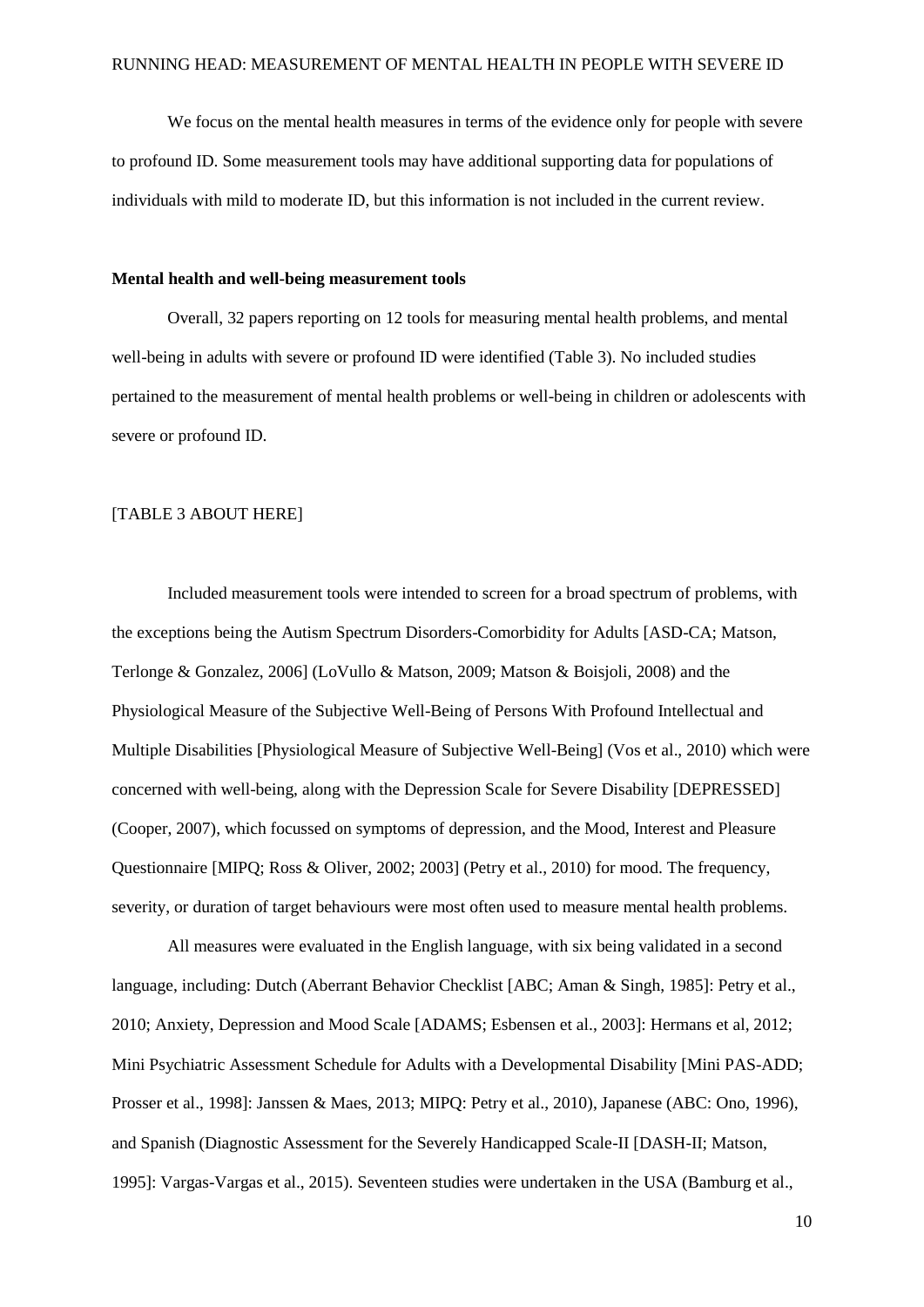2001; Bihm & Poindexter, 1991; Cooper, 2007; Esbensen et al., 2003; LoVullo & Matson, 2009; Matson et al., 1991a; Matson et al., 1991b; Matson et al., 1999; Matson & Smiroldo, 1997; Matson & Boisjoli, 2008; Paclawskyj et al., 1997; Redding, 1997; Rojahn et al., 2003; Sevin et al., 1995; Sturmey, Burcham & Perkins, 1995; Sturmey et al., 1996; Sturmey, Matson & Lott, 2004). One paper each, reported on samples from the USA and New Zealand (Aman et al., 1987a), Japan (Ono, 1996), Norway (Myrbakk & von Tetzchner, 2008), Spain (Vargas-Vargas et al., 2015), and China (Liu et al., 2007). Two papers reported research undertaken in the Netherlands (Dumont et al., 2014; Hermans et al., 2012), three papers were from Belgium (Janssen & Maes, 2013; Petry et al., 2010; Vos et al., 2010), and four were from the UK (Hill, Powlitch & Furniss, 2008; Moss et al., 1998; Prosser et al., 1998; Ross & Oliver, 2003).

All identified measures were for use with adults, and despite searching for measures specifically aimed at children, none were found. Four measures were developed with the intention of being used explicitly with people with severe or profound ID: the Diagnostic Assessment for the Severely Handicapped Scale [DASH; Matson et al., 1991a] (Matson et al., 1991a; Matson et al., 1991b; Redding, 1997; Sevin et al., 1995), DASH-II (Bamburg et al., 2001; Matson & Smiroldo, 1997; Matson et al., 1999; Myrbakk & von Tetzchner, 2008; Paclawskyj et al., 1997; Sturmey, Matson & Lott, 2004; Vargas-Vargas et al., 2015), DEPRESSED (Cooper, 2007), and the Physiological Measure of Subjective Well-being (Vos et al., 2010). It was unclear whether the remaining measures had been adapted for use with people with severe or profound ID or designed primarily to be used across a wider range of ID.

Twenty of the included papers evaluated the DASH (Matson et al., 1991a; Matson et al., 1991b; Redding, 1997; Sevin et al., 1995), DASH-II (Bamburg et al., 2001; Matson & Smiroldo, 1997; Matson et al., 1999; Myrbakk & von Tetzchner, 2008; Paclawskyj et al., 1997; Sturmey, Matson & Lott, 2004; Vargas-Vargas et al., 2015) or the ABC (Aman et al., 1987a; Aman et al., 1987b; Bihm & Poindexter, 1991; Dumont et al., 2014; Hill, Powlitch & Furniss, 2008; Ono, 1996; Paclawskyj et al., 1997; Petry et al., 2010; Rojahn et al., 2003; Ross & Oliver, 2003). Nine of the other measures were evaluated in only one study each with adults with severe to profound ID (DEPRESSED: Cooper, 2007; Interact Short Form: Liu et al., 2007; Psychiatric Assessment Schedule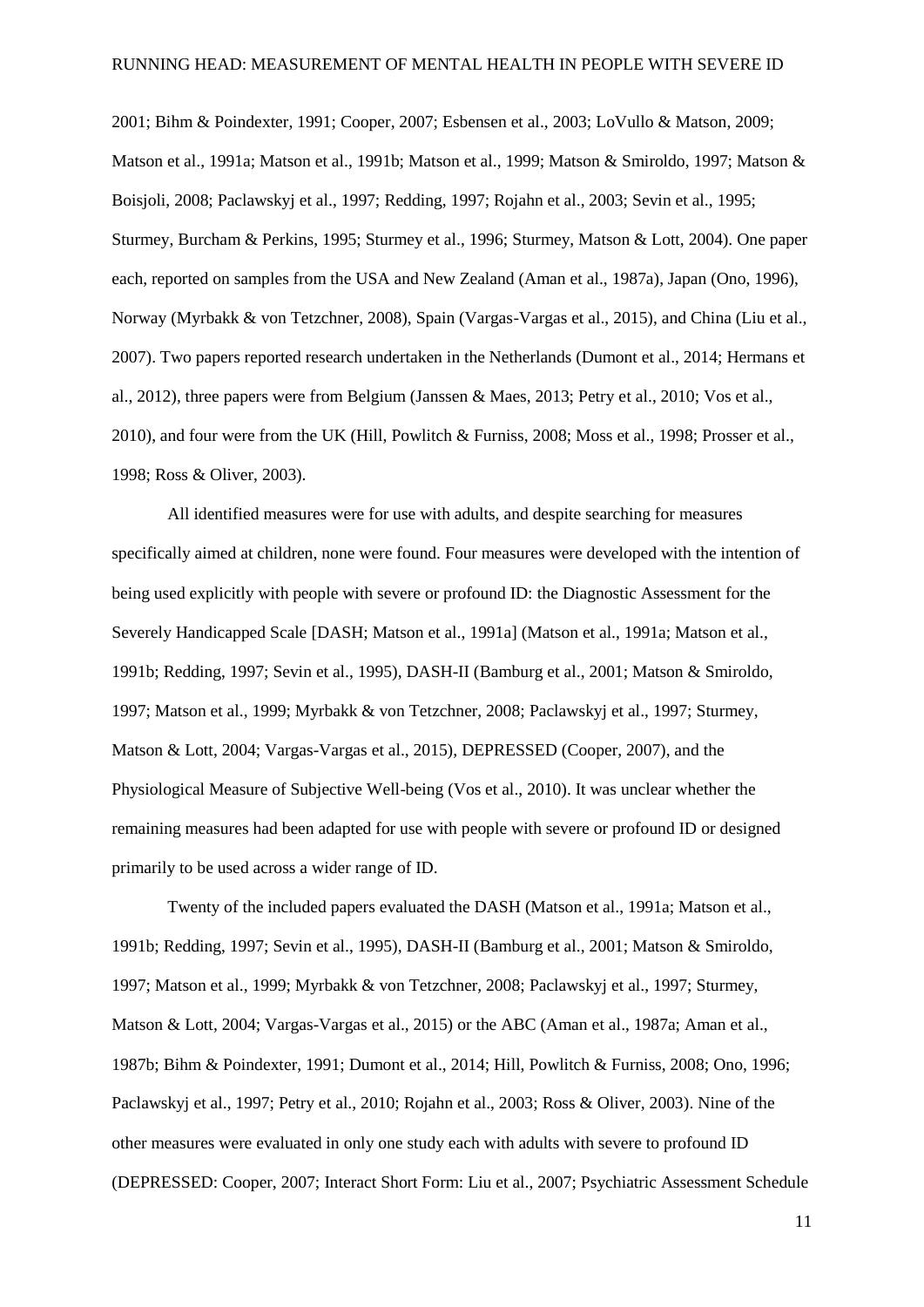for Adults with a Developmental Disability Checklist [PAS-ADD]: Moss et al., 1998; Physiological Measure of Subjective Well-being: Vos et al., 2010) or in only two studies each (ADAMS: Esbensen et al., 2003; Hermans et al., 2012; ASD-CA: LoVullo & Matson, 2009; Matson & Boisjoli, 2008; Mini PAS-ADD: Janssen & Maes, 2013; Prosser et al., 1998; MIPQ: Petry et al., 2010; Ross & Oliver, 2003; Reiss Screen for Maladaptive Behaviour [Reiss Screen; Reiss, 1988]: Sturmey, Burcham & Perkins, 1995; Sturmey et al., 1996). For three measures, the second study to evaluate the tool focused on a translated version of the original measure (ADAMS: Hermans et al., 2012; Mini PAS-ADD: Janssen & Maes, 2013; MIPQ: Petry et al., 2010). For ten of the measures, the researcher by whom it was developed was typically involved in its evaluation (ABC: Aman et al., 1987a; Aman et al., 1987b; Rojahn et al., 2003; ADAMS: Esbensen et al., 2003; ASD-CA (LoVullo & Matson, 2009; Matson & Boisjoli, 2008; DEPRESSED: Cooper, 2007; DASH: Matson et al., 1991a; Matson et al., 1991b; Sevin et al., 1995; DASH-II: Bamburg et al., 2001; Matson & Smiroldo, 1997; Matson et al., 1999; Paclawskyj et al., 1997; Sturmey, Matson & Lott, 2004; Mini PAS-ADD: Prosser et al., 1998; MIPQ: Ross & Oliver, 2003; PAS-ADD: Moss et al., 1998; Physiological Measure of Subjective Well-being: Vos et al., 2010).

Considering the participant samples, 17 of the studies included a mixed sample of people with ID and presented separate data for people with severe or profound ID (Aman et al., 1987a; Aman et al., 1987b; Bihm & Poindexter, 1991; Dumont et al., 2014; Ono, 1996; Paclawskyj et al., 1997; Rojahn et al., 2003; Esbensen et al., 2003; Hermans et al., 2012; LoVullo & Matson, 2009; Matson & Boisjoli, 2008; Myrbakk & von Tetzchner, 2008; Janssen & Maes, 2013; Prosser et al., 1998; Moss et al., 1998; Sturmey, Burcham & Perkins, 1995; Sturmey et al., 1996). The remaining 15 studies involved only participants with severe or profound ID (Hill, Powlitch & Furniss, 2008; Petry et al., 2010; Ross & Oliver, 2003; Cooper, 2007; Matson et al., 1991a; Matson et al., 1991b; Redding, 1997; Sevin et al., 1995; Bamburg et al., 2001; Matson & Smiroldo, 1997; Matson et al., 1999; Sturmey, Matson & Lott, 2004; Vargas-Vargas, 2015; Liu et al., 2007; Vos et al., 2010). All but one measure drew on informant (proxy) reports, including: carer, direct support staff, nurses, and other relatives. These proxy reports were based on the unstructured observation of behaviours (i.e., knowing the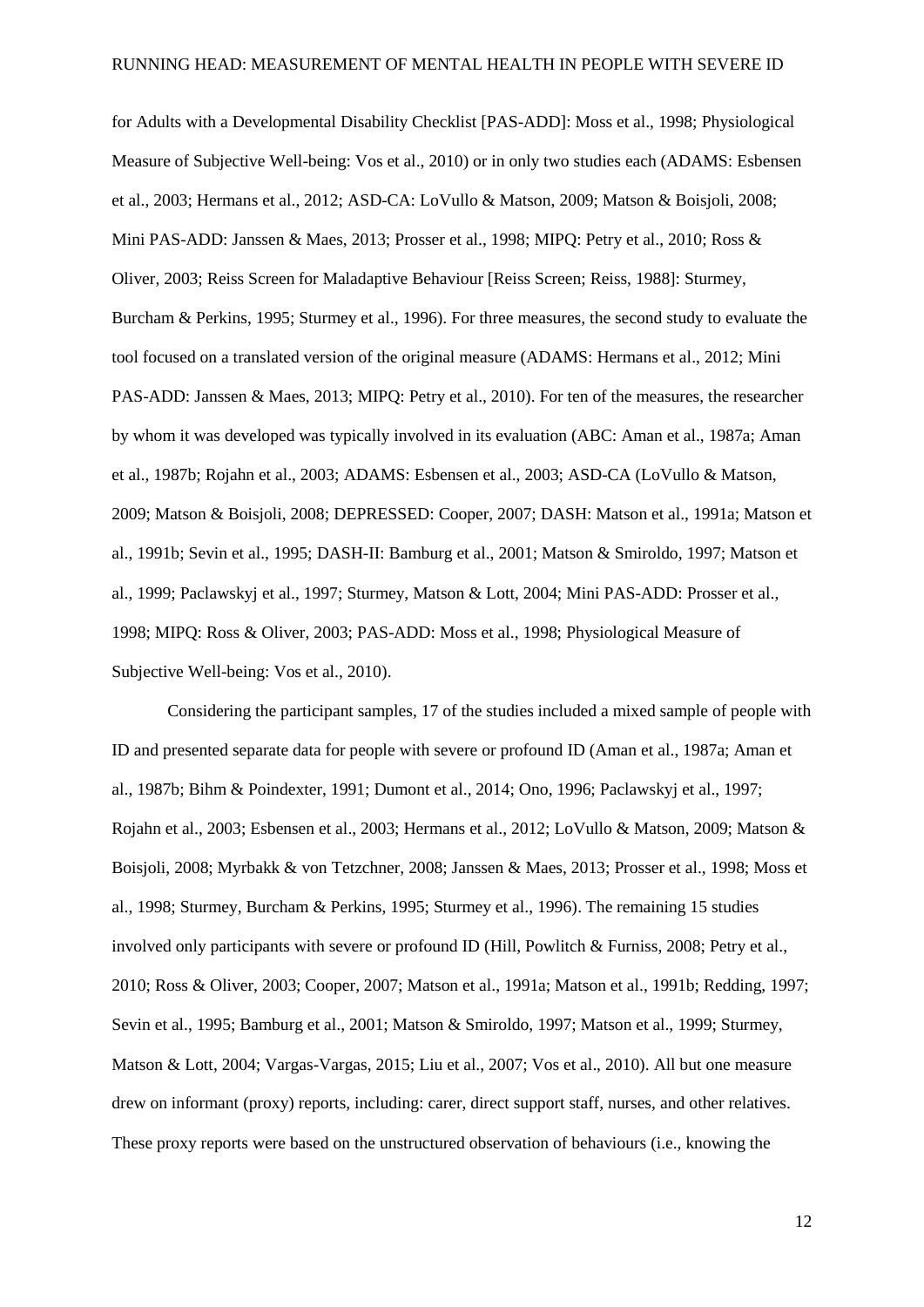person whose behaviours are being rated) or on clinical impressions. Only one measure used physiological indicators (Vos et al., 2010).

Only the ABC, DASH, DASH-II, Interact Short Form, MIPQ, and the Physiological Measure of Subjective Well-being measures reported on the time frame for measurement (over the past one month, two weeks, two weeks, present, two weeks, and present respectively). All other measures lacked clarity in terms of a timeframe for ratings.

#### **Methodological quality of mental health measures**

The CAPs-IDD quality assessment instrument (Zeilinger et al., 2013) was used to summarise the psychometric properties of all included measures, and their translated language variants. Whilst the CAPs-IDD does not provide a summary score for the measures, it does enable researchers to summarise methodological quality. A coded summary table of the methodological quality of each measure is presented in Table 4. Where source papers presented conflicting data regarding the strength of psychometric properties for a measure, measures were coded with consideration to all included papers.

#### [TABLE 4 ABOUT HERE]

Ten of the measures reported having some theoretical, expert, or classification model basis for the development of the tool, and in seven cases multiple methods of development were described. Measures were reported as being developed with guidance from a version of the International Classification of Diseases (ICD) (ASD-CA, DEPRESSED, Mini PAS-ADD), the Diagnostic and Statistical Manual of Mental Disorders (DSM) (ADAMS, ASD-CA, DASH, DASH-II, MIPQ), were guided by published literature and/or previous scales (ADAMS, ASD-CA, DEPRESSED, DASH, DASH-II, MIPQ, PAS-ADD, Mini PAS-ADD), or were guided by clinical experience (ADAMS, DEPRESSED). The development of four measurement tools was guided by a factor analysis of a pool of items (ABC, ADAMS, MIPQ, Reiss Screen). Neither the Interact Short Form nor the Physiological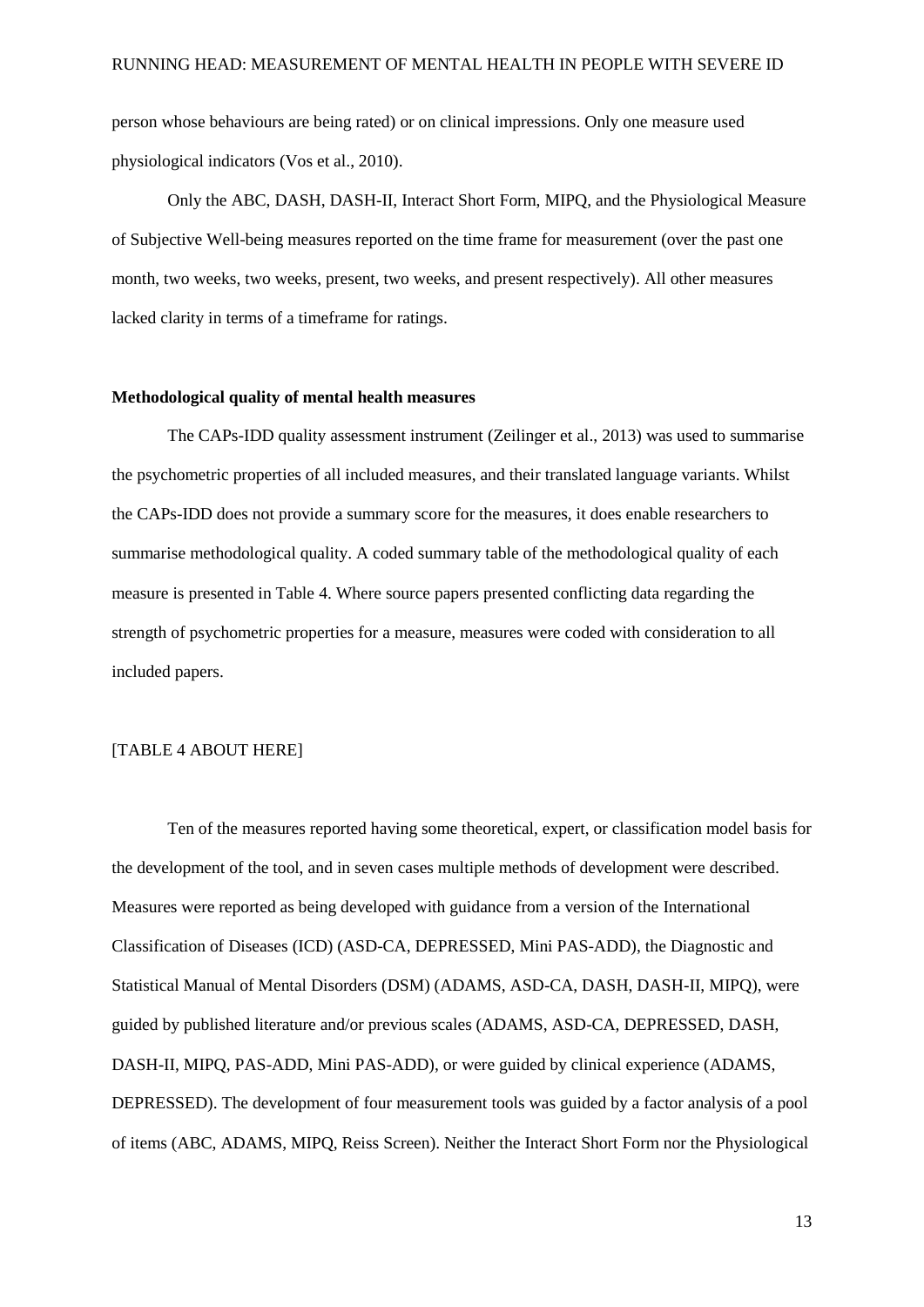Measure of Subjective Well-being were reported to have been developed using any theoretical or other methods.

Included papers did not contain information about sample norms, and six of the included measures were reported to have cut-off data: ADAMS (Hermans et al., 2012), ASD-CA (LoVullo et al., 2009), DASH (Sevin et al., 1995), DASH-II (Bamburg et al., 2001; Matson & Smiroldo, 1997; Myrbakk & von Tetzchner, 2008; Vargas-Vargas et al., 2015), mini PAS-ADD (Janssen et al., 2013; Prosser et al., 1998), PAS-ADD (Moss et al., 1998).

All except the Physiological Measure of Subjective Well-being were supported by evidence regarding internal consistency and inter-rater reliability. Whilst this would have been less relevant for the physiological measures, it would have been possible to undertake inter-rater reliability assessments for the behavioural observations. The internal consistency of the DASH was considered to be poor, based on the data presented in two studies. However, in the DASH-II this appears to have been rectified as the five papers reporting on this psychometric property indicated good internal consistency. Similarly, improvements in inter-rater reliability were evident from the DASH to the DASH-II. Where reported, the test-retest reliability of the measures were relatively strong and indicated consistency over time.

In the case of the validity of measures, little evidence was presented, particularly for criterion and content validity. Ten measures had some data supporting their construct validity from 13 papers: 11 undertook a Factor Analysis (Aman et al., 1987b; Bihm & Poindexter, 1991; Liu et al., 2007; Matson et al., 1991; Matson & Boisjoli, 2008; Moss et al., 1998; Ono, 1996; Petry et al., 2010; Redding, 1997; Sturmey et al., 1996; 2004), one study measured correspondence with the DSM-IV-TR (Cooper, 2007), and one reported correspondence between similar constructs in two measures – the ABC and DASH-II (Paclawskyj et al., 1997). Where available, validity data were encouraging especially for the DASH-II, Interact Short Form, and MIPQ. It is notable, however, that each psychometric property of six measures was only supported by a single research study.

Considering convergent validity, the ABC and DASH-II were evaluated in relation to other measures. The ABC total scores showed some strong correlations with: the Behavioural Problems Inventory (BPI; Rojahn et al., 2001 – although note that this is a measure of challenging behaviour not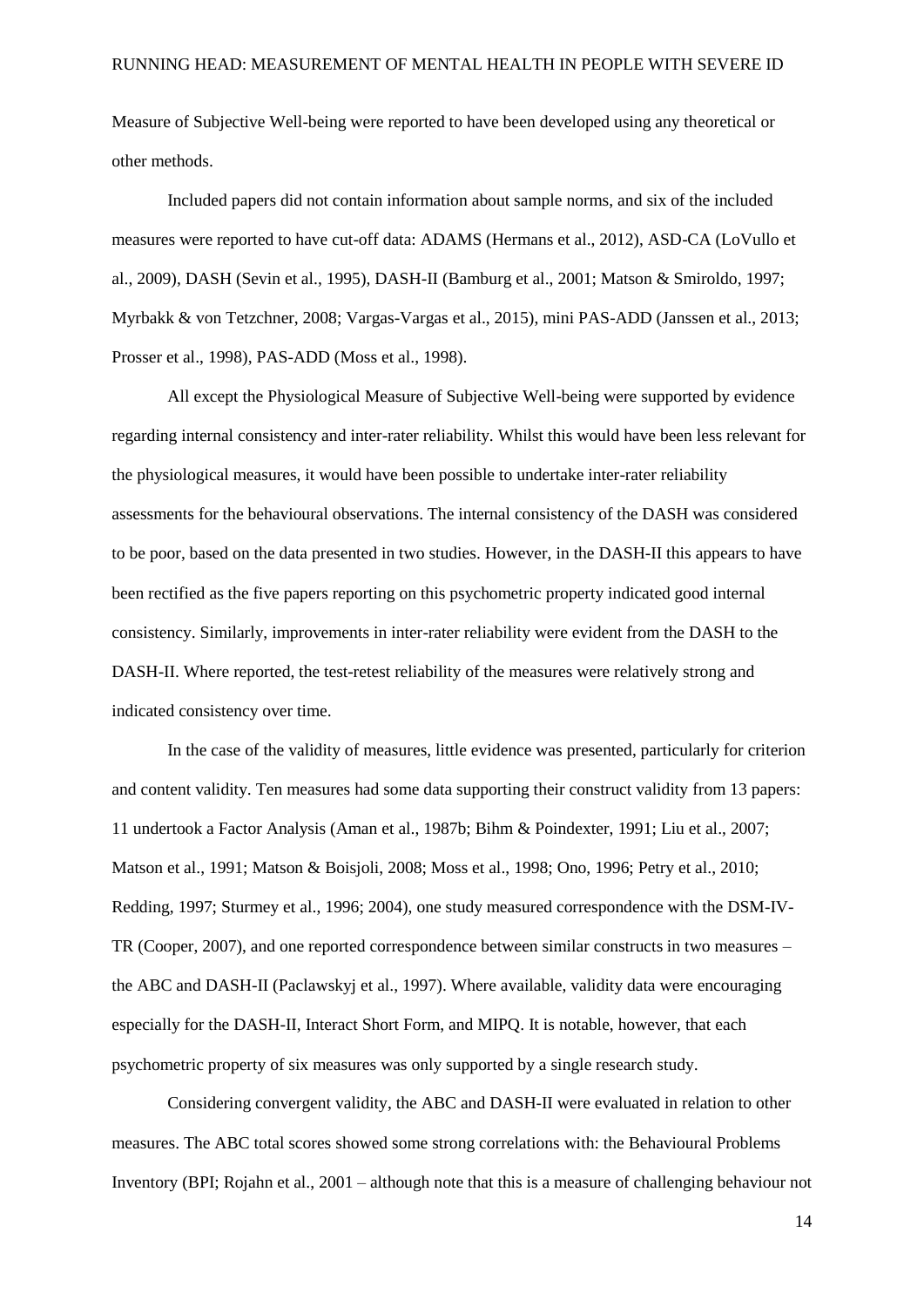mental health problems) total scores – both for the English (r=.37-.78: Dumont et al., 2014; Hill, Powlitch & Furniss, 2008; Rojahn et al., 2003) and Dutch (r=.78: Petry et al., 2010) versions. ABC scores also correlated with the DASH-II total scores (r=0.75: Paclawskyj et al., 1997). Correlations between the ABC and the MIPQ subscales varied (r=-.00 (ABC excessive speech subscale and MIPQ mood subscale: which would not be expected to correlate) to -.63 (ABC lethargy, social withdrawal subscale and MIPQ interest and pleasure subscale: which would be the expected direction of the correlation): Ross & Oliver, 2003). The DASH-II correlated well with DSM-IV clinical criteria (r=.94: Matson & Smiroldo, 1997), and also had some good correlations with the Matson Evaluation of Social Skills for Individuals with Severe Mental Retardation (MESSIER; Matson, 1995) subscales (r=-.00 (DASH-II sleep disorder subscale and MESSIER positive non-verbal subscale) to -.63 (DASH-II language disorder subscale and MESSIER negative verbal subscale): Sturmey et al., 2004), and the Mood subscale correlated well with the DEPRESSED (r=.79: Cooper, 2007). Correlations between the PAS-ADD and psychiatrists' diagnoses were variable (56% detection success rate for mild disorders and 92% for severe disorders: Moss et al., 1998). However, correlations were stronger between the Mini PAS-ADD and psychiatrists' diagnoses (91% detection success rate: Prosser et al., 1998). For the DASH depression subscale, six out of 15 core depression items were endorsed by more than 45% of the depressed sample (Matson et al., 1999). Finally, Bamburg et al. (2001) reported significantly higher reports of frequency and severity for the group with a diagnosis of schizophrenia, than for the groups who did not have a diagnosis of schizophrenia on the DASH-II.

Based on the summary CAPs-IDD criteria for overall quality (see Method), only three measures (the ABC, DASH-II, and MIPQ) were considered to have a reliably good level of methodological quality for use with individuals who have severe to profound ID to assess mental health problems (e.g. mood/mood disorders: ABC, DASH-II, MIPO; and anxiety, and schizophrenia: DASH-II). Table 5 includes a complete list of subscales for these three tools and the mental health problems they purport to measure (only domains which were eligible for inclusion in this review have been included).

#### [TABLE 5 ABOUT HERE]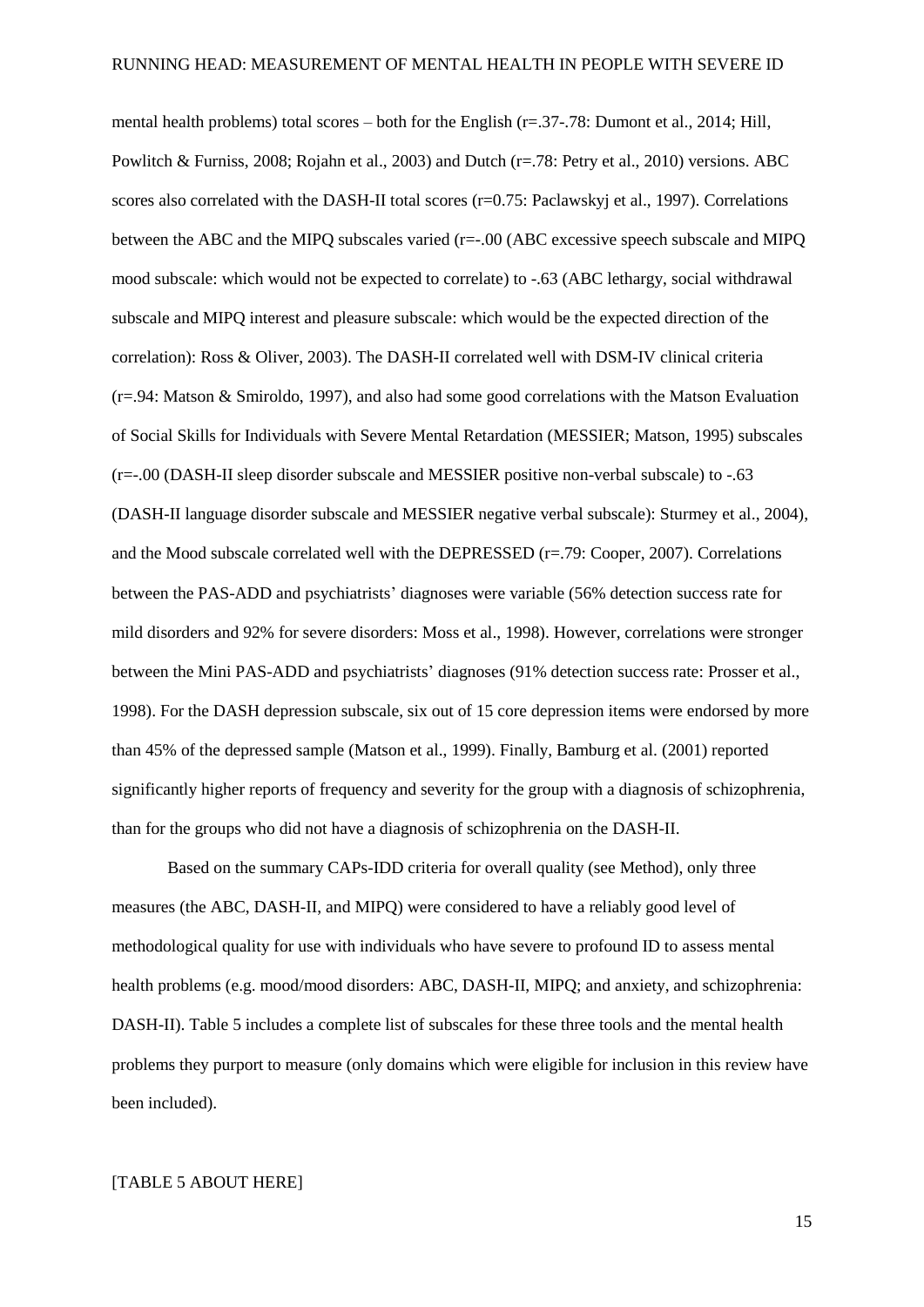The Irritability subscale of the ABC was found to be reliable, with good to excellent internal consistency for the English ( $\alpha$ =.89-.92: Bihm & Poindexter, 1991; Paclawskyj et al., 1997), Dutch ( $\alpha$ =.88: Petry et al., 2010), and Japanese ( $\alpha$ =.92: Ono, 1996) versions. The Irritability subscale of the Japanese ABC also had good inter-rater reliability ( $r=78$ : Ono, 1996) and test-retest reliability ( $r=90$ : Ono, 1996). Similarly, the Lethargy subscale had excellent internal consistency for the English ( $\alpha$ =.91-92: Bihm & Poindexter, 1991; Paclawskyj et al., 1997), Dutch ( $\alpha$ =.90: Petry et al., 2010), and Japanese ( $\alpha$ =.95: Ono, 1996) versions. The Lethargy subscale of the Japanese ABC also had good inter-rater reliability (r=.68: Ono, 1996) and test-retest reliability (r=.85: Ono, 1996). The ABC Irritability subscale has been validated against the MIPO Mood subscale  $(r=-.30; Ros & Oliver,$ 2003), the DASH-II Mood Disorders (r=.56: Paclawskyj et al., 1997), and Mania (r=.63: Paclawskyj et al., 1997) subscales. The Lethargy subscale of the ABC has also been validated against the MIPQ Mood ( $r=-.40$ : Ross & Oliver, 2003), and Interest and Pleasure ( $r=-.63$ : Ross & Oliver, 2003) subscales. None of the other subscales map onto the ICD-10 criteria used as eligibility criteria in this review.

The DASH-II Anxiety Disorders subscale was shown to have poor internal consistency (α=.44-.54: Paclawskyj et al., 1997; Myrbakk & von Tetzchner, 2008). The Mood Disorders subscale also has acceptable to poor internal consistency ( $\alpha$ =.53-.70: Paclawskyj et al., 1997; Myrbakk & von Tetzchner, 2008), and the Mania subscale has been shown to have a questionable to excellent level of internal consistency ( $\alpha$ =.61-.97: Paclawskyj et al., 1997, Matson & Smiroldo, 1997). Finally, the Schizophrenia subscale has a poor level of internal consistency ( $\alpha$ =.53: Paclawskyj et al., 1997). The reliability of the Spanish version of the DASH-II has also been reported, with the Mood Disorders subscale having a questionable internal consistency ( $\alpha$ =.69), excellent test-retest reliability (r=.93), and good inter-rater reliability (r=.63) (Vargas-Vargas et al., 2015). The Spanish Anxiety Disorders subscale also had good test-retest reliability ( $r = .78$ ), inter-rater reliability ( $r = .79$ ), and questionable internal consistency  $(\alpha = .61)$  (Vargas-Vargas et al., 2015). The Mania subscale on the Spanish version of the DASH-II had acceptable internal consistency ( $\alpha$ =.73), and strong inter-rater reliability (r=.75) and test-retest reliability (r=.95) (Vargas-Vargas et al., 2015). Lastly, the Schizophrenia subscale had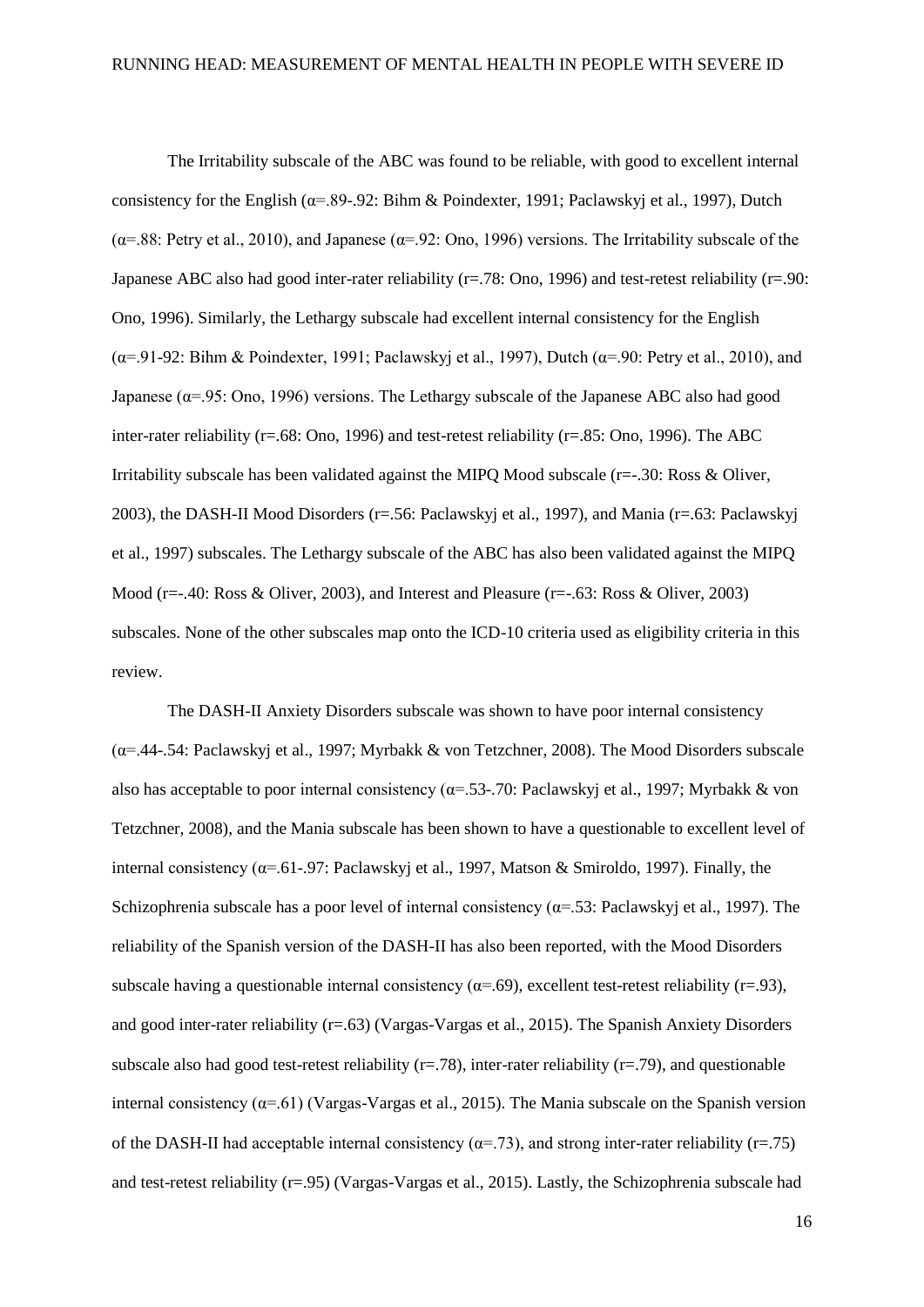unacceptable internal consistency ( $\alpha$ =.48), and a good level of inter-rater reliability ( $r$ =.71) and testretest reliability (r=.90) (Vargas-Vargas et al., 2015). Only the Mood Disorders, and Mania subscales have been found to be successfully validated against other measures: both subscales have been validated against the ABC Irritability subscale (as outlined above). None of the other subscales aligned with the eligibility criteria for this systematic review.

The MIPO Mood subscale had good internal consistency  $(\alpha = 89)$ , and good test-retest reliability (r=.69), and inter-rater reliability (r=.90) (Ross & Oliver, 2003). Similarly the MIPQ Interest and Pleasure subscale was found to have excellent internal consistency ( $\alpha$ =.90), and good testretest reliability (r=.76), and inter-rater reliability (r=.84) (Ross & Oliver, 2003). The Dutch version of the MIPQ also reported high reliability for the Mood and Interest subscales (Petry et al., 2010). The Mood subscale has been validated against the ABC Irritability and Lethargy subscales; as has the Interest and Pleasure subscale with the ABC Lethargy subscale – as outlined above.

The ADAMS and DEPRESSED both had at least two dimensions of reliability with  $a + +$ rating, and one dimension of validity with a + rating. However, neither measure had more than one supporting study for any dimension of reliability or validity, so they had not been independently tested.

#### **Discussion**

Thirty-two papers reporting on 12 different measures of mental health problems (and specific dimensions of mental health problems – see Table 2) and well-being were included within this review. Twenty of the studies were undertaken on the ABC, the DASH and the DASH-II. However the evidence for other measures is limited. Only one measure specifically focuses on well-being, rather than mental health problems (Physiological Measure of Subjective Well-being), but this was deemed to be a methodologically weaker measure. Based on our interpretation of the CAPs-IDD quality appraisal, the ABC, DASH-II, and MIPQ were deemed to have a good level of support regarding methodological quality for use with individuals with severe to profound ID. Considering the best currently available evidence, as reported in this systematic review, the ABC is a reliable measure which could be useful for monitoring symptomology of depression in people with severe or profound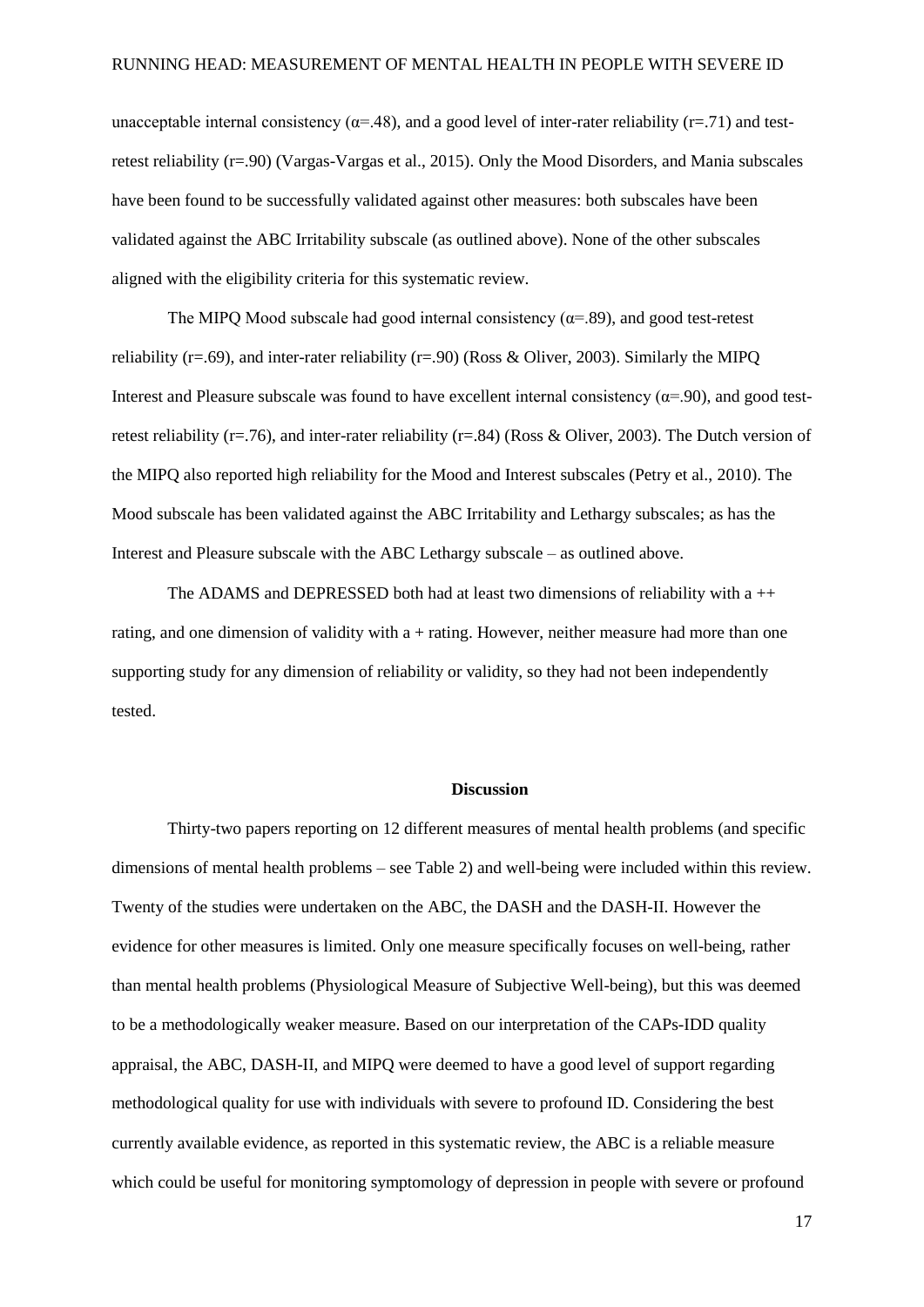ID. The ABC Irritability subscale has been found to correspond with the DASH-II Mania subscale, and the ABC Lethargy subscale is negatively correlated with the MIPQ Interest and Pleasure subscale; indicating some degree of convergent validity between the specific domains. The DASH-II is a reliably strong measure of mental health problems, and can reliably be used to assess mood disorders (depression and mania), anxiety, and schizophrenia in people with severe to profound ID. Data for other dimensions were not included, as they did not align with our eligibility criteria for this review. The MIPQ can reliably measure mood in people with severe or profound ID, and the developers note that it could be used to measure depression (Ross & Oliver, 2003), as indicated by a negative correlation with the ABC Lethargy subscale.

As might have been expected, measurement methods were observational, based on proxy reports about people with severe ID. Reliability data for these measures were not always available, or were typically only evidenced within a single research study. Although the quality of evidence for the psychometric properties of the measures included in this review is generally positive, a priority for future research is further testing of existing measures. Robust measures are crucial given that they may be used to inform the health plans of people with severe or profound ID (Eng, Addison & Ring, 2013), and not all mental health treatments are risk free (e.g., anti-psychotic medication: de Kuijper et al, 2013).

A further limitation of the existing research base is not simply the lack of data, but that the published data were often reported by the developers of each measure, and most often these were from the USA only. There is, therefore, a lack of independent testing of the measures. This does give rise to the possibility of some unintentional biases within the evaluations of these measures. For example, it is possible that the measures have been evaluated within the same or similar subpopulations of people with severe ID, such as those living in larger scale residential settings, and the research evidence may not be more widely generalizable.

To date, we could find only one non-proxy report measure: the Physiological Measure of Subjective Well-being. This measure had only preliminary psychometric data but may be worth exploring in further research. Additionally, physiological measurement might prove to be problematic in practice, as the technology used (multiple sensors encased in a vest) might not be suitable for all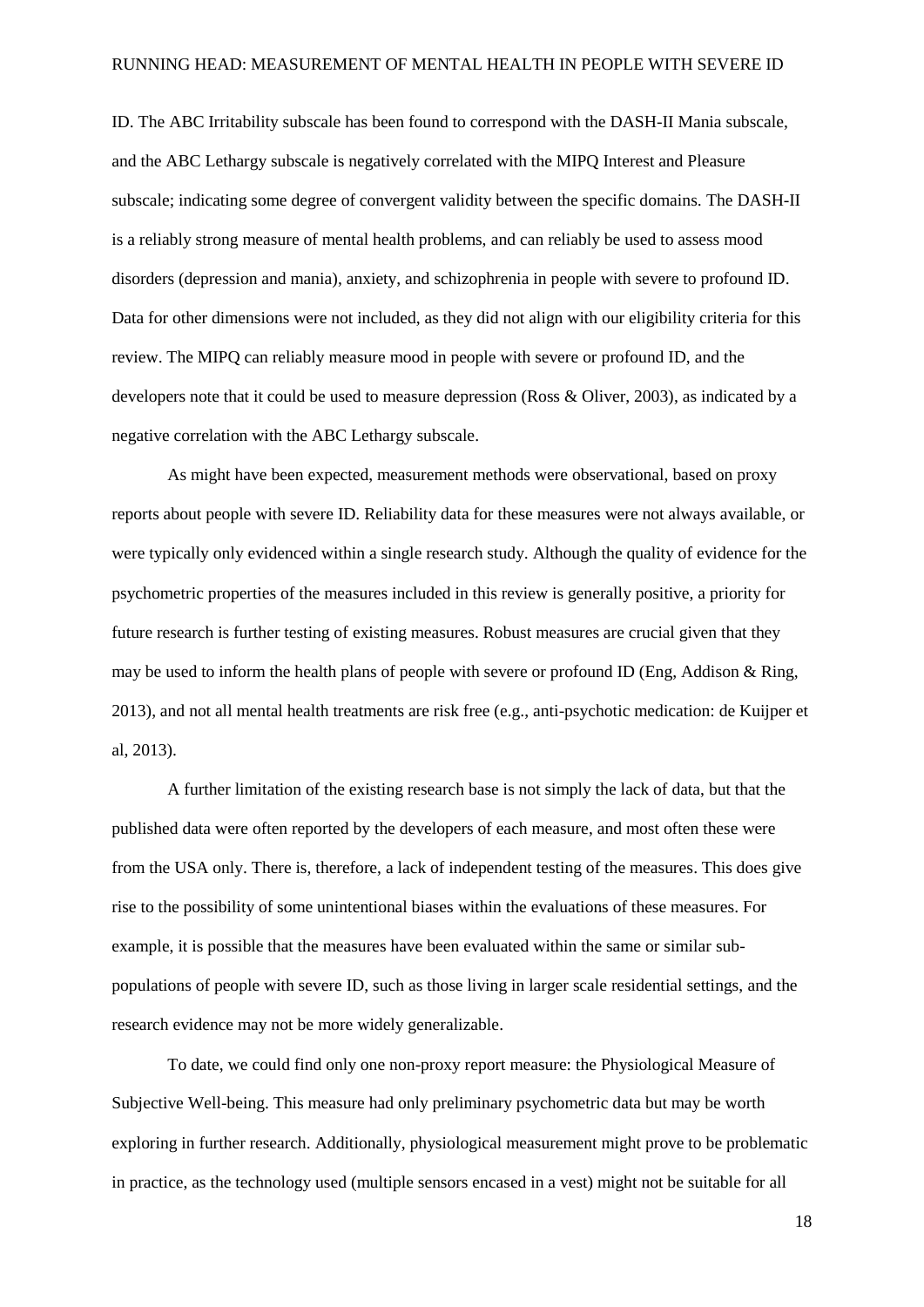people with severe or profound ID such as those who have additional physical health problems or physical disabilities. Regarding proxy, or informant, reports, Perkins concluded in her 2003 literature review that proxy reports were more reliable when considering objective measurements, rather than subjective ones. This could have implications for mental health problems and well-being, and it is possible that informants may be able to more reliably identify symptoms of more easily behaviourally recognisable mental health problems (e.g., anxiety and depression) than symptoms of more complex problems (e.g., psychosis), as well as subjective well-being (Vos et al., 2010). This would likely due to the complex nature of mental health problems such as psychosis in relation to the methodological and conceptual challenges of assessment of people with severe or profound ID, as outlined earlier (e.g. Emerson, Felce & Stancliffe, 2013; Deb et al., 2001; Marston et al., 1997; Ross & Oliver, 2002; Hayes et al., 2011; Evans, Cotton, Einfeld & Florio, 1999). As proxy measurements of mental health problems in people with severe to profound ID typically depend on ratings of behaviour, it is possible that mental health problems will not be reliably identified, instead being attributed to a behavioural problem, or to the person's ID diagnosis. Diagnostic overshadowing, such as this, is a major concern when considering physical health inequalities in people with ID (Emerson  $\&$  Baines, 2010), and may be of equal concern for mental health problems as it could lead to delays in diagnosis and in accessing appropriate treatment.

Only the ADAMS, ASD-CA, DASH, DASH-II, mini PAS-ADD, and PAS-ADD were reported as having cut-off data, and norming data for the measures was not presented in any of the included papers. Without this information, it is not possible to determine norms and the point of clinical significance for the measures; thus presenting a limitation for the practical application of measures of mental health or well-being for people with severe or profound ID.

Finally, there were no studies meeting the inclusion criteria that evaluated measures for children or adolescents with severe or profound ID. Although there were several screened studies including some children with severe or profound ID, the proportion of this sub-group within the sample was insufficient or no separate data were reported for the severe-profound ID sub-group. For example, there were 10 papers reporting on the Developmental Behaviour Checklist (DBC; Einfeld & Tonge, 1992) screened for inclusion. None of these included more than 70% of individuals with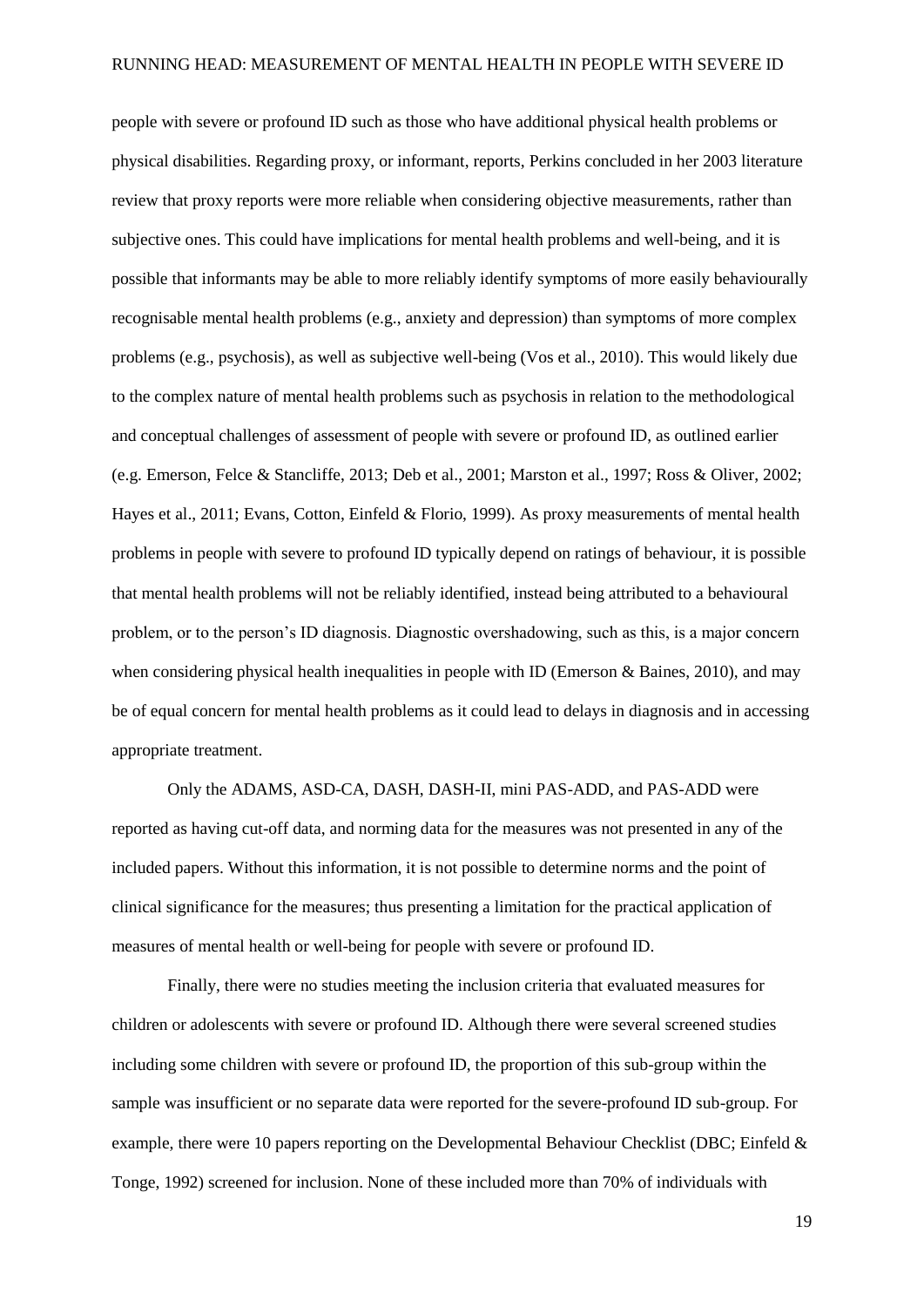severe or profound ID, or indeed reported these data separately. There are candidate mental health problems measures for children with ID that could be tested rapidly with children with severe to profound ID and this is a priority for future research. In addition to the DBC, other potentially useful measures include: the Nisonger Child Behavior Rating Form (NCBRF; Aman, Tassé, Rojahn, & Hammer, 1996) and the Reiss Screen for use with children (Reiss & Velenti-Hein, 1994). Evidence for the DBC, for example, supports its validity and reliability in mixed ID populations and includes some evaluations independent of the developing team (Dekker, Nunn & Koot, 2002; Hastings et al., 2001; Einfeld & Tonge, 1995).

The current review is novel in its scope and addresses a critical review question for a vulnerable and under-served population. By undertaking double review at every stage, and adhering to PRISMA guidelines, it was possible to ensure that the methodology of this systematic review was stringent; methodological rigour is also demonstrated through the strong agreement resulting from the double review process. The consideration of the overall methodological quality of the identified measures enables researchers and clinicians alike to better understand the evidence for each measure when undertaken with a person with severe or profound ID. Although not originally intended, the lack of included studies focused on children with severe to profound ID means that the present review is limited to adults. As identified in the registered protocol, the findings of the current review are limited to the definition of mental health and well-being as described in the method, thus conditions related to psychoactive substance abuse, behavioural disorders, and organic disorders are not represented in this review. Such comorbidities are common among people with ID, and the understanding of them is valuable, however they did not fall within the scope of this review. Finally, by only including studies published after 1980 it is possible that some relevant data were excluded from this review. However, through initial screening of studies published pre-1980 by both reviewers it was established that no relevant articles had been excluded due to the implementation of this additional exclusion criterion.

Future research should seek to improve measures of mental health problems and mental wellbeing in both children and adults with severe or profound ID. Most of the included measures were guided by diagnostic criteria, clinical experience, or by previous measures. It is possible that a bottom-up approach to measure development would be helpful in people with severe to profound ID.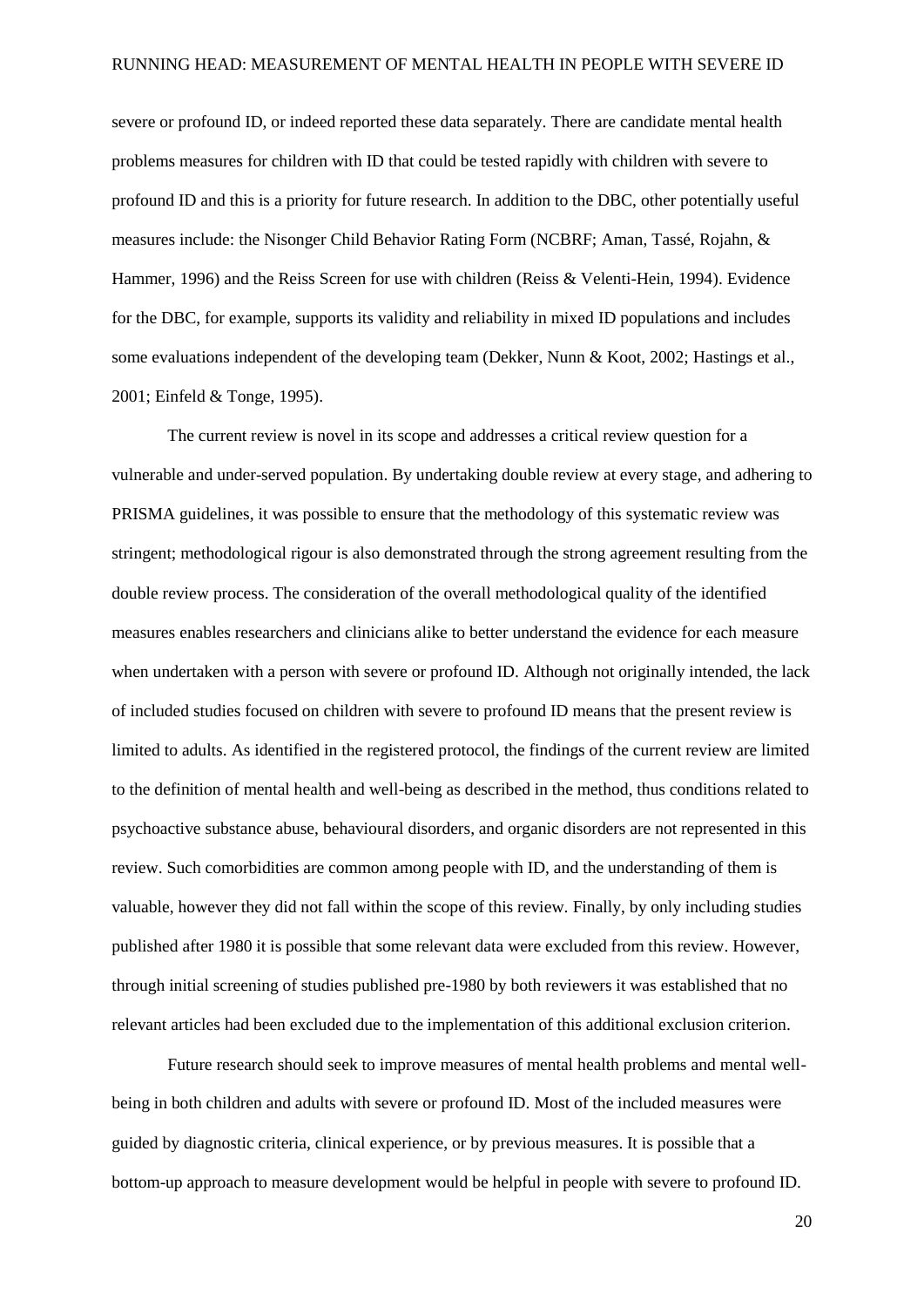Thus, first carrying out careful observations to identify candidate indicators of mental health problems (or well-being) specifically in this population and then testing the identified items (i.e., rather than relying on existing diagnostic constructs). In general, the measures reviewed here rarely included any reference to the theoretical process of their development and so more theory-building is also needed.

#### **Conclusions**

Mental health measures are available for people with severe or profound ID. However, more research must be conducted into their validity and reliability before they can be justifiably recommended for use in practice. Further development of non-proxy report methods is also an important focus for future research adopting, for example, the use of physiological data. Further work is needed to establish the methodological quality of mental health measures specifically for children with severe or profound ID, although several candidate measures do already exist. Based on the evidence currently available, the ABC and DASH-II are both reliable measures of mood disorders, the DASH-II is also a reliable measure for anxiety and schizophrenia, and the MIPQ is a reliably good measure of mood in people with severe or profound ID.

#### **Acknowledgements**

We would like to express our gratitude to Prof Nigel Beail, Dr Umesh Chauhan, Prof Michael Kerr and Dr Howard Ring for their contributions to the development of the research proposal.

#### **Funding**

This review was funded by the Baily Thomas Charitable Fund (Reference number: TRUST/RNA/AC/SG/3543/6297), and was sponsored by the University of Warwick (Reference number: REGO-2015-1605).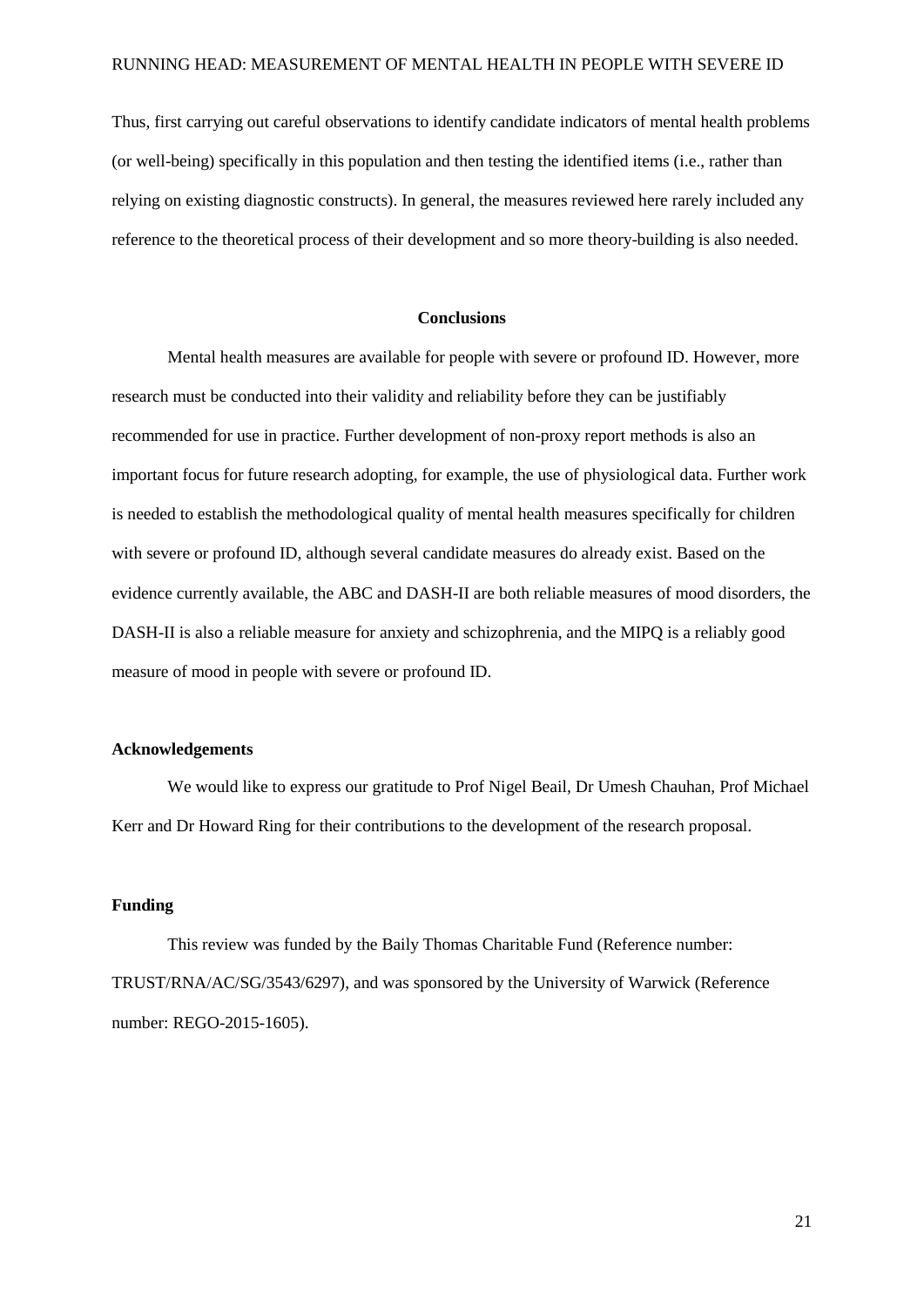#### **References**

- Adams, D., & Oliver, C. (2011). The expression and assessment of emotions and internal states in individuals with severe or profound intellectual disabilities. *Clinical psychology review*, *31*(3), 293-306.
- Aman, M.G. & Singh, N.N. (1985). *The Aberrant Behaviour Checklist.* East Aurora, New York: Slossen.
- Aman, M. G., Richmond, G., Stewart, A. W., Bell, J. C., & Kissel, R. C. (1987a). The aberrant behavior checklist: factor structure and the effect of subject variables in American and New Zealand facilities. *American Journal of Mental Deficiency, 91*(6), 570-578.
- Aman, M. G., Singh, N. N., & Turbott, S. H. (1987b). Reliability of the Aberrant Behavior Checklist and the effect of variations in instructions. *American Journal of Mental Deficiency*, *92*(2), 237-240.
- Aman, M. G., Tassé, M. J., Rojahn, J., & Hammer, D. (1996). The Nisonger CBRF: A child behavior rating form for children with developmental disabilities. *Research in Developmental Disabilities, 17*, 41–57. doi: 10.1016/0891-4222(95)00039-9
- American Psychiatric Association. (1980). *Diagnostic and statistical manual of mental disorders* (3rd ed.). Washington, DC: Author.
- Bamburg, J. W., Cherry, K. E., Matson, J. L., & Penn, D. (2001). Assessment of schizophrenia in persons with severe and profound mental retardation using the Diagnostic Assessment for the Severely Handicapped-II (DASH-II). *Journal of Developmental and Physical Disabilities*, *13*(4), 319-331. doi: 10.1023/A:1012218611103
- Bihm, E. M. & Poindexter, A. R. (1991). Cross-validation of the factor structure of the Aberrant Behavior Checklist for persons with mental retardation. *American Journal of Mental Retardation, 96*(2), 209-211.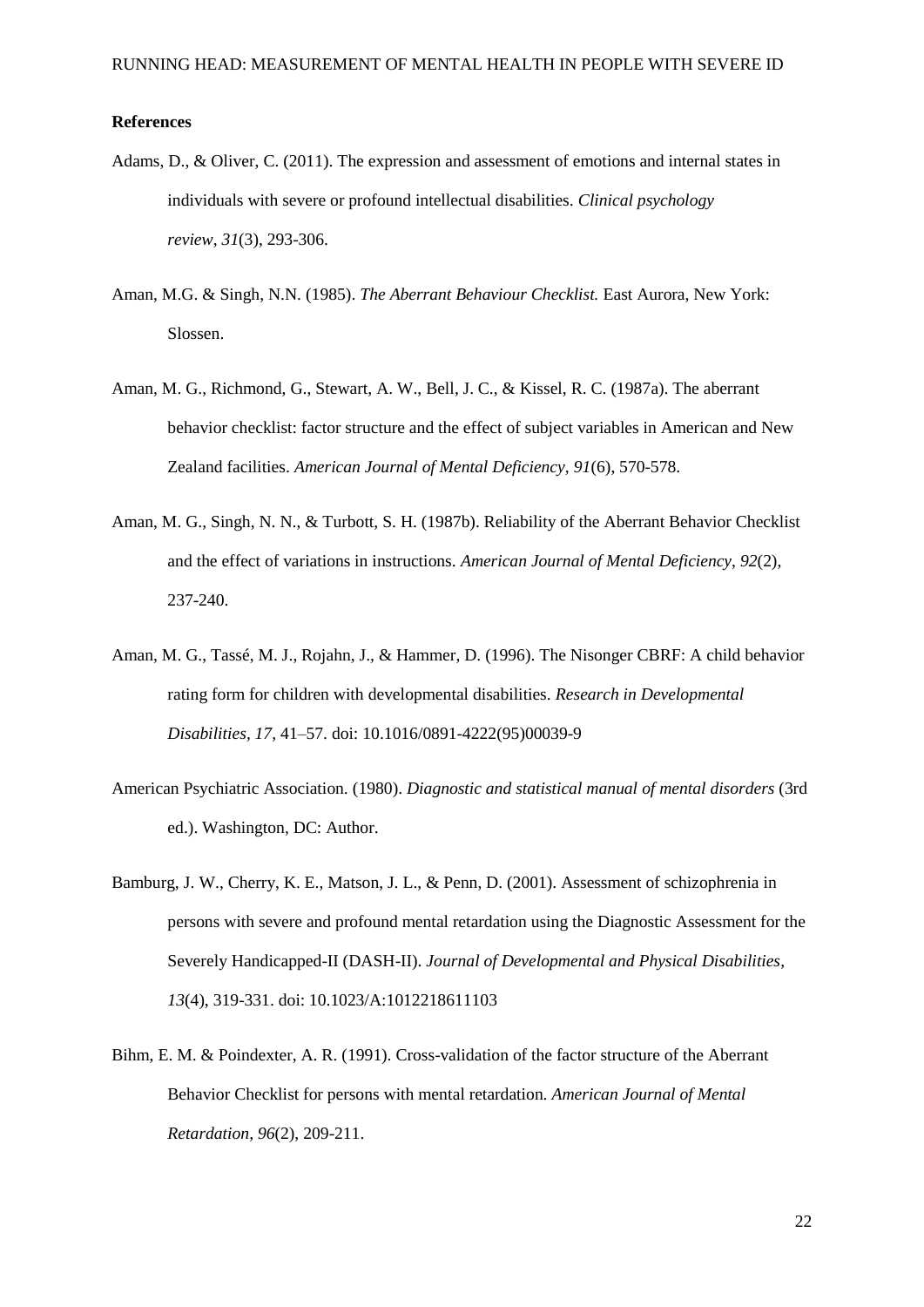- Cicchetti, D. V. (1994). Guidelines, criteria, and rules of thumb for evaluating normed and standardized assessment instruments in psychology. *Psychological assessment*, *6*(4), 284. doi: 10.1037/1040-3590.6.4.284
- Cicchetti, D. V., & Sparrow, S. A. (1981). Developing criteria for establishing interrater reliability of specific items: applications to assessment of adaptive behavior. *American journal of mental deficiency*.
- Cooper, C. (2007). *The depression scale for severe disability: A diagnostic tool for the assessment of depression in adults with severe and profound intellectual disabilities*. (Unpublished doctoral thesis). Louisiana State University and Agricultural and Mechanical College.
- Cooper, S-A., Smiley, E., Morrison, J., Williamson, A., & Allan, L. (2007a). Mental ill-health in adults with intellectual disabilities: prevalence and associated factors. *British Journal of Psychiatry*, *190*, 27-35. doi: 10.1192/bjp.bp.106.022483
- Cooper S.-A., Smiley, E., Finlayson, A., Jackson, L., Allan, L., Williamson, A., Mantry, D. & Morrison, J. (2007b). Prevalence, incidence and factors predictive of mental ill-health in adults with profound intellectual disabilities. *Journal of Applied Research in Intellectual Disabilities, 20*, 493-501. doi: 10.1111/j.1468-3148.2007.00401.x
- de Kuijper, G., Mulder, H., Evenhuis, H., Scholte, F., Visser, F., & Hoekstra, P. J. (2013). Determinants of physical health parameters in individuals with intellectual disability who use long-term antipsychotics. *Research in Developmental Disabilities*, *34*(9), 2799-2809. doi: 10.1016/j.ridd.2013.05.016
- Deb, S., Thomas, M. & Bright, C. (2001). Mental disorder in adults with intellectual disability. Prevalence of functional psychiatric illness among community-based population between aged 16 and 64 years. *Journal of Intellectual Disability Research*, *45*, 495–505.
- Dekker, M. C., Nunn, R., & Koot, H. M. (2002). Psychometric properties of the revised Developmental Behaviour Checklist scales in Dutch children with intellectual disability.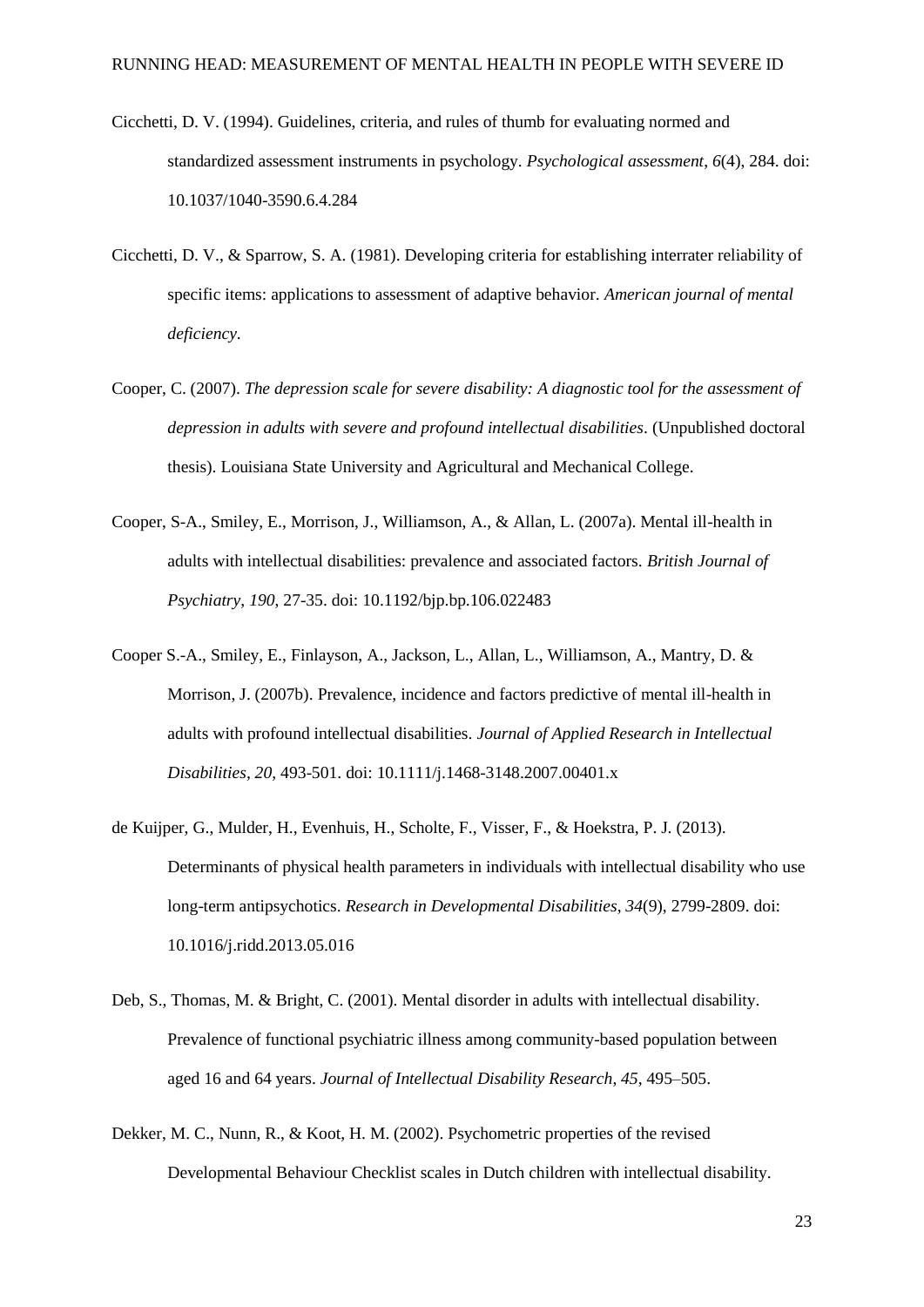*Journal of Intellectual Disability Research*, *46*(1), 61-75. doi: 10.1046/j.1365- 2788.2002.00353.x

- Dumont, E., Kroes, D., Korzilius, H., Didden, R., & Rojahn, J. (2014). Psychometric properties of a Dutch version of the Behavior Problems Inventory-01 (BPI-01). *Research in Developmental Disabilities*, *35*(3), 603-610. doi: 10.1016/j.ridd.2014.01.003
- Einfeld, S. L., & Tonge, B. J. (1992). *Manual for the Developmental Behaviour Checklist.* Clayton, Melbourne and Sydney: Monash University for Developmental Psychiatry and School of Psychiatry, University of New South Wales.
- Einfeld, S. L., & Tonge, B. J. (1995). The Developmental Behavior Checklist: The development and validation of an instrument to assess behavioral and emotional disturbance in children and adolescents with mental retardation. *Journal of Autism and Developmental Disorders*, *25*(2), 81-104. doi: 10.1007/BF02178498
- Einfeld, S. L., Piccinin, A. M., Mackinnon, A., Hofer, S. M., Taffe, J., Gray, K. M., Bontempo, D. E., Hoffman, L. R., Parmenter, T., & Tonge, B. J. (2006). Psychopathology in young people with intellectual disability. *Journal of the American Medical Association*, *296*, 1981-1989. doi: 10.1001/jama.296.16.1981
- Emerson, E., & Hatton, C. (2007). Mental health of children and adolescents with intellectual disabilities in Britain. *British Journal of Psychiatry, 191,* 493–499. doi: 10.1192/bjp.bp.107.038729
- Emerson, E., Felce, D., & Stancliffe, R. J. (2013). Issues concerning self-report data and populationbased data sets involving people with intellectual disabilities. *Intellectual and developmental disabilities*, *51*(5), 333-348.
- Eng, B., Addison, P., & Ring, H. (2013). A guide to intellectual disability psychiatry assessments in the community. *Advances in Psychiatric Treatment*, *19*(6), 429-436. doi: 10.1192/apt.bp.113.011213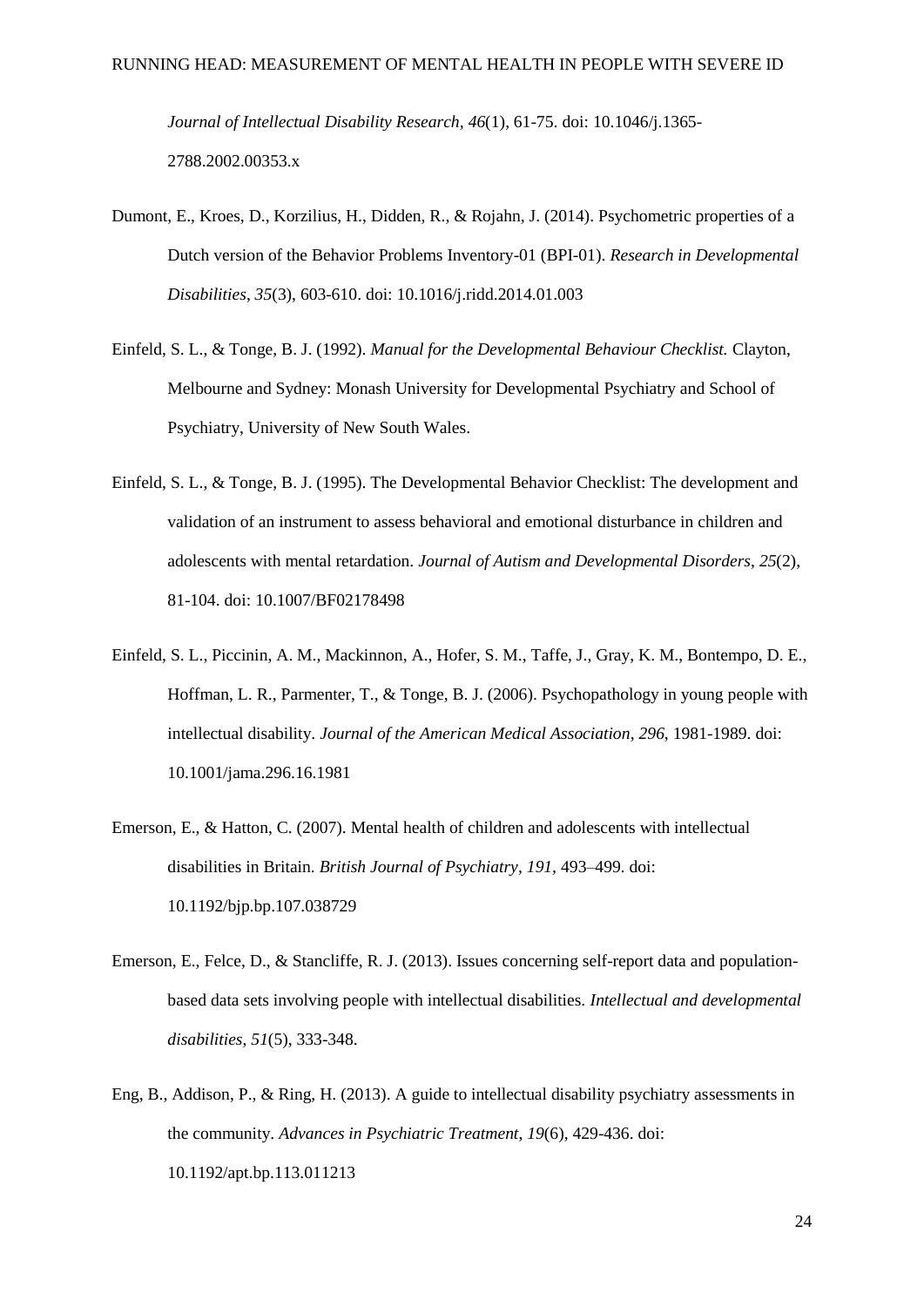- Esbensen, A. J., Rojahn, J., Aman, M. G., & Ruedrich, S. (2003). Reliability and validity of an assessment instrument for anxiety, depression, and mood among individuals with mental retardation. *Journal of Autism and Developmental Disorders*, *33*(6), 617-629. doi: 10.1023/B:JADD.0000005999.27178.55
- Evans, K. M., Cotton, M. M., Einfeld, S. L., & Florio, T. (1999). Assessment of depression in adults with severe or profound intellectual disability. *Journal of Intellectual and Developmental Disability*, *24*(2), 147-160.
- Hardoon, S., Hayes, J. F., Blackburn, R., Petersen, I., Walters, K., Nazareth, I., & Osborn, D. P. (2013). Recording of severe mental illness in United Kingdom primary care, 2000–2010. *PLoS One*, *8*(12), e82365. doi: 10.1371/journal.pone.0082365
- Hastings, R. P., Brown, T., Mount, R. H., & Cormack, K. M. (2001). Exploration of psychometric properties of the Developmental Behavior Checklist. *Journal of Autism and Developmental Disorders*, *31*(4), 423-431. doi: 10.1023/A:1010668703948
- Hayes, S., McGuire, B., O'neill, M., Oliver, C., & Morrison, T. (2011). Low mood and challenging behaviour in people with severe and profound intellectual disabilities. *Journal of Intellectual Disability Research*, *55*(2), 182-189.
- Hermans, H., & Evenhuis, H. M. (2010). Characteristics of instruments screening for depression in adults with intellectual disabilities: Systematic review. *Research in Developmental Disabilities*, *31,* 1109-1120. doi: 10.1016/j.ridd.2010.04.023
- Hermans, H., van der Pas, F. H., & Evenhuis, H. M. (2011). Instruments assessing anxiety in adults with intellectual disabilities: A systematic review. *Research in Developmental Disabilities*, *32*, 861-870. doi: 10.1016/j.ridd.2011.01.034
- Hermans, H., Jelluma, N., van der Pas, F. H., & Evenhuis, H. M. (2012). Feasibility, reliability and validity of the Dutch translation of the Anxiety, Depression And Mood Scale in older adults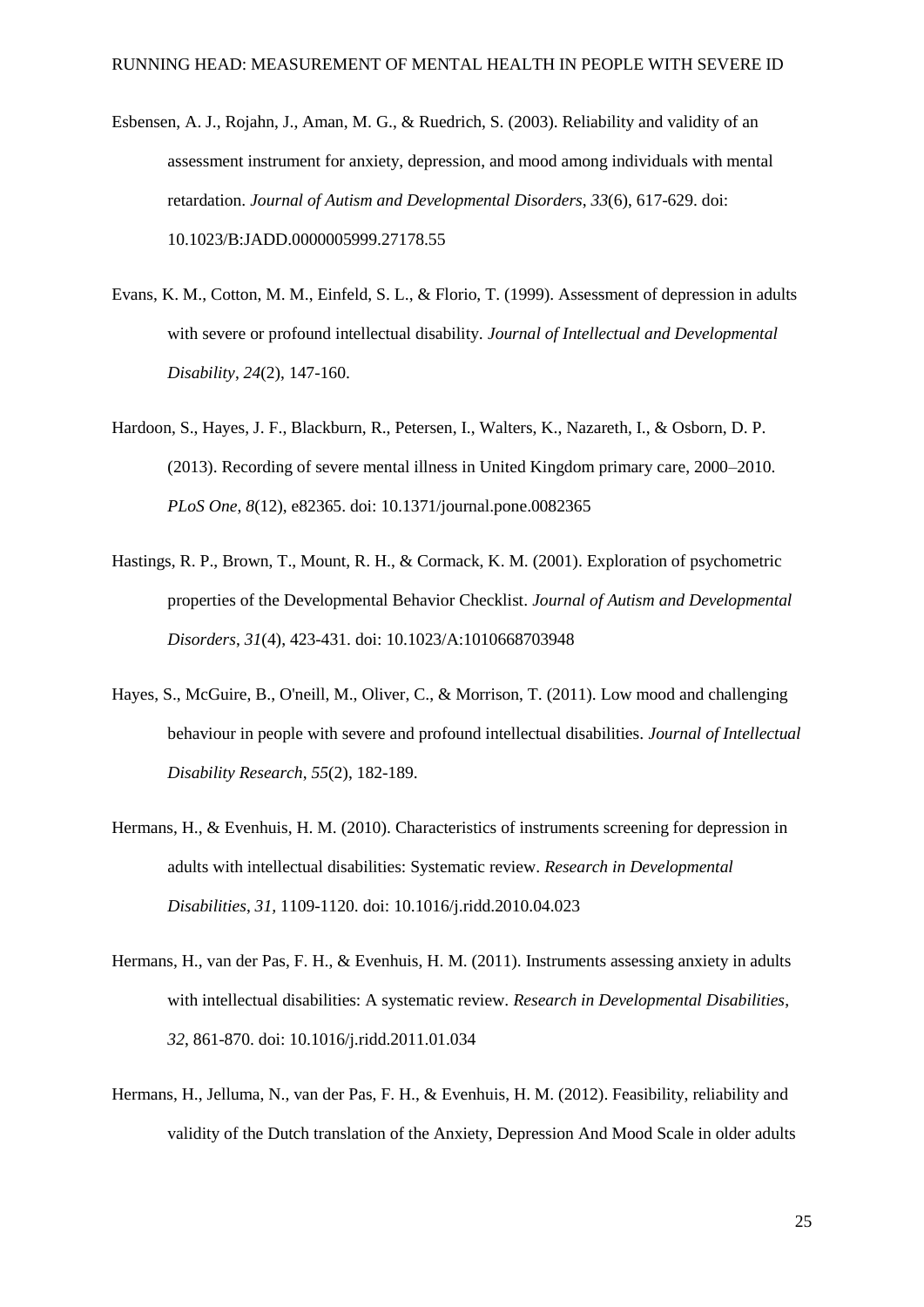with intellectual disabilities. *Research in Developmental Disabilities*, *33*(2), 315-323. doi: 10.1016/j.ridd.2011.09.018

- Hinkle, D. E., Wiersma, W., & Jurs, S. G. (2002). Applied statistics for the behavioural sciences (5th Edition).
- Hill, J., Powlitch, S., & Furniss, F. (2008). Convergent validity of the aberrant behavior checklist and behavior problems inventory with people with complex needs. *Research in Developmental Disabilities*, *29*(1), 45-60. doi: 10.1016/j.ridd.2006.10.002
- Hove, O., & Havik, O. E. (2010). Developmental level and other factors associated with symptoms of mental disorders and problem behaviour in adults with intellectual disabilities living in the community, *Social Psychiatry and Psychiatric Epidemiology*, *45*, 105-113. doi: 10.1007/s00127-009-0046-0
- Janssen, R. & Maes, B (2013). Psychometric evaluation of a Dutch version of the Mini PAS-ADD for assessing psychiatric disorders in adults with different levels of intellectual disability. *Journal of Intellectual Disability Research*, *57*(8), 689-702. doi: 10.1111/j.1365-2788.2012.01544.x
- Landis, J. R., & Koch, G. G. (1977). The measurement of observer agreement for categorical data. *biometrics*, 159-174.
- Liu, K. P. Y., Lee, T., Yan, A., Siu, C. W. M., Choy, F. W. Y., Leung, K. L. K., Siu, T. Y., & Kwan, A. C. S. (2007). Use of the Interact Short Form as a tool to evaluate emotion of people with profound intellectual disabilities. *Journal of Intellectual Disability Research*, *51*(11), 884- 891. doi: 10.1111/j.1365-2788.2007.00961.x
- LoVullo, S. V. & Matson, J. L. (2009). Comorbid psychopathology in adults with Autism Spectrum Disorders and intellectual disabilities. *Research in Developmental Disabilities, 30*(6), 1288- 1296. doi: 10.1016/j.ridd.2009.05.004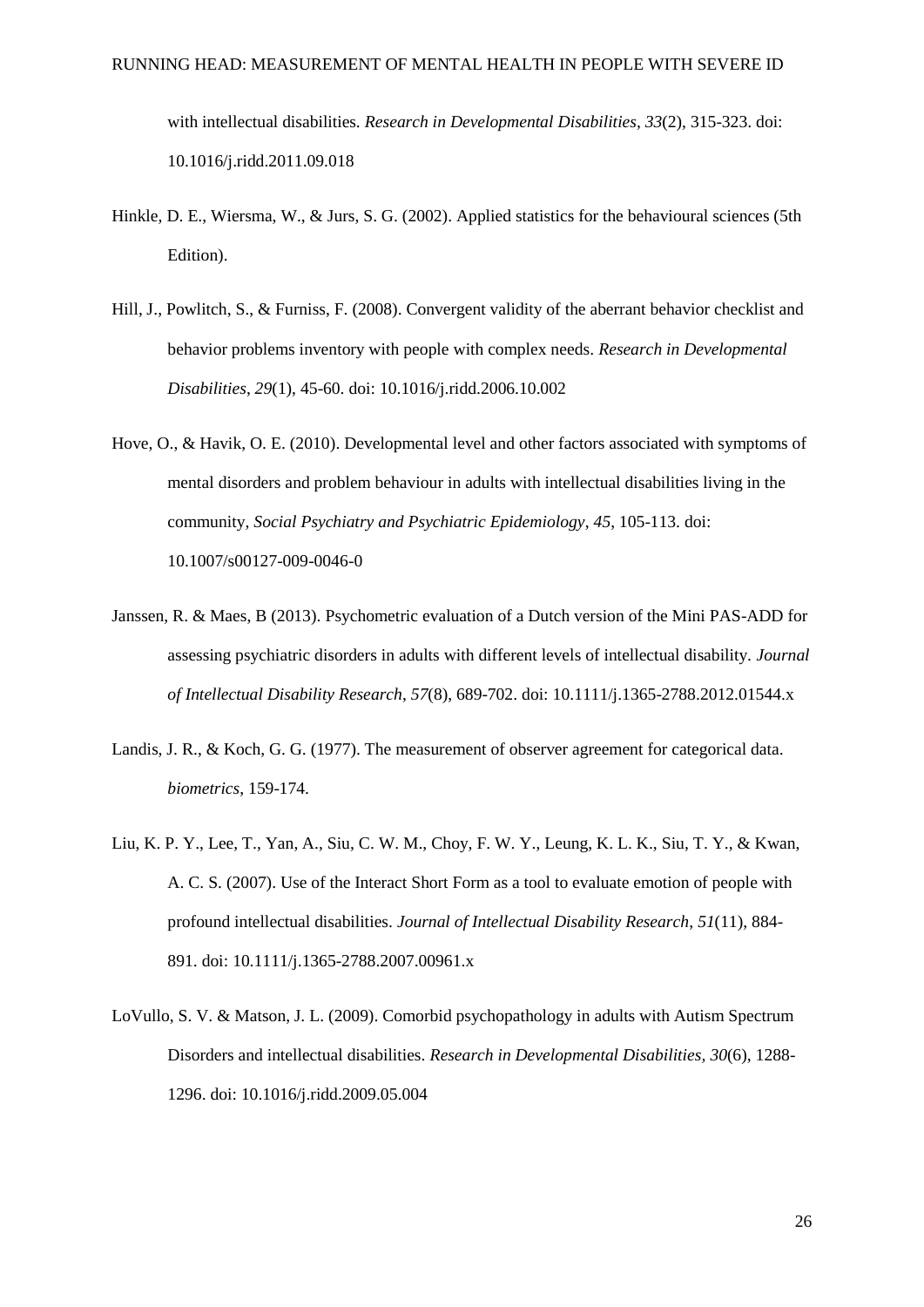- Marston, G. M., Perry, D. W., & Roy, A. (1997). Manifestations of depression in people with intellectual disability. *Journal of Intellectual Disability Research*, *41*(6), 476-480.
- Matson, J. L. (1995). *The Matson Evaluation of Social Skills for Individuals with Severe Retardation*. Baton Rouge, LA: Scientific Publishers, Inc.
- Matson, J. L., Coe, D. A., Gardner, W. I., & Sovner, R. (1991a). A factor analytic study of the Diagnostic Assessment for the Severely Handicapped Scale. *Journal of Nervous and Mental Disease, 179*(9), 553-557.
- Matson, J. L., Gardner, W. I., Coe, D. A., & Sovner, R. (1991b). A scale for evaluating emotional disorders in severely and profoundly mentally retarded persons. Development of the Diagnostic Assessment for the Severely Handicapped (DASH) scale. *The British Journal of Psychiatry*, *159*(3), 404-409. doi: 10.1192/bjp.159.3.404
- Matson, J. L. & Smiroldo, B. B. (1997). Validity of the mania subscale of the Diagnostic Assessment for the Severely Handicapped-II (DASH-II). *Research in Developmental Disabilities, 18*(3), 221-225. doi: 10.1016/S0891-4222(97)00005-X
- Matson, J. L., Rush, K. S., Hamilton, M., Anderson, S. J., Bamburg, J. W., Baglio, C. S., Williams, D., & Kirkpatrick–Sanchez, S. (1999). Characteristics of depression as assessed by the Diagnostic Assessment for the Severely Handicapped-II (DASH-II). *Research in Developmental Disabilities*, *20*(4), 305-313. doi: 10.1016/S0891-4222(99)00012-8
- Matson, J.L., Terlonge, C. & González, M.L. (2006). *Autism Spectrum Disorders- Comorbidity-Adult Version.* Baton Rouge, La. Disability Consultants, LLC.
- Matson, J. L. & Boisjoli, J. A. (2008). Autism spectrum disorders in adults with intellectual disability and comorbid psychopathology: Scale development and reliability of the ASD-CA. *Research in Autism Spectrum Disorders, 2*(2), 276-287. doi: 10.1016/j.rasd.2007.07.002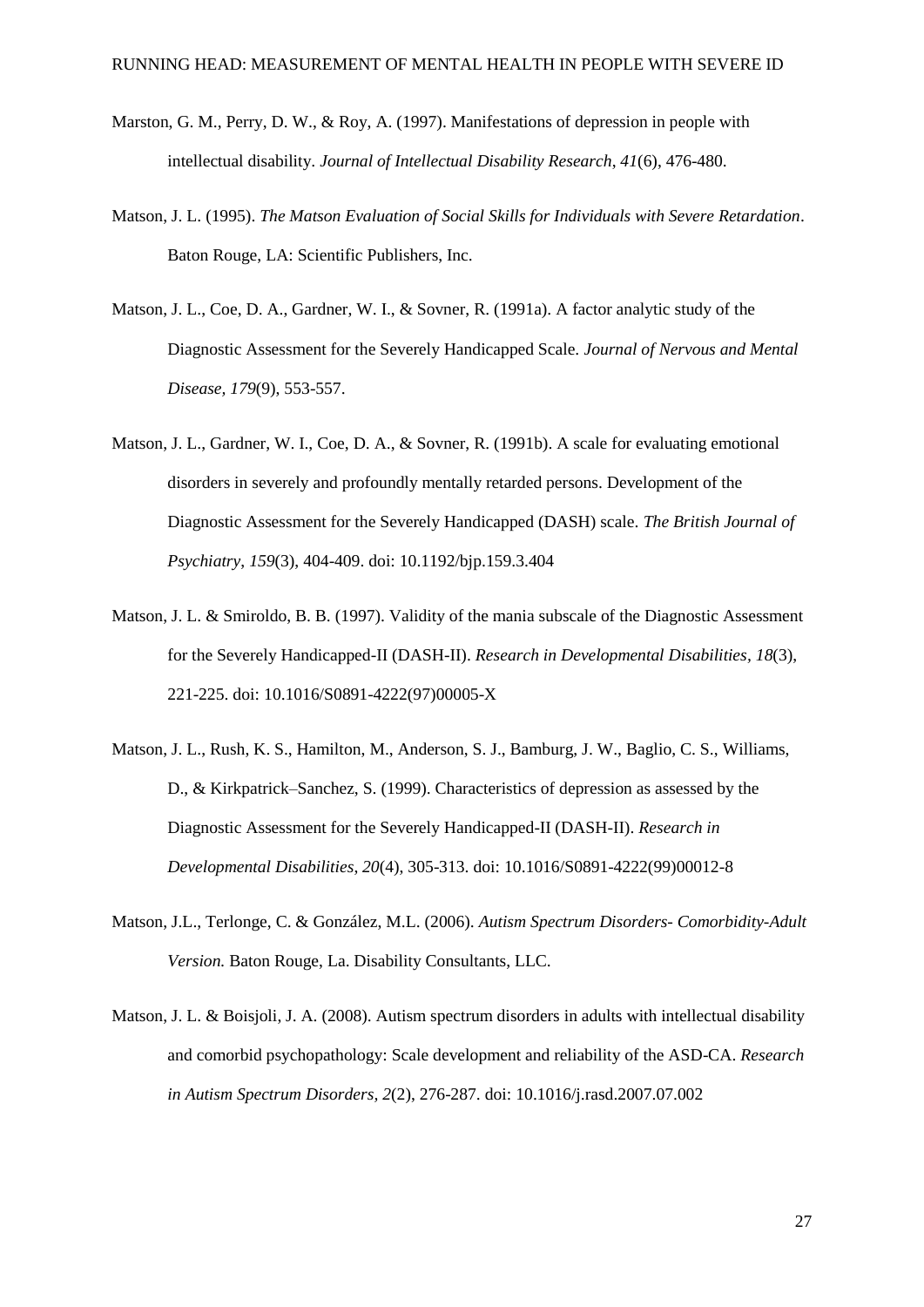- Matson, J. L., Belva, B. C., Hattier, M. A., & Matson, M. L. (2012). Scaling methods to measure psychopathology in persons with intellectual disabilities. *Research in Developmental Disabilities*, *33*, 549-562. doi: 10.1016/j.ridd.2011.10.023
- Mellor, K., & Dagnan, D. (2005). Exploring the concept of alexithymia in the lives of people with learning disabilities. *Journal of Intellectual Disabilities*, *9*(3), 229-239.
- Moss, S., Prosser, H., Costello, H., Simpson, N., Patel, P., Rowe, S., Turner, S., & Hatton, C. (1998). Reliability and validity of the PAS‐ADD Checklist for detecting psychiatric disorders in adults with intellectual disability. *Journal of Intellectual Disability Research*, *42*(2), 173-183. doi: 10.1046/j.1365-2788.1998.00116.x
- Myrbakk, E., & von Tetzchner, S. (2008). Screening individuals with intellectual disability for psychiatric disorders: Comparison of four measures. *American Journal on Mental Retardation*, *113*(1), 54-70. doi: 10.1352/0895-8017(2008)113[54:SIWIDF]2.0.CO;2
- Ono, Y. (1996). Factor validity and reliability for the Aberrant Behavior Checklist-Community in a Japanese population with mental retardation. *Research in Developmental Disabilities, 17*(4), 303-309. doi: 10.1016/0891-4222(96)00015-7
- Paclawskyj, T. R., Matson, J. L., Bamburg, J. W., & Baglio, C. S. (1997). A comparison of the Diagnostic Assessment for the Severely Handicapped-II (DASH-II) and the Aberrant Behavior Checklist (ABC). *Research in Developmental Disabilities*, *18*(4), 289-298.
- Perez-Achiaga, N., Nelson, S., & Hassiotis, A. (2009). Instruments for the detection of depressive symptoms in people with intellectual disabilities: A systematic review. *Journal of Intellectual Disabilities*, *13*, 55-76. doi: 10.1177/1744629509104487
- Petry, K., Kuppens, S., Vos, P., & Maes, B. (2010). Psychometric evaluation of the Dutch version of the Mood, Interest and Pleasure Questionnaire (MIPQ). *Research in Developmental Disabilities*, *31*(6), 1652-1658. doi: 10.1016/j.ridd.2010.04.011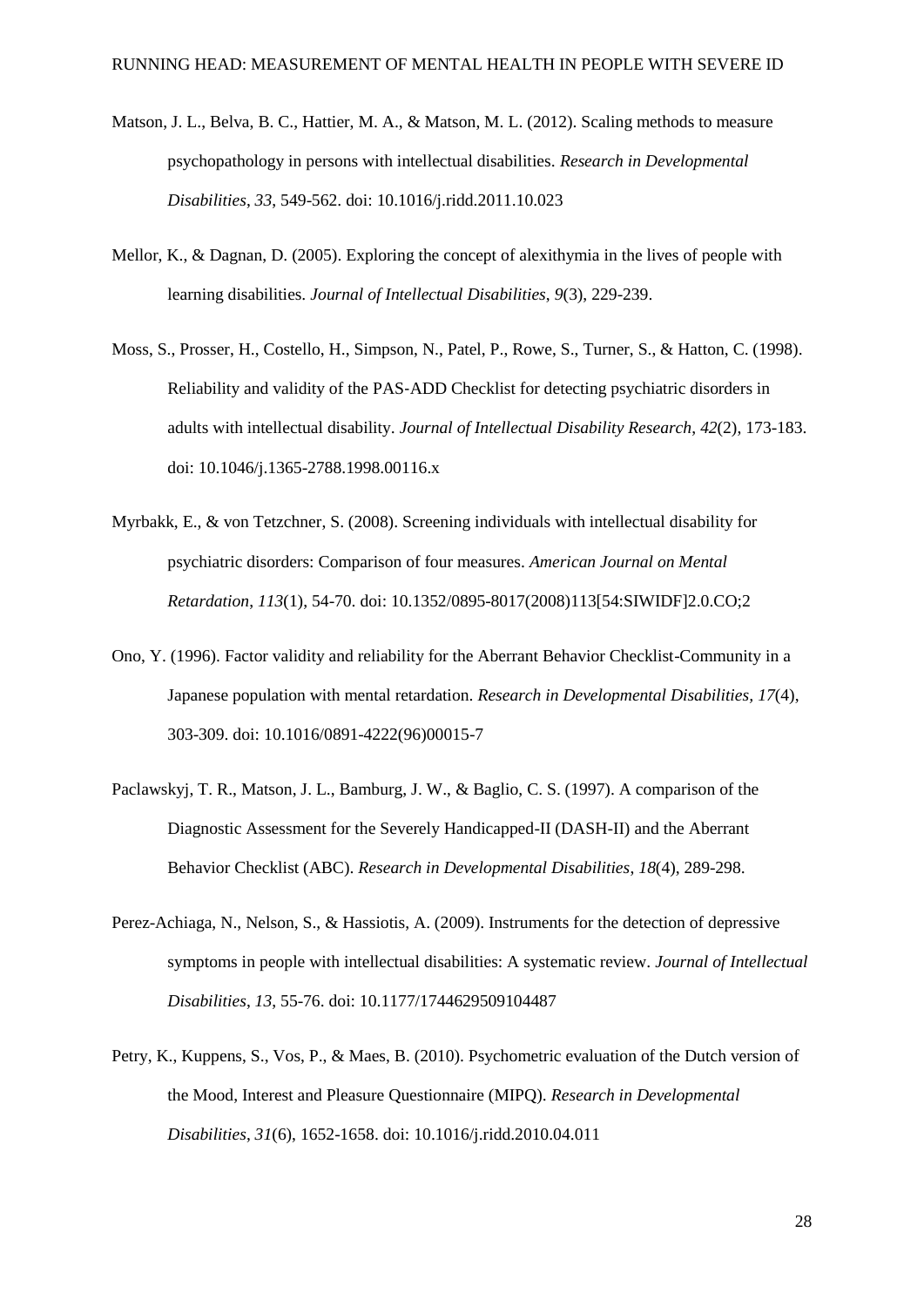- Petticrew, M., & Roberts, H. (2006). *Systematic reviews in the social sciences. A practical guide*. London: Blackwell Publishing.
- Prosser, H., Moss, S., Costello, H., Simpson, N., Patel, P., & Rowe, S. (1998). Reliability and validity of the Mini PAS‐ADD for assessing psychiatric disorders in adults with intellectual disability. *Journal of Intellectual Disability Research*, *42*(4), 264-272. doi: 10.1046/j.1365- 2788.1998.00146.x
- Reardon, T. C., Gray, K. M., & Melvin, G. A. (2015). Anxiety disorders in children and adolescents with intellectual disability: Prevalence and assessment. *Research in developmental disabilities*, *36*, 175-190.
- Redding, M. M. (1997). *Construct and criterion-related validity of the Diagnostic Assessment for the Severely Handicapped (DASH) scale.* (Unpublished doctoral thesis). Mississippi State University.
- Reiss, S. (1988). Test manual for the Reiss Screen for maladaptive behavior. *International Diagnostic Systems Inc., Worthington, OH*.
- Reiss, S., & Valenti-Hein, D. (1994). Development of a psychopathology rating scale for children with mental retardation. *Journal of Consulting and Clinical Psychology, 62*, 28–33. doi: 10.1037/0022-006X.62.1.28
- Rojahn, J., Matson, J. L., Lott, D., Esbensen, A. J., & Smalls, Y. (2001). The Behavior Problems Inventory: An instrument for the assessment of self-injury, stereotyped behavior and aggression/destruction in individuals with developmental disabilities. *Journal of Autism and Developmental Disorders, 31,* 577–588.
- Rojahn, J., Aman, M. G., Matson, J. L., & Mayville, E. (2003). The aberrant behavior checklist and the behavior problems inventory: Convergent and divergent validity. *Research in Developmental Disabilities*, *24*(5), 391-404. doi: 10.1016/S0891-4222(03)00055-6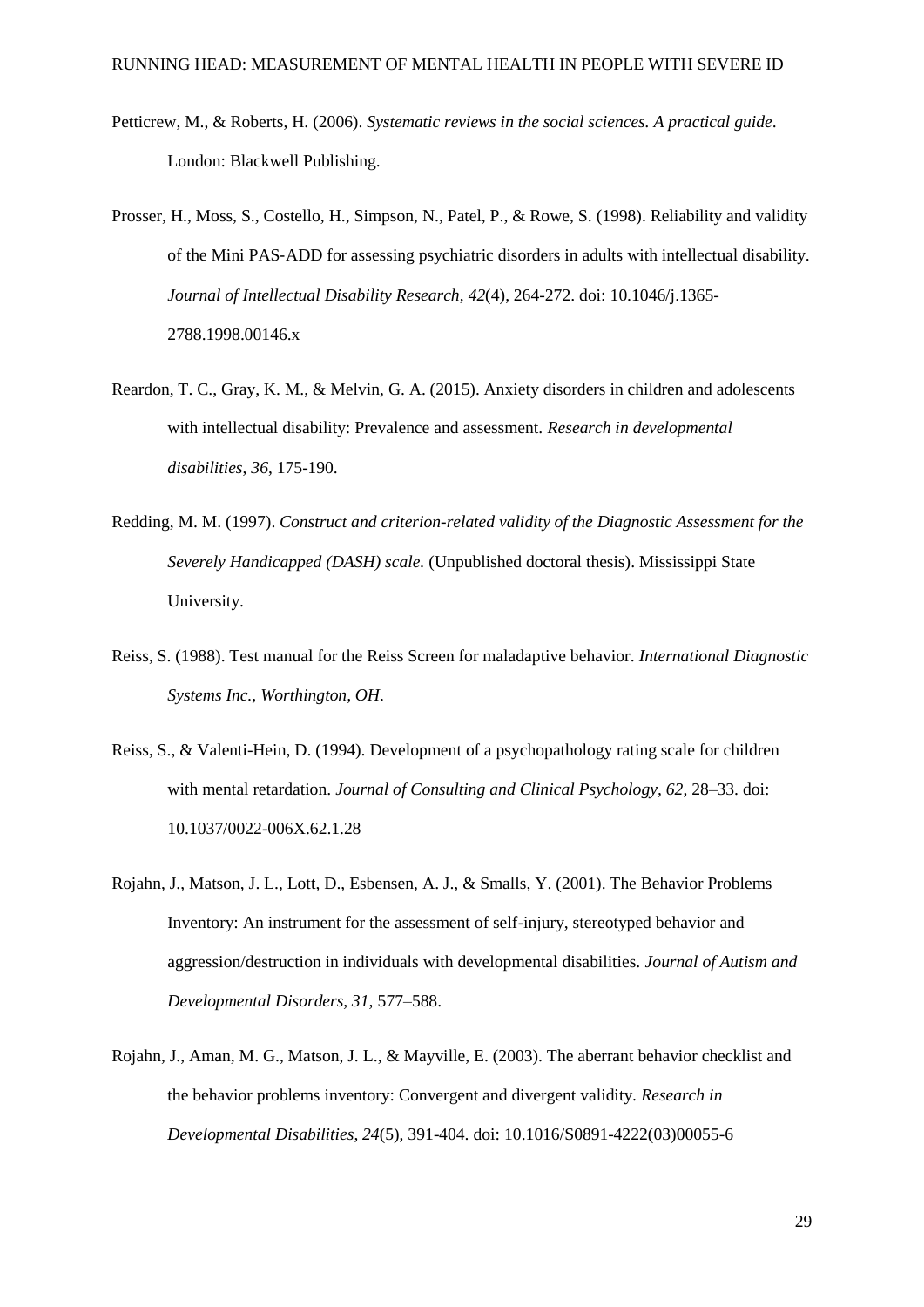- Ross, E., & Oliver, C. (2002). The relationship between levels of mood, interest and pleasure and 'challenging behaviour'in adults with severe and profound intellectual disability. *Journal of Intellectual Disability Research*, *46*(3), 191-197.
- Ross, E., & Oliver, C. (2003). Preliminary analysis of the psychometric properties of the Mood, Interest & Pleasure Questionnaire (MIPQ) for adults with severe and profound learning disabilities. *British Journal of Clinical Psychology*, *42*(1), 81-93. doi: 10.1348/014466503762842039
- Sevin, J. A., Matson, J. L., Williams, D., & Kirkpatrick-Sanchez, S. (1995). Reliability of emotional problems with the Diagnostic Assessment for the Severely Handicapped (DASH). *British Journal of Clinical Psychology, 34*, 93-94. doi: 10.1111/j.2044-8260.1995.tb01442.x
- Sheehan, R., Hassiotis, A., Walters, K., Osborn, D., Strydom, A., & Horsfall, L. (2015). Mental illness, challenging behaviour, and psychotropic drug prescribing in people with intellectual disability: UK population based cohort study. doi: 10.1136/bmj.h4326
- Smiley, E., Cooper, S-A., Finlayson, J., Jackson, A., Allan, L., Mantry, D., McGrother, C., McConnachie, A., & Morrison, J. (2007). Incidence and predictors of mental ill-health in adults with intellectual disabilities: Prospective study. *British Journal of Psychiatry*, *191*, 313-319. doi: 10.1192/bjp.bp.106.031104
- Sturmey, P., Burcham, K. J., & Perkins, T. S. (1995). The Reiss Screen for Maladaptive Behaviour: its reliability and internal consistencies. *Journal of Intellectual Disability Research*, *39*(3), 191-195. doi: 10.1111/j.1365-2788.1995.tb00500.x
- Sturmey, P., Jamieson, J., Burcham, J., Shaw, B., & Bertman, L. (1996). The factor structure of the Reiss Screen for Maladaptive Behaviors in institutional and community populations. *Research in Developmental Disabilities*, *17*(4), 285-291. doi: 10.1016/0891-4222(96)00013-3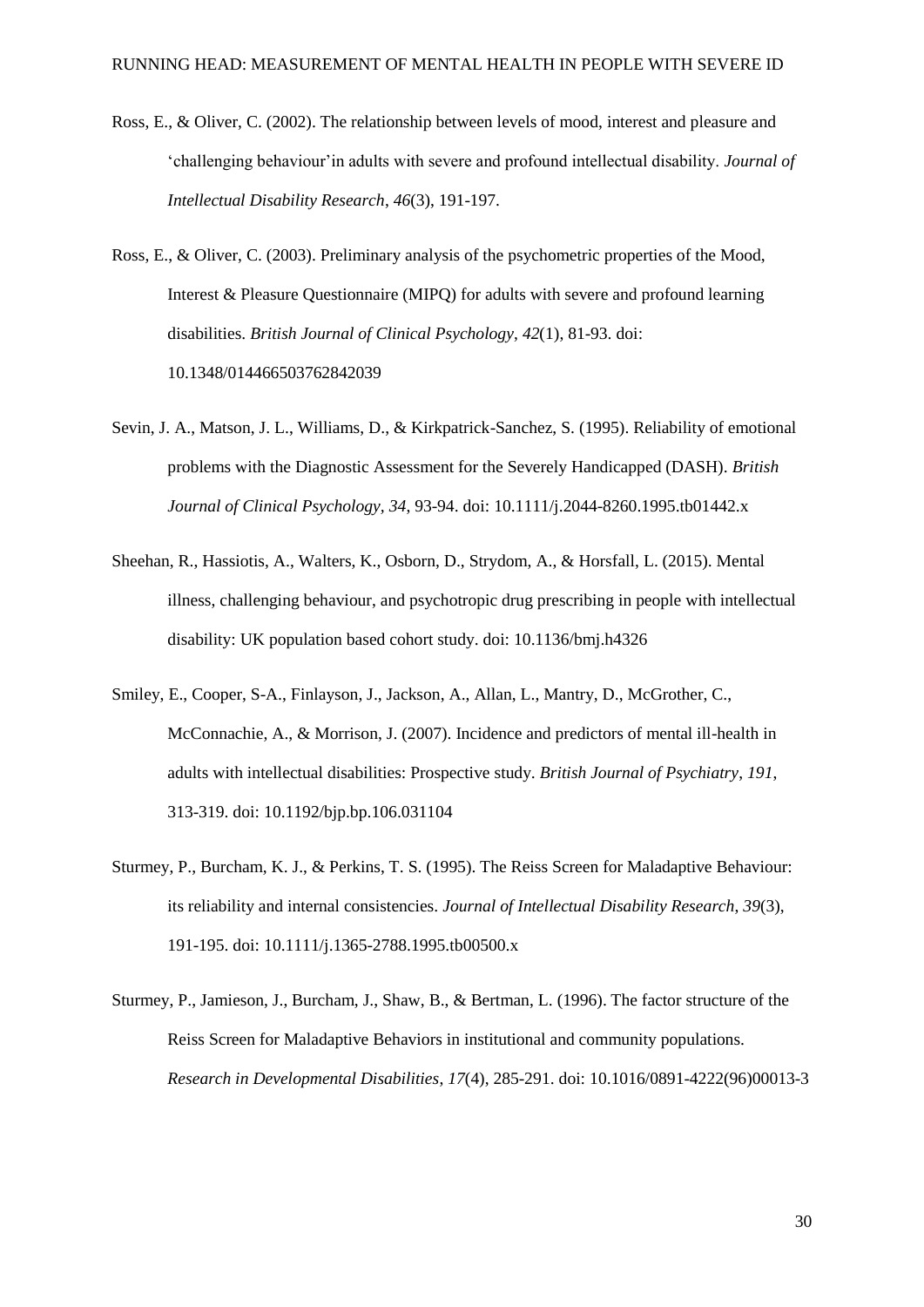- Sturmey, P., Matson, J. L., & Lott, J. D. (2004). The factor structure of the DASH-II. *Journal of Developmental and Physical Disabilities*, *16*(3), 247-255. doi: 10.1023/B:JODD.0000032300.05833.d1
- Vargas-Vargas, C., Rafanell, A., Montalvo, D., Estarlich, M., Pomarol-Clotet, E., & Sarró, S. (2015). Validity and reliability of the Spanish version of the diagnostic assessment for the severely handicapped (DASH-II). *Research in Developmental Disabilities*, *36*, 537-542. doi: 10.1016/j.ridd.2014.10.034
- Vereenooghe, L., & Langdon, P. E. (2013). Psychological therapies for people with intellectual disabilities: A systematic review and meta-analysis. *Research in Developmental Disabilities*, *34*, 4085-4102. doi: 10.1016/j.ridd.2013.08.030
- Vereenooghe, L., Flynn, S., Hastings, R.P., Adams, D., Chauhan, U., Cooper, S-A., Gore, N., Hatton, C., Hood, K., Jahoda, A., Langdon, P.E., McNamara, R., Oliver, C., Roy, A., Totsika, V., & Waite, J. (submitted). Interventions for mental health problems in children and adults with severe intellectual disabilities: A systematic review. *Journal of Intellectual Disabilities Research.*
- Vos, P., De Cock, P., Petry, K., Van Den Noortgate, W., & Maes, B. (2010). Do You Know What I Feel? A First Step Towards a Physiological Measure of the Subjective Well-Being of Persons With Profound Intellectual and Multiple Disabilities. *Journal of Applied Research in Intellectual Disabilities*, *23*(4), 366-378. doi: 10.1111/j.1468-3148.2010.00553.x
- Walton, C. A. C., & Kerr, M. (2016). Prader Willi syndrome: systematic review of the prevalence and nature of presentation of unipolar depression. *Advances in Mental Health and Intellectual Disabilities*, *10*(3). doi: 10.1108/AMHID-08-2015-0037
- World Health Organisation. (2014). Mental health: a state of well-being. Available at: [http://www.who.int/features/factfiles/mental\\_health/en/](http://www.who.int/features/factfiles/mental_health/en/) (Accessed 23 June 2017).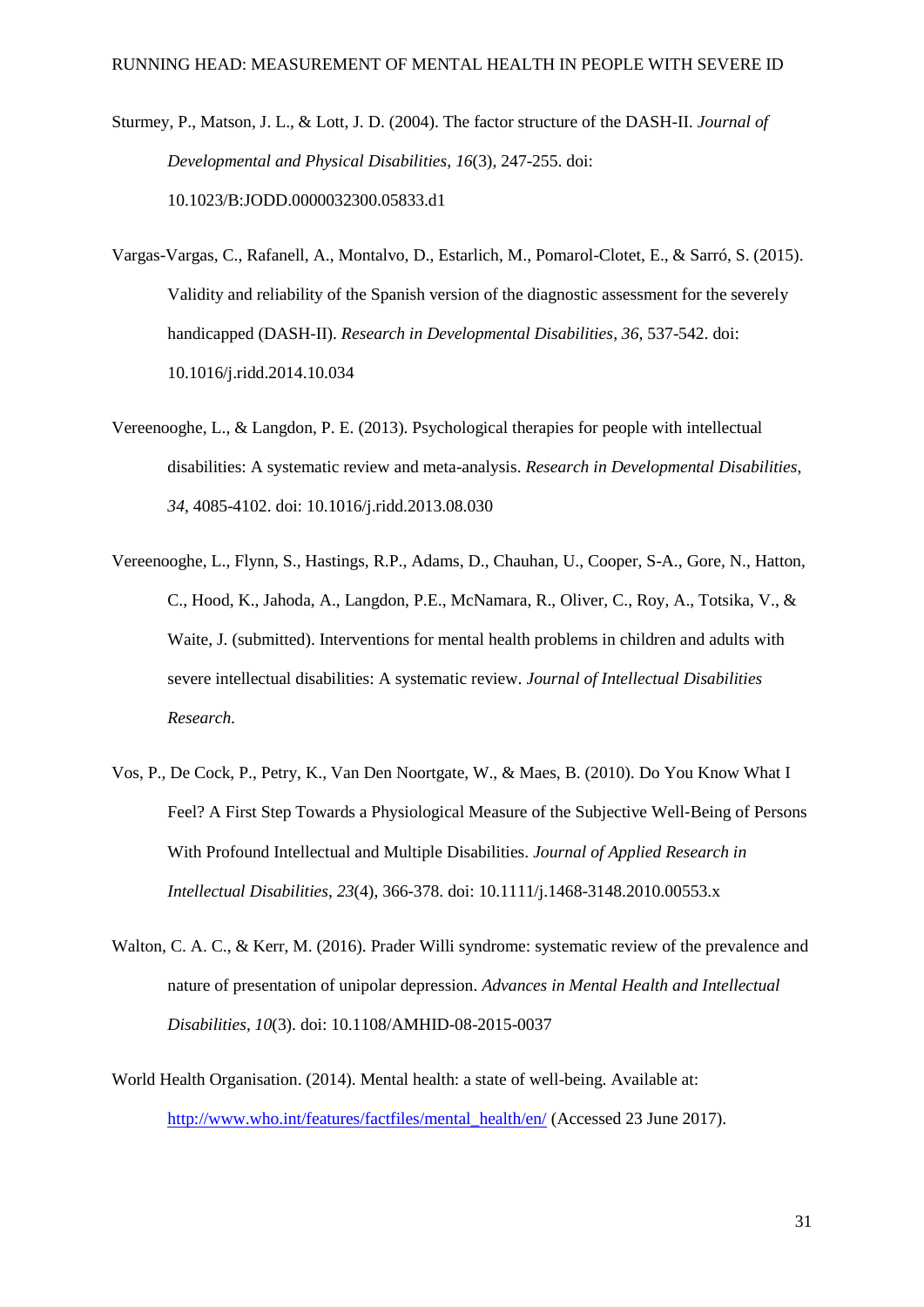Zeilinger, E. L., Nader, I. W., Brehmer-Rinderer, B., Koller, I., & Weber, G. (2013). CAPs-IDD: Characteristics of Assessment Instruments for Psychiatric Disorders in Persons with Intellectual Developmental Disorders. *Journal of Intellectual Disability Research*, *57*, 737- 746. doi: 10.1111/jir.12003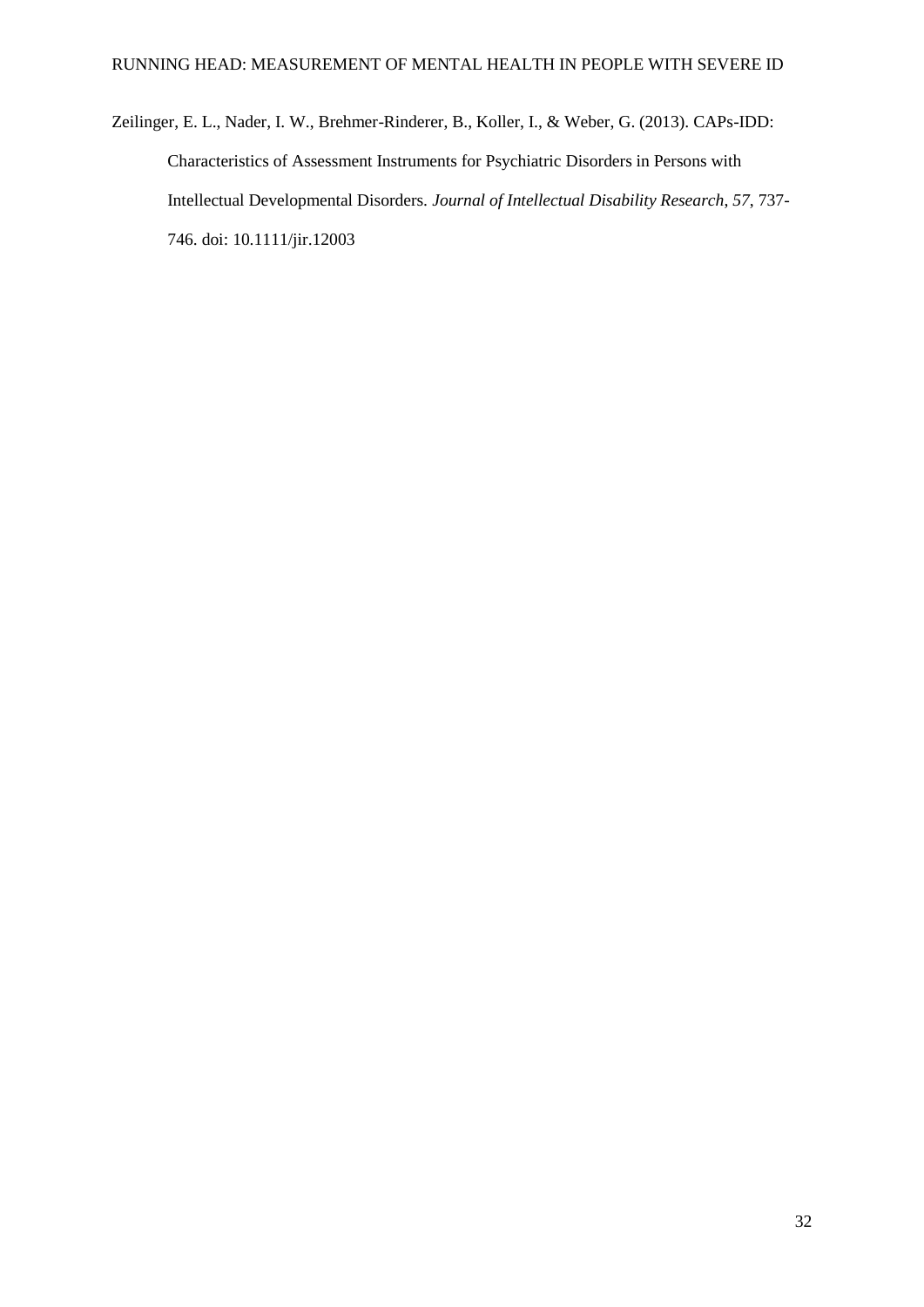| <b>Psychological Assessments</b> | <b>Mental Health/Well-being</b>                    | <b>Intellectual Disabilities</b> |
|----------------------------------|----------------------------------------------------|----------------------------------|
| (MJSUB.EXACT("Psycholo           | (SU.EXACT.EXPLODE("Ment                            | (SU.EXACT.EXPLODE("Intell        |
| gical Assessment") OR            | al Disorders") OR (TI(mental*                      | ectual Development Disorder")    |
| TI(clinical NEAR/2               | NEAR/2 (ill* OR well-being                         | OR (TI(mental* NEAR/3)           |
| (outcome* OR diagnosis OR        | OR health* OR disease* OR                          | $(disab* OR impair* OR)$         |
| evaluat*)) OR TI(assess*         | disorder* OR abnormal* OR                          | handicap* OR subnormal* OR       |
| OR index* OR instrument*         | patholog* OR problem* OR                           | deficien* OR retard*)) OR        |
| OR interview* OR inventor*       | condition*)) OR AB(mental*                         | AB(mental* NEAR/3 (disab*        |
| OR item* OR measure* OR          | $NEAR/2$ (ill* OR well-being                       | OR impair* OR handicap* OR       |
| subscale* OR scale* OR           | OR health* OR disease* OR                          | subnormal* OR deficien* OR       |
| screen* OR tool* OR              | disorder* OR abnormal* OR                          | retard*))) OR (TI(learning       |
| survey* OR self-report* OR       | patholog* OR problem* OR                           | NEAR/3 (disab* OR impair*        |
| test*form OR observ* OR          | condition*))) OR (TI(psych*                        | OR difficult* OR disorder*))     |
| rating* OR rated OR score*)      | $NEAR/2$ (ill* OR well-being                       | OR AB(learning NEAR/3            |
| OR TI(validat* OR validity       | OR health* OR disease* OR                          | (disab* OR impair* OR            |
| OR reliab* OR accura* OR         | disorder* OR abnormal* OR                          | difficult* OR disorder*))) OR    |
| sensitive* OR specific* OR       | patholog* OR problem* OR                           | (TI(moron* OR imbecile* OR       |
| $predictab*)$                    | condition*)) OR AB(psych*                          | feeble*minded OR subnormal*      |
|                                  | NEAR/2 (ill* OR well-being                         | OR retard*) OR AB(moron* OR      |
|                                  | OR health* OR disease* OR                          | imbecile* OR feeble*minded       |
|                                  | disorder* OR abnormal* OR                          | OR subnormal* OR retard*))       |
|                                  | patholog* OR problem* OR                           | OR (TI(intellectual* NEAR/3)     |
|                                  | condition*))) OR                                   | $(disab* OR impair* OR)$         |
|                                  | (SU.EXACT.EXPLODE("Depre handicap* OR disorder* OR |                                  |
|                                  | ssion (Emotion)") OR                               | subnormal* OR deficien*)) OR     |
|                                  | SU.EXACT.EXPLODE("Anxiet                           | AB(intellectual* NEAR/3          |
|                                  | y Disorders") OR                                   | $(disab* OR impair* OR)$         |
|                                  | SU.EXACT.EXPLODE("Person                           | handicap* OR disorder* OR        |
|                                  | ality Disorders")) OR (TI(anger                    | subnormal* OR deficien*))) OR    |
|                                  | $NEAR/3$ (problem* OR                              | (TI((low*functioning OR)         |
|                                  | $disorder*)$ ) OR AB(anger                         | severe) NEAR/3 autis*) OR        |
|                                  | NEAR/3 (problem* OR                                | $AB((low*functioning OR$         |
|                                  | $disorder^*))$ OR (TI(anxiet* OR                   | severe) NEAR/3 autis*)) OR       |
|                                  | anxious* OR "gad" OR phobia                        | (TI("Smith-Magenis" OR Rett*     |

OR phobic OR traum\* OR

# **Table 1. Example search strategy (for ProQuest databases)\***

OR "Lesch-Nyhan" OR "Prader-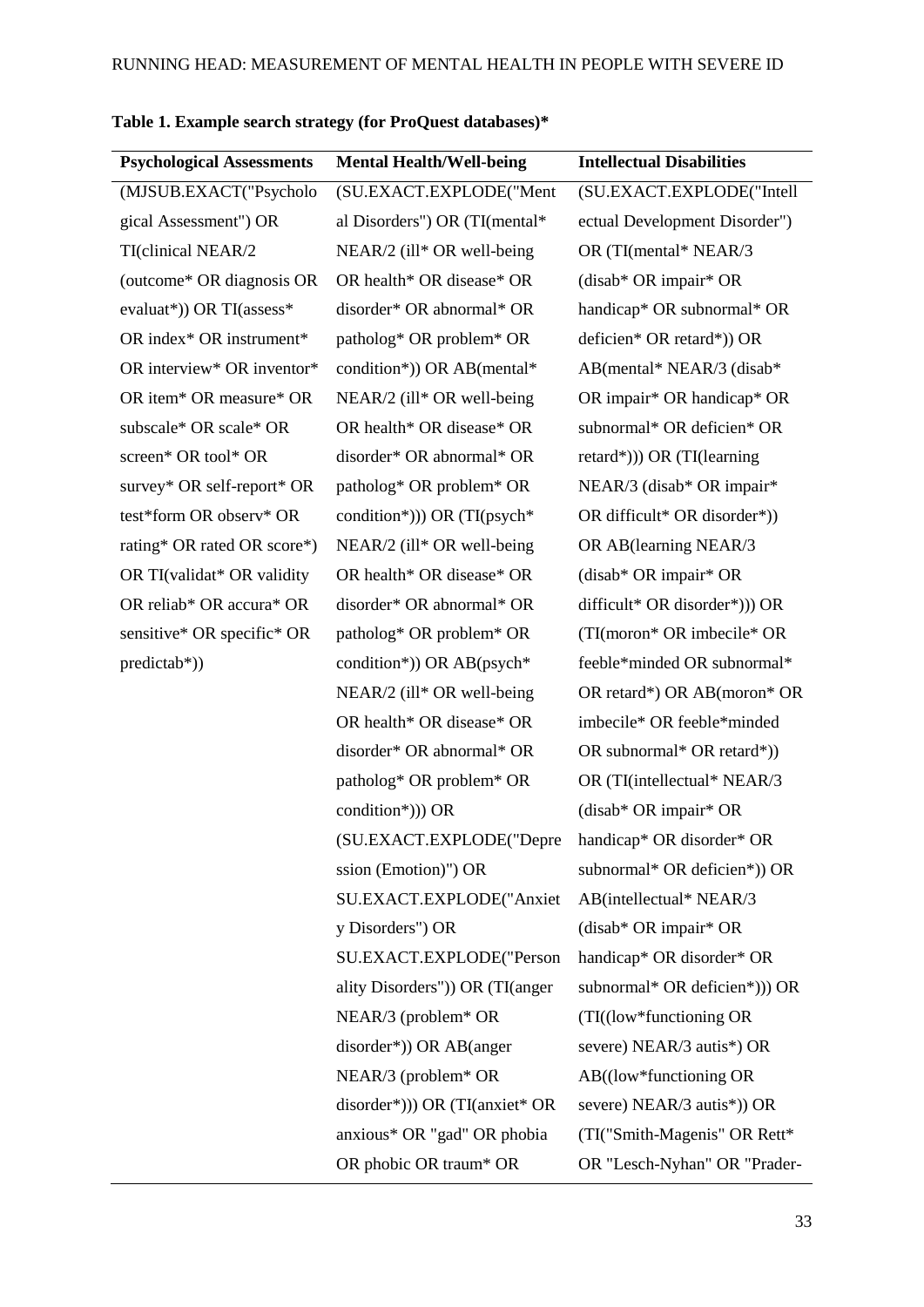| post*traumatic) OR AB(anxiet* | Willi" OR Angelman OR         |
|-------------------------------|-------------------------------|
| OR anxious* OR "gad" OR       | "fragile X" OR "Cri-du-chat"  |
| phobia OR phobic OR traum*    | OR "Cornelia de Lange" OR "de |
| OR post*traumatic)) OR        | Lange" OR "Rubinstein-Taybi"  |
| (TI(depress* NEAR/2           | OR velocardiofacial OR        |
| (disorder* OR symptom* OR     | DiGeorge OR "22q11.2" OR      |
| behavio* OR thought*)) OR     | (Down* NEAR/2 syndrome))      |
| AB(depress* NEAR/2            | OR AB("Smith-Magenis" OR      |
| (disorder* OR symptom* OR     | Rett* OR "Lesch-Nyhan" OR     |
| behavio* OR thought*))) OR    | "Prader-Willi" OR Angelman    |
| (TI(dysthymi* OR dysphori*    | OR "fragile X" OR "Cri-du-    |
| OR melancholy* OR             | chat" OR "Cornelia de Lange"  |
| schizophren* OR               | OR "de Lange" OR "Rubinstein- |
| schizoaffective OR dementia   | Taybi" OR velocardiofacial OR |
| OR psychosis OR psychotic OR  | DiGeorge OR "22q11.2" OR      |
| alcoholism OR addiction OR    | (Down* NEAR/2 syndrome))))    |
| obsessive-compulsive) OR      |                               |
| AB(dysthymi* OR dysphori*     |                               |
| OR melancholy* OR             |                               |
| schizophren* OR               |                               |
| schizoaffective OR dementia   |                               |
| OR psychosis OR psychotic OR  |                               |
| alcoholism OR addiction OR    |                               |
| obsessive-compulsive)) OR     |                               |
| (TI((psychological OR         |                               |
| psychosocial) NEAR/2          |                               |
| function*) OR                 |                               |
| AB((psychological OR          |                               |
| psychosocial) NEAR/2          |                               |
| function*)) OR (TI(well-being |                               |
| OR "quality of life") OR      |                               |
| AB(well-being OR "quality of  |                               |
| $life'$ )))                   |                               |

\*Search strings were connected by the Boolean Operator "AND"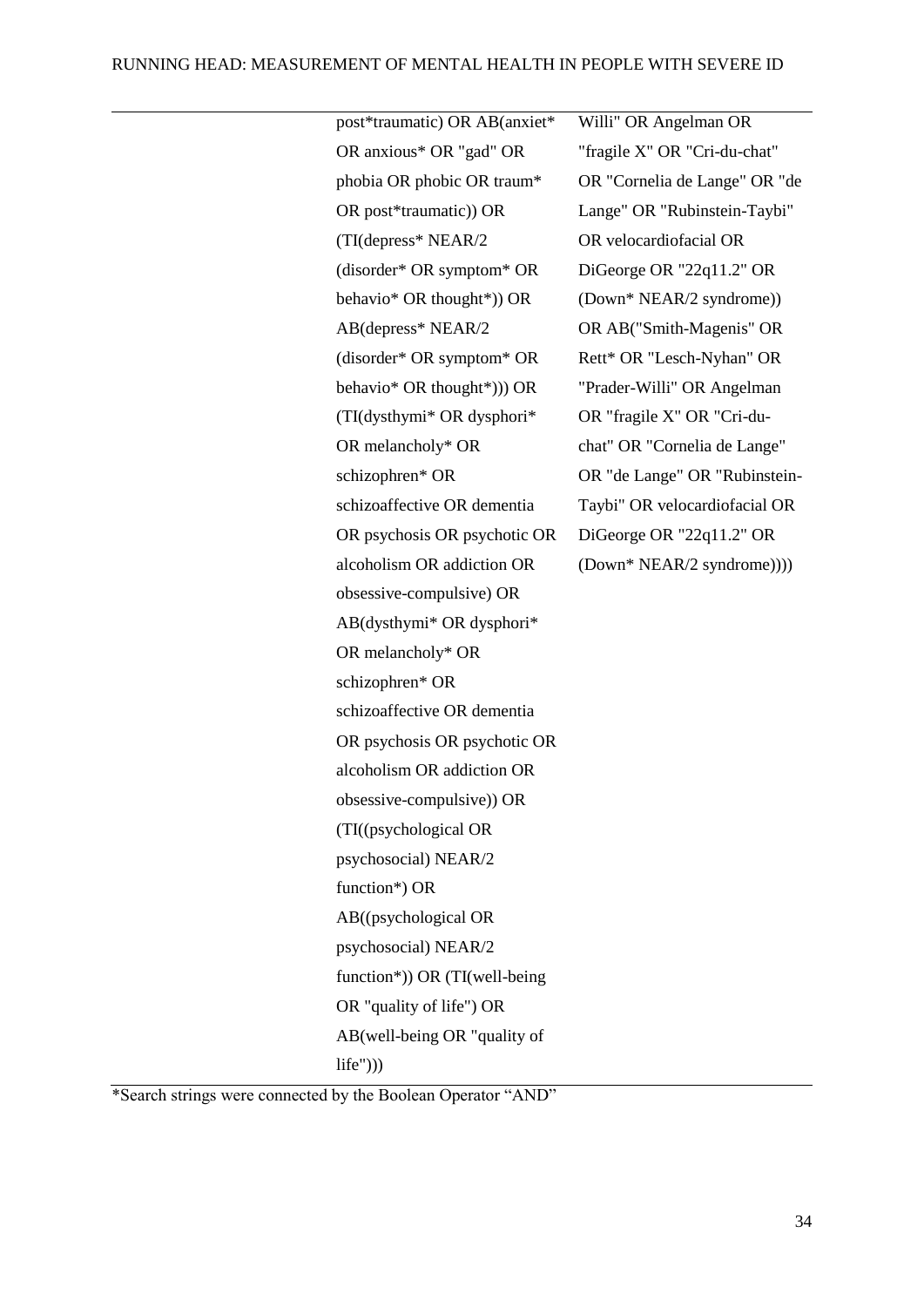|                                | Range          | Our rating               | <b>Interpretation guidance source</b> |
|--------------------------------|----------------|--------------------------|---------------------------------------|
| Cohen's kappa                  | $0.75 - 1$     | $++$                     | Landis and Koch (1977)                |
|                                | $0.61 - 0.75$  | $+$                      |                                       |
|                                | $0.41 - 0.6$   |                          |                                       |
|                                | $\leq 0 - 0.4$ |                          |                                       |
| <b>Correlation coefficient</b> | $0.7 - 1$      | $++$                     | Hinkle, Wiersma and Jurs (2002)       |
|                                | $0.5 - 0.7$    | $+$                      |                                       |
|                                | $0.3 - 0.5$    |                          |                                       |
|                                | $0 - 0.3$      |                          |                                       |
| Cronbach's alpha               | $0.9 - 1$      | $++$                     | Cicchetti (1994)                      |
|                                | $0.8 - 0.9$    | $+$                      |                                       |
|                                | $0.7 - 0.8$    | $\overline{\phantom{0}}$ |                                       |
|                                | $0.0 - 0.7$    |                          |                                       |
| Intra-class correlations       | $0.7 - 1$      | $++$                     | Cicchetti and Sparrow (1981)          |
|                                | $0.5 - 0.69$   | $+$                      |                                       |
|                                | $0.49 - 0.3$   | $\overline{\phantom{a}}$ |                                       |
|                                | < 0.29         |                          |                                       |

Table 2. Interpretation guidance used to determine psychometric quality of included measures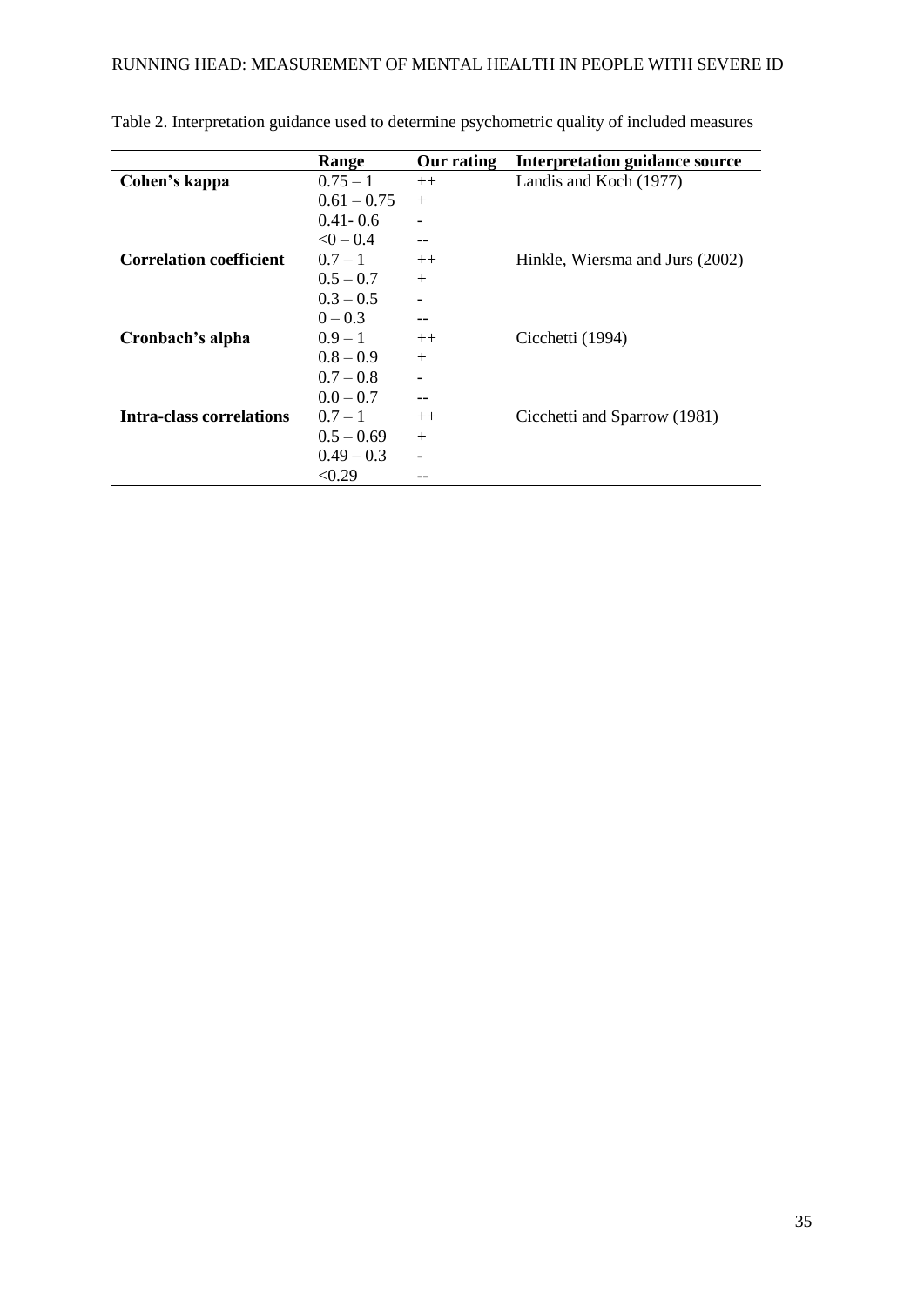| <b>Assessment characteristics</b>                     |                                |                       | <b>Study characteristics</b>                                 |                                                |  |
|-------------------------------------------------------|--------------------------------|-----------------------|--------------------------------------------------------------|------------------------------------------------|--|
| <b>Purpose and composition</b>                        | <b>Administration and</b>      | <b>Study</b>          | <b>Sample</b>                                                | <b>ID Severity</b>                             |  |
|                                                       | scoring                        |                       |                                                              |                                                |  |
| Aberrant Behaviour Checklist (ABC; Aman et al., 1985) |                                |                       |                                                              |                                                |  |
| Evaluation                                            | Third party                    | Aman et al. (1987a)   | $N = 531$ ; 61.4% male; Age:<br>33.5 (12.5); 8.4% psychosis; | 6.8% moderate; 27.3% severe; 67.2%<br>profound |  |
| Broad spectrum of disorders                           | Behavioural observation        |                       | Country: USA and New<br>Zealand                              |                                                |  |
| 5 Factors, 58 items:                                  | 5-7 minutes                    | Aman et al.           | Sample 1a: $N = 38$ ; 100%                                   | Sample 1a: 18% moderate; 82%                   |  |
| Irritability (15), Lethargy,                          |                                | (1987b)               | male; Age: 19 (4.4)                                          | severe                                         |  |
| Social Withdrawal (16),                               | Likert $(0, 1, 2)$ : Severity, |                       |                                                              |                                                |  |
| Stereotypic Behaviour (7),                            | Frequency, Real time           |                       | Sample 1b: $N = 39$ ; 100%                                   | Sample 1b: 11% moderate; 79%                   |  |
| Hyperactivity, Non-compliance                         | frequency                      |                       | male; Age: 25.2 (3.2)                                        | severe; 10% profound                           |  |
| $(16)$ , Inappropriate speech $(4)$                   |                                |                       |                                                              |                                                |  |
|                                                       |                                |                       | Sample 2: $N = 42$ ; 100% male;                              | Sample 2:4% severe; 96% profound               |  |
|                                                       |                                |                       | Age: 35.1 (11.8)                                             |                                                |  |
|                                                       |                                |                       | Country: not reported                                        |                                                |  |
|                                                       |                                | Bihm & Poindexter     | $N = 470$ ; 53% male; Age:                                   | 7% moderate; 21% severe; 72%                   |  |
|                                                       |                                | (1991)                | 27.07 (8.72); Country: USA                                   | profound                                       |  |
|                                                       |                                | Dumont et al.         | $N = 195$ ; 57% male; Age: 41.3                              | 11% moderate; 46% severe; 43%                  |  |
|                                                       |                                | (2014)                | $(15.3)$ ; Country: The                                      | profound                                       |  |
|                                                       |                                |                       | Netherlands                                                  |                                                |  |
|                                                       |                                | Hill, Powlitch &      | $N = 69$ ; 84% male; Age:                                    | 100% severe                                    |  |
|                                                       |                                | <b>Furniss</b> (2008) | 18.42; Country: UK                                           |                                                |  |
|                                                       |                                | Ono (1996)            | $N = 322$ ; 58.4% male; Age:                                 | 30% moderate; 48% severe; 22%                  |  |
|                                                       |                                | [Japanese]            | 29.79 (12.45); Country: Japan                                | profound                                       |  |

Table 3. Descriptions of assessments and demographic data from all studies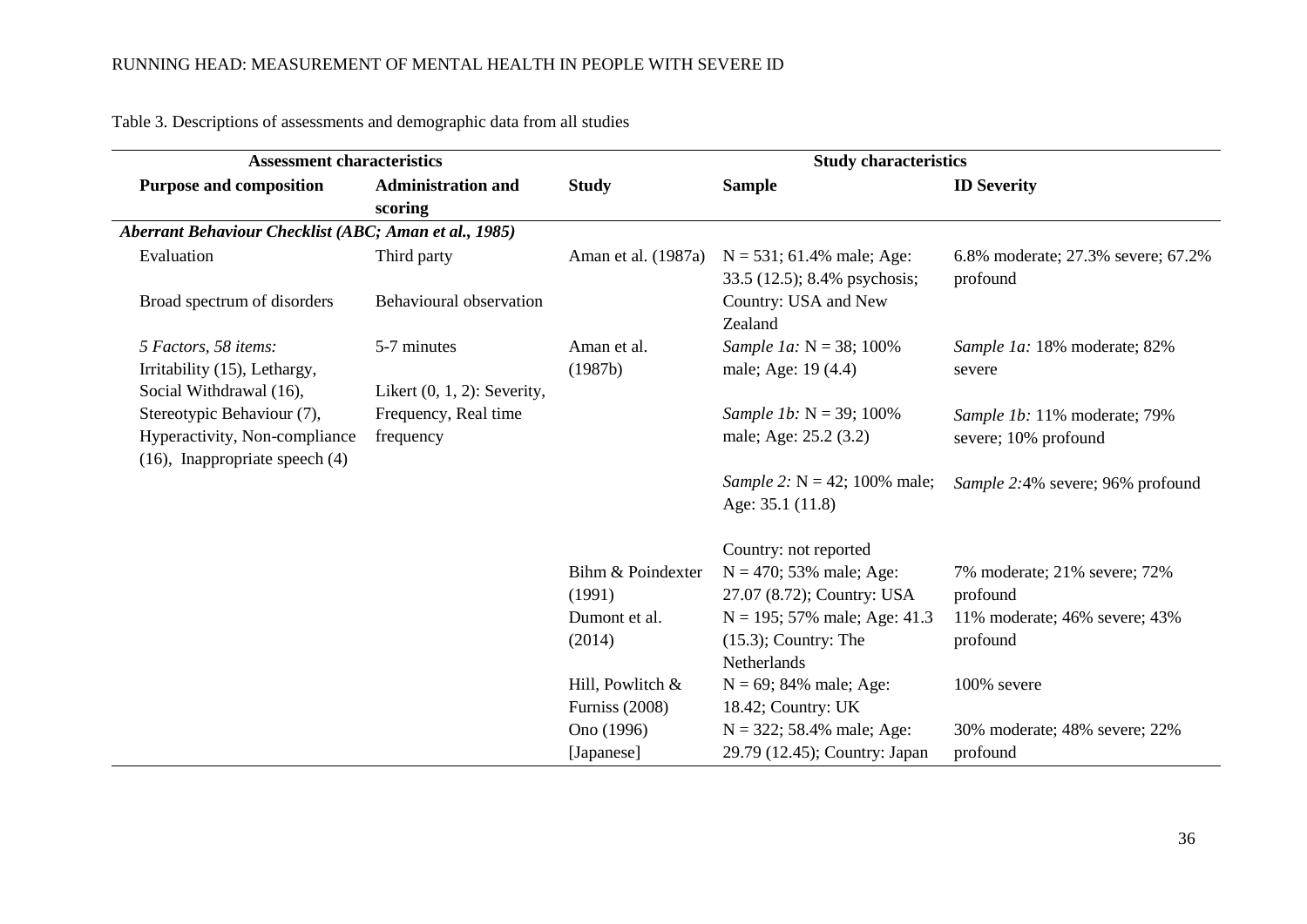|                                                                                                                            |                                         | Paclawskyj et al.<br>(1997)    | $N = 233$ ; 55.4% male; Age<br>range: 0-71+; Country: USA                                                                                                                                       | 2.2% mild; 5.2% moderate; 15.1%<br>severe; 75.4% profound; 2.1%<br>unknown                |
|----------------------------------------------------------------------------------------------------------------------------|-----------------------------------------|--------------------------------|-------------------------------------------------------------------------------------------------------------------------------------------------------------------------------------------------|-------------------------------------------------------------------------------------------|
|                                                                                                                            |                                         | Petry et al. (2010)<br>[Dutch] | $N = 360$ ; 50.8% male; Age:<br>42.2 (12.9); 9.6% autism;<br>24.9% mental health problems;<br>Country: Belgium                                                                                  | 100% severe or profound                                                                   |
|                                                                                                                            |                                         | Rojahn et al. (2003)           | $N = 226$ ; 55.8% male; Age<br>range: 20-91; 17.3%<br><b>Stereotyped Movement</b><br>Disorder; 4.9% Bipolar<br>disorder; 4.4% Pervasive<br>Developmental Disorder; 4.4%<br>autism; Country: USA | 3.1% mild; 7.1% moderate; 18.1%<br>severe; 61.9% profound; 9.7%<br>unspecified            |
|                                                                                                                            |                                         | Ross & Oliver<br>(2003)        | $N = 53$ ; 60.9% male; Age:<br>39.36 (9.9); 3.8% autism;<br>18.9% mental health problems;<br>Country: UK                                                                                        | 100% severe or profound                                                                   |
| Anxiety, Depression and Mood Scale (ADAMS; Esbensen et al., 2003)                                                          |                                         |                                |                                                                                                                                                                                                 |                                                                                           |
| Evaluation                                                                                                                 | Third party                             | Esbensen et al.<br>(2003)      | Sample 1: $N = 265$ ; 51.9%<br>male; Age: 39.2 (11.3)                                                                                                                                           | Sample 1: 4.8% borderline; 24.1%<br>mild; 23.7% moderate; 15.4% severe;                   |
| Broad spectrum of disorders                                                                                                | Behavioural observation                 |                                |                                                                                                                                                                                                 | 25.6% profound                                                                            |
| 5 subscales, 28 items:<br>Manic/hyperactive behaviour<br>(5), Depressed mood (7), Social<br>avoidance (7), General anxiety | Likert $(0-3)$ : Frequency,<br>Severity |                                | Sample 2: $N = 268$ ; 53.2%<br>male; Age: 39 (13)                                                                                                                                               | Sample 2: 4.5% borderline; 20.7%<br>mild; 28.6% moderate; 15.8% severe;<br>25.2% profound |
| (7), Obsessive/compulsive<br>behaviour (3)                                                                                 |                                         |                                | Sample 3: $N = 129$ ; 52.3%<br>male; 42.4 (12.7)                                                                                                                                                | Sample 3: 2.4% borderline; 10.3%<br>mild; 20.6% moderate; 19.8% severe;<br>46% profound   |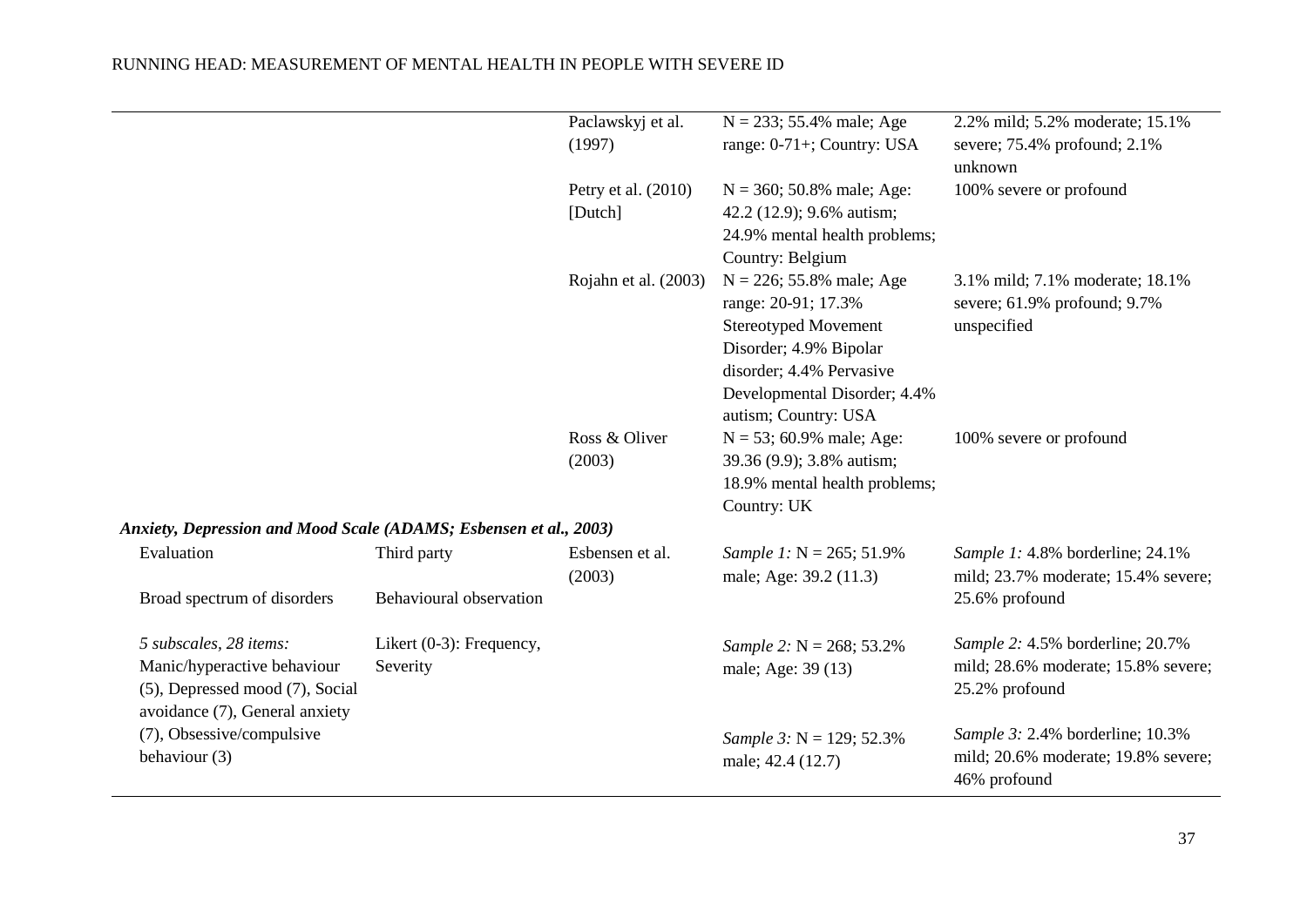|                                                                                              |                           |                            | Country: USA                                      |                                                                      |
|----------------------------------------------------------------------------------------------|---------------------------|----------------------------|---------------------------------------------------|----------------------------------------------------------------------|
|                                                                                              |                           |                            |                                                   |                                                                      |
|                                                                                              |                           | Hermans et al.             | $N = 975$ ; 51% male; Age: 62.2                   | 3.2% borderline; 20.6% mild; 47.9%                                   |
|                                                                                              |                           | $(2012)$ [Dutch]           | $(8.1)$ ; Country: The                            | moderate; 16.9% severe; 9.1%                                         |
|                                                                                              |                           |                            | Netherlands                                       | profound                                                             |
| Autism Spectrum Disorders-Comorbidity for Adults (ASD-CA; Matson, Terlonge & Gonzalez, 2006) |                           |                            |                                                   |                                                                      |
| Screening                                                                                    | Third party               | LoVullo & Matson<br>(2009) | Sample 1: $N = 151$ ; 53% male;<br>Age: 55 (14.1) | Sample 1: 4% unspecified; 1.3%<br>mild; 7.9% moderate; 23.8% severe; |
| Broad spectrum of disorders                                                                  | Behavioural observation   |                            |                                                   | 62.9% profound                                                       |
| 5 subscales, 37 items:                                                                       | Likert $(0-1)$ : Severity |                            | Sample 2: $N = 120$ ; 55.8%                       | Sample 2: 3.3% unspecified; 1.7%                                     |
| Anxiety/Repetitive Behaviours,                                                               |                           |                            | male; Age: 49 (11.5); 100%                        | moderate; 5% severe; 90% profound                                    |
| Conduct Problems,                                                                            |                           |                            | autism                                            |                                                                      |
| Irritability/Behavioural                                                                     |                           |                            |                                                   |                                                                      |
| Excesses,                                                                                    |                           |                            | Sample 3: $N = 42$ ; 61.9%                        | Sample 3: 7.1% unspecified; 4.8%                                     |
| Attention/Hyperactivity/                                                                     |                           |                            | male; Age: 48 (11.8); 100%                        | moderate; 2.4% severe; 85.7%                                         |
| Impulsivity, Depressive<br>Symptoms                                                          |                           |                            | autism and Axis I diagnosis                       | profound                                                             |
|                                                                                              |                           |                            | Country: USA                                      |                                                                      |
|                                                                                              |                           | Matson & Boisjoli          | $N = 169$ ; 57.4% male; Age:                      | 4.7% unspecified; 2.4% moderate;                                     |
|                                                                                              |                           | (2008)                     | 48.59; Country: USA                               | 4.1% severe; 88.8% profound                                          |
| <b>Depression Scale for Severe Disability (DEPRESSED; Cooper, 2007)</b>                      |                           |                            |                                                   |                                                                      |
| Developed for severe ID                                                                      | Third party               | Cooper (2007)              | $N = 144$ ; 54.2% male; Age:                      | 38.2% severe; 61.8% profound                                         |
|                                                                                              |                           | [unpublished]              | 51.6 (13.3); 54.9% Axis I                         |                                                                      |
| Screening                                                                                    | Behavioural observation   | doctoral thesis]           | diagnosis; Country: USA                           |                                                                      |
| Depression                                                                                   | 15 minutes                |                            |                                                   |                                                                      |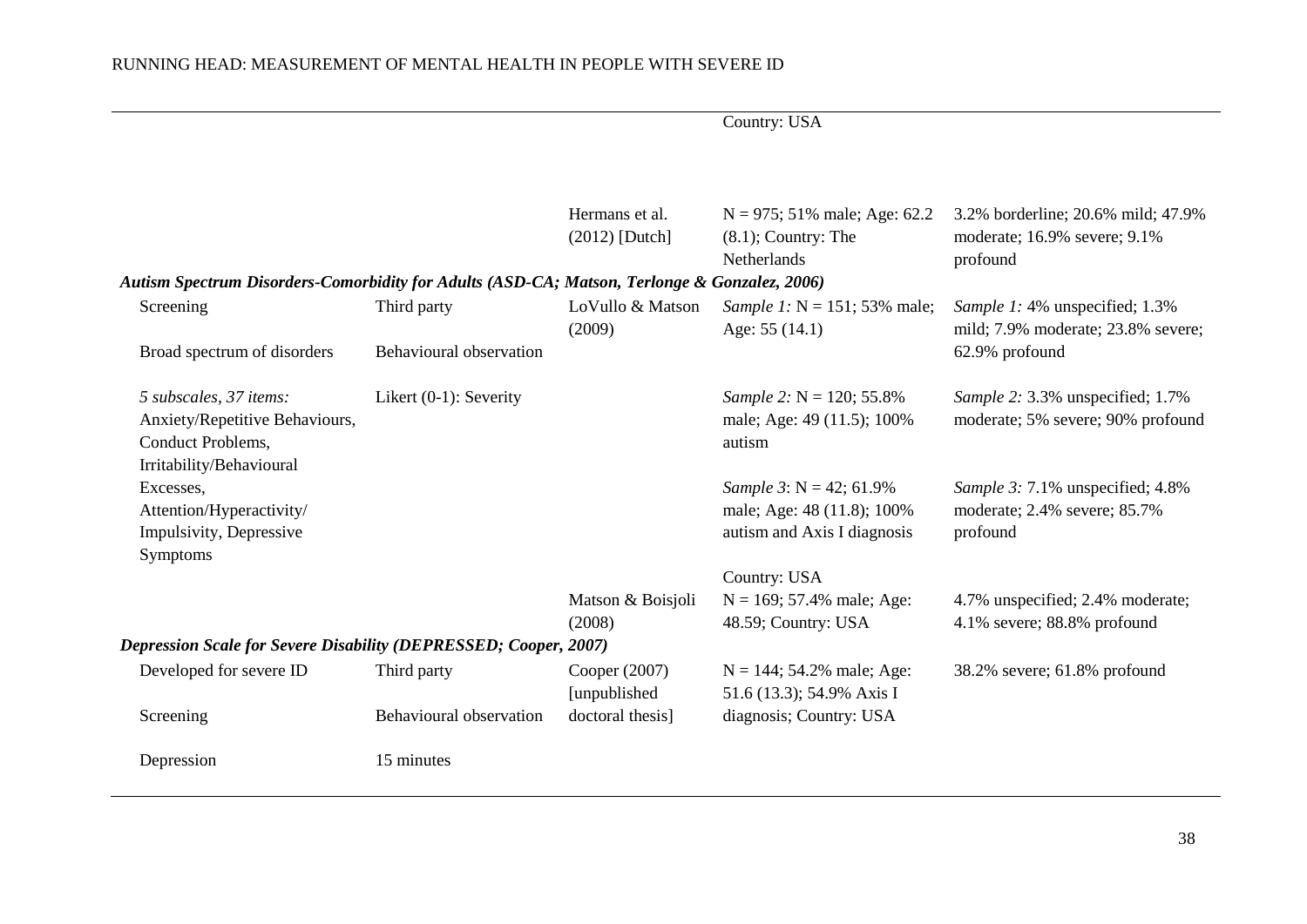| 4 factors, 20 items:                                                                  | Likert (0-2): Severity,                        |                                |                                                                |                                           |
|---------------------------------------------------------------------------------------|------------------------------------------------|--------------------------------|----------------------------------------------------------------|-------------------------------------------|
| Sleep, Mood, Skills, Motor                                                            | Frequency, Duration                            |                                |                                                                |                                           |
| Diagnostic Assessment for the Severely Handicapped Scale (DASH; Matson et al., 1991a) |                                                |                                |                                                                |                                           |
| Developed for severe ID                                                               | Third party                                    | Matson et al.                  | $N = 506$ ; 51% male; Age:                                     | 37% severe; 63% profound                  |
|                                                                                       |                                                | (1991a)                        | 37.7; Country: USA                                             |                                           |
| Screening                                                                             | Behavioural observation                        | Matson et al.<br>(1991b)       | $N = 506$ ; 51% male; Age: 37.7<br>$(14.8)$ ; Country: USA     | 32.3% severe; 62.7% profound              |
| Broad spectrum of disorders                                                           | Likert (0-2): Severity,<br>Frequency, Duration | Redding (1997)<br>[unpublished | $N = 475$ ; 57.7% male; Age<br>range: 7-83; 31.8% Axis I or II | 18.3% severe; 81.7% profound              |
| 13 subscales, 84 items:                                                               |                                                | doctoral thesis]               | diagnosis; Country: USA                                        |                                           |
| anxiety, mood disorder-                                                               |                                                | Sevin et al. (1995)            | $N = 658$ ; 58% male; Age: 39;                                 | 33% severe; 67% profound                  |
| depression, mood disorder-<br>mania, autism, schizophrenia,                           |                                                |                                | Country: USA                                                   |                                           |
| stereotypies/tics, self-injurious                                                     |                                                |                                |                                                                |                                           |
| behaviours, elimination                                                               |                                                |                                |                                                                |                                           |
| disorders, eating disorders,                                                          |                                                |                                |                                                                |                                           |
| sleep disorders, sexual                                                               |                                                |                                |                                                                |                                           |
| disorders, organic syndromes,                                                         |                                                |                                |                                                                |                                           |
| impulse control and                                                                   |                                                |                                |                                                                |                                           |
| miscellaneous problems.                                                               |                                                |                                |                                                                |                                           |
| Diagnostic Assessment for the Severely Handicapped Scale-II (DASH-II; Matson, 1995)   |                                                |                                |                                                                |                                           |
| Developed for severe ID                                                               | Third party                                    | Bamburg et al.<br>(2001)       | Sample 1: $N = 20$ ; 55% male;<br>Age: 47.7; 100%              | Total sample: 82% severe; 18%<br>profound |
| Screening                                                                             | Behavioural observation<br>25 minutes          |                                | schizophrenia                                                  |                                           |
| Broad spectrum of disorders                                                           |                                                |                                | Sample 2: $N = 20$ ; 55% male;                                 |                                           |
|                                                                                       | Likert (0-2): Severity,                        |                                | Age: 43.7                                                      |                                           |
| 13 subscales, 84 items:                                                               | Frequency, Duration                            |                                |                                                                |                                           |
| Anxiety, Depression, Mania,                                                           |                                                |                                | Sample 3: $N = 20$ ; 55% male;                                 |                                           |
| PDD/Autism, Schizophrenia,                                                            |                                                |                                | Age: 45.1                                                      |                                           |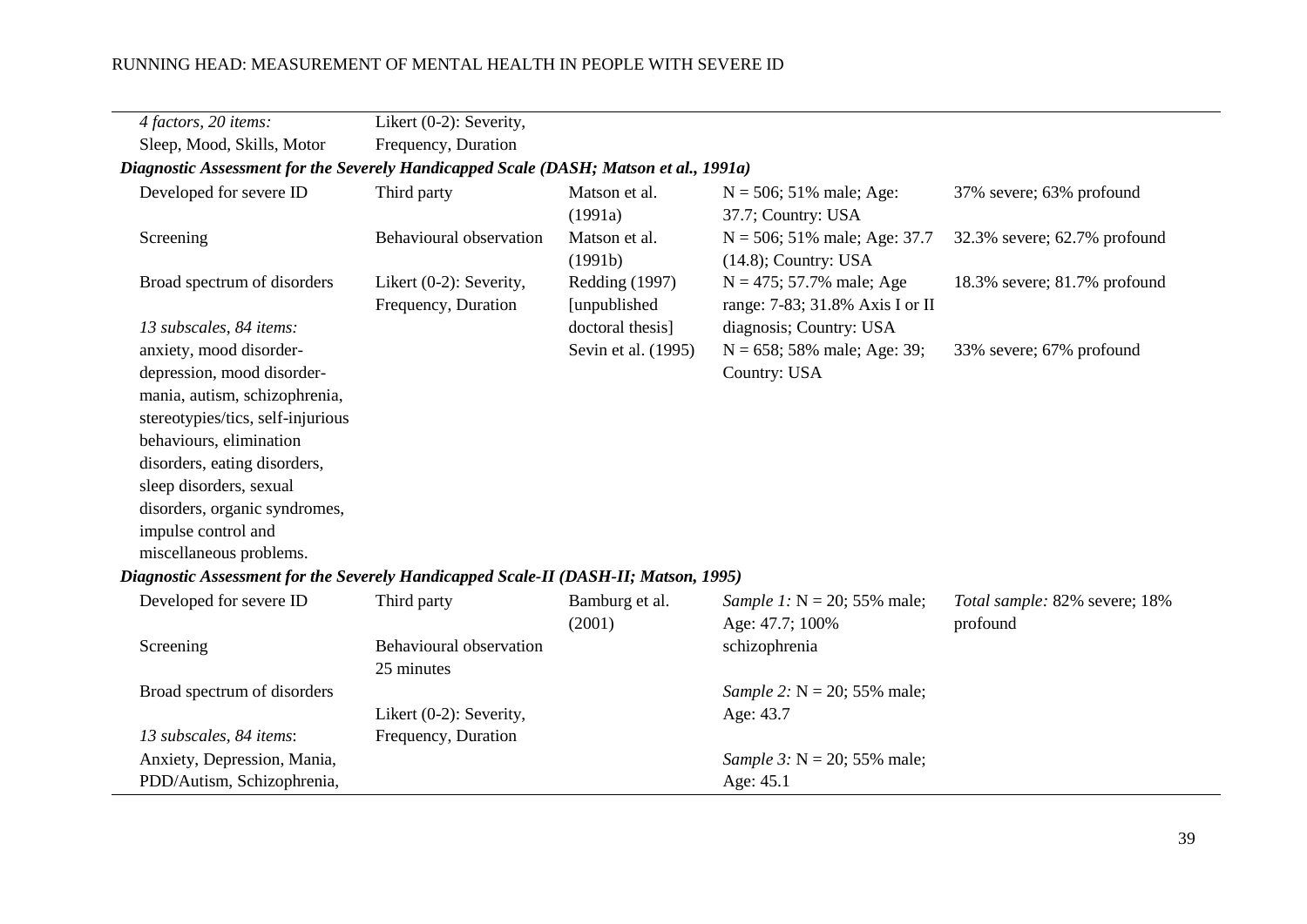| Stereotypies, Self-Injury,                                                                                           |                            |                             |                                                           |                                                                            |
|----------------------------------------------------------------------------------------------------------------------|----------------------------|-----------------------------|-----------------------------------------------------------|----------------------------------------------------------------------------|
| Elimination, Eating, Sleep,                                                                                          |                            |                             | Country: USA                                              |                                                                            |
| Sexual, Organic, Impulse                                                                                             |                            | Matson & Smiroldo           | $N = 44$ ; 40.9% male; Age: 44                            | 27.3% severe; 72.7% profound                                               |
| Control                                                                                                              |                            | (1997)                      | $(13.44)$ ; 50% bipolar; Country:                         |                                                                            |
|                                                                                                                      |                            |                             | <b>USA</b>                                                |                                                                            |
|                                                                                                                      |                            | Matson et al.<br>(1999)     | $N = 57$ ; 43.9% male; Age<br>range: 22-79; 31.6%         | 100% severe or profound                                                    |
|                                                                                                                      |                            |                             | depression; 33.3% autism;<br>Country: USA                 |                                                                            |
|                                                                                                                      |                            | Myrbakk & von               | $N = 126$ ; 54.7% male; Age:                              | 13.5% moderate; 48.4% severe;                                              |
|                                                                                                                      |                            | Tetzchner (2008)            | 39; Country: Norway                                       | 38.1% profound                                                             |
|                                                                                                                      |                            | Paclawskyj et al.<br>(1997) | $N = 233$ ; 55.4% male; Age<br>range: 0-71+; Country: USA | 2.2% mild; 5.2% moderate; 15.1%<br>severe; 75.4% profound; 2.1%<br>unknown |
|                                                                                                                      |                            | Sturmey, Matson &           | $N = 451$ ; 59% male; Age: 48                             | 11% severe; 89% profound                                                   |
|                                                                                                                      |                            | Lott $(2004)$               | $(15)$ ; Country: USA                                     |                                                                            |
|                                                                                                                      |                            | Vargas-Vargas et            | $N = 83$ ; 100% female; Age:                              | 47% severe; 53% profound                                                   |
|                                                                                                                      |                            | al. (2015) [Spanish]        | 53.92 (10.89); Country: Spain                             |                                                                            |
| <b>Interact Short Form (Baker &amp; Dowling, 1995)</b>                                                               |                            |                             |                                                           |                                                                            |
| Screening                                                                                                            | Third party                | Liu et al. $(2007)$         | $N = 75$ ; 53.3% male; Age:<br>40.5 (13); Country: China  | 100% profound                                                              |
| Broad spectrum of disorders                                                                                          | Behavioural observation    |                             |                                                           |                                                                            |
| 6 subscales, 12 items:                                                                                               | Likert $(1-5)$ : Frequency |                             |                                                           |                                                                            |
| Mood, speech, relating to<br>others, relating to the                                                                 |                            |                             |                                                           |                                                                            |
| environment, need for                                                                                                |                            |                             |                                                           |                                                                            |
| prompting, stimulation level                                                                                         |                            |                             |                                                           |                                                                            |
| Mini Psychiatric Assessment Schedule for Adults with a Developmental Disability (Mini PAS-ADD; Prosser et al., 1997) |                            |                             |                                                           |                                                                            |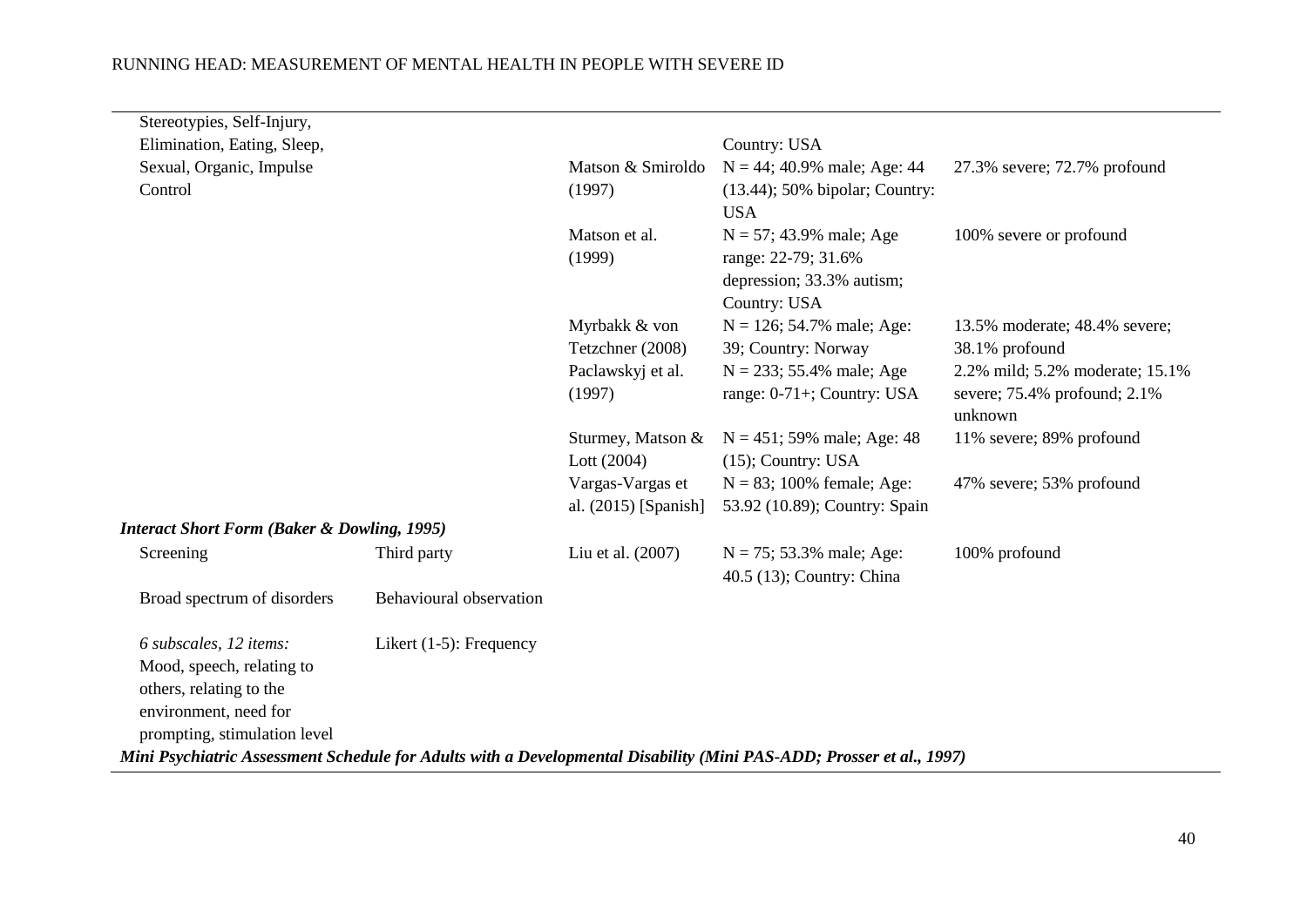| Screening                                                                   | Third party             | Janssen & Maes        | Sample 1: $N = 377$ ; 60% male; | Sample 1: 22% mild; 44% moderate; |
|-----------------------------------------------------------------------------|-------------------------|-----------------------|---------------------------------|-----------------------------------|
|                                                                             |                         | $(2013)$ [Dutch]      | Age range $<$ 25 - >65; 8%      | 24% severe; 9% profound; 1%       |
| Broad spectrum of disorders                                                 | Clinical opinion        |                       | depression; 3% anxiety          | missing data                      |
|                                                                             |                         |                       | disorder; 3% (hypo)mania; 5%    |                                   |
| 86 items, 7 subscales:                                                      | Likert (4 point scale): |                       | OCD; 9% psychosis; 14%          |                                   |
| depression, anxiety and                                                     | Severity                |                       | autism; 6% personality          |                                   |
| phobias, mania, OCD,                                                        |                         |                       | disorder; 2% dementia           |                                   |
| psychosis, unspecified disorder                                             |                         |                       |                                 |                                   |
| (including dementia), PDD                                                   |                         |                       | Sample 2: $N = 90$ ; 56% male;  | Sample 2: 56% mild; 34% moderate; |
|                                                                             |                         |                       | Age range: >25 - <65; 11%       | 6% severe; 3% profound; 1%        |
|                                                                             |                         |                       | depression; 1% anxiety          | missing data                      |
|                                                                             |                         |                       | disorder; 3% (hypo)mania; 6%    |                                   |
|                                                                             |                         |                       | OCD; 15% psychosis; 16%         |                                   |
|                                                                             |                         |                       | autism; 20% personality         |                                   |
|                                                                             |                         |                       | disorder; 2% dementia           |                                   |
|                                                                             |                         |                       | Country: Belgium                |                                   |
|                                                                             |                         | Prosser et al.        | $N = 68$ ; 62% male; 57%        | Mean IQ = $35$ (Range – 17-48)    |
|                                                                             |                         | (1998)                | Psychiatric condition covered   |                                   |
|                                                                             |                         |                       | by PAS-ADD; 31%                 |                                   |
|                                                                             |                         |                       | Psychiatric condition not fully |                                   |
|                                                                             |                         |                       |                                 |                                   |
|                                                                             |                         |                       | covered by PAS-ADD;             |                                   |
|                                                                             |                         |                       | Country: UK                     |                                   |
| Mood, Interest and Pleasure Questionnaire (MIPQ; Ross & Oliver, 2002; 2003) |                         |                       |                                 |                                   |
| Screening                                                                   | Third party             | Petry et al. $(2010)$ | $N = 360$ ; 50.8% male; Age:    | 100% severe or profound           |
|                                                                             |                         | [Dutch]               | 42.2 (12.9); 9.6% autism;       |                                   |
| Mood                                                                        | Behavioural observation |                       | 24.9% mental health problems;   |                                   |
|                                                                             |                         |                       | Country: Belgium                |                                   |
| 2 subscales, 25 items:                                                      | Likert (5 point scale): | Ross & Oliver         | $N = 53$ ; 60.9% male; Age:     | 100% severe or profound           |
|                                                                             | Severity                | (2003)                | 39.36 (9.9); 3.8% autism;       |                                   |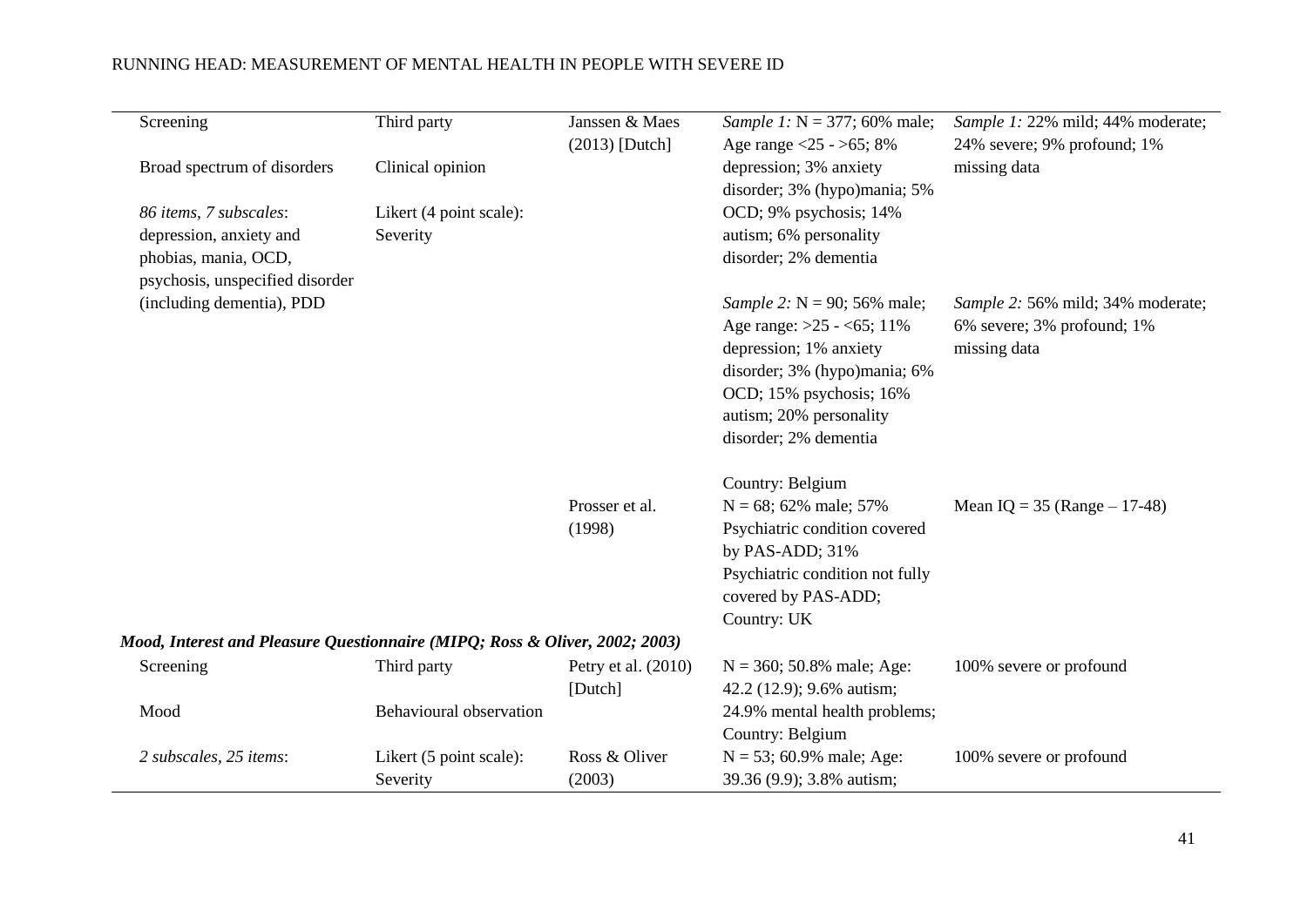| mood $(12)$ , interest & pleasure                                                                                                     |                                           |                                      | 18.9% mental health problems;                        |                                                              |
|---------------------------------------------------------------------------------------------------------------------------------------|-------------------------------------------|--------------------------------------|------------------------------------------------------|--------------------------------------------------------------|
| (13)                                                                                                                                  |                                           |                                      | Country: UK                                          |                                                              |
| Psychiatric Assessment Schedule for Adults with a Developmental Disability Checklist (PAS-ADD; Moss et al., 1996)                     |                                           |                                      |                                                      |                                                              |
| Screening                                                                                                                             | Third party                               | Moss et al. (1998)                   | $N = 66$ ; Age range: 16-69;<br>Country: UK          | Mean IQ = $30.5$ (Range = 14-47)                             |
| Broad spectrum of disorders                                                                                                           | Behavioural observation                   |                                      |                                                      |                                                              |
| 5 subscales, 27 items:<br>depression, anxiety, psychosis,<br>dementia, autism                                                         | Likert (4 point scale)                    |                                      |                                                      |                                                              |
| Physiological Measure of the Subjective Well-Being of Persons With Profound Intellectual and Multiple Disabilities (Vos et al., 2010) |                                           |                                      |                                                      |                                                              |
| Screening                                                                                                                             | Third party                               | Vos et al. (2010)                    | $N = 3$ ; 66.7% male; Age: 32.7;<br>Country: Belgium | 100% profound                                                |
| Well-being                                                                                                                            | Behavioural observation<br>and physiology |                                      |                                                      |                                                              |
| Physiological (respiration, heart                                                                                                     |                                           |                                      |                                                      |                                                              |
| rate, movement, skin                                                                                                                  | 5 point coding system:                    |                                      |                                                      |                                                              |
| conductance) and observation                                                                                                          | Severity                                  |                                      |                                                      |                                                              |
| <b>Reiss Screen for Maladaptive Behaviour (Reiss, 1988)</b>                                                                           |                                           |                                      |                                                      |                                                              |
| Screening                                                                                                                             | Third party                               | Sturmey, Burcham<br>& Perkins (1995) | $N = 60$ ; 55% male; Age:<br>adults; Country: USA    | 16.7% mild; 11.7% moderate; 30%<br>severe; 41.6%             |
| Broad spectrum of disorders                                                                                                           | Behavioural observation                   | Sturmey et al.<br>(1996)             | Sample 1: $N = 102$ ; 53% male;<br>Median age: 38    | Sample 1: 2% mild, 8% moderate,<br>16% severe, 64% profound  |
| 8 scales, 38 items:                                                                                                                   | Likert (3 point scale):                   |                                      |                                                      |                                                              |
| Aggressive Behaviour, Autism,<br>Psychosis, Paranoia,                                                                                 | Severity                                  |                                      | Sample 2: $N = 71$ ; 76% male;<br>Age: 39 (13.1)     | Sample 2: 7% mild, 20% moderate,<br>25% severe, 48% profound |
| Depression (Behavioural),<br>Depression (Physical),                                                                                   |                                           |                                      | <b>Country: USA</b>                                  |                                                              |
| <b>Dependent Personality</b>                                                                                                          |                                           |                                      |                                                      |                                                              |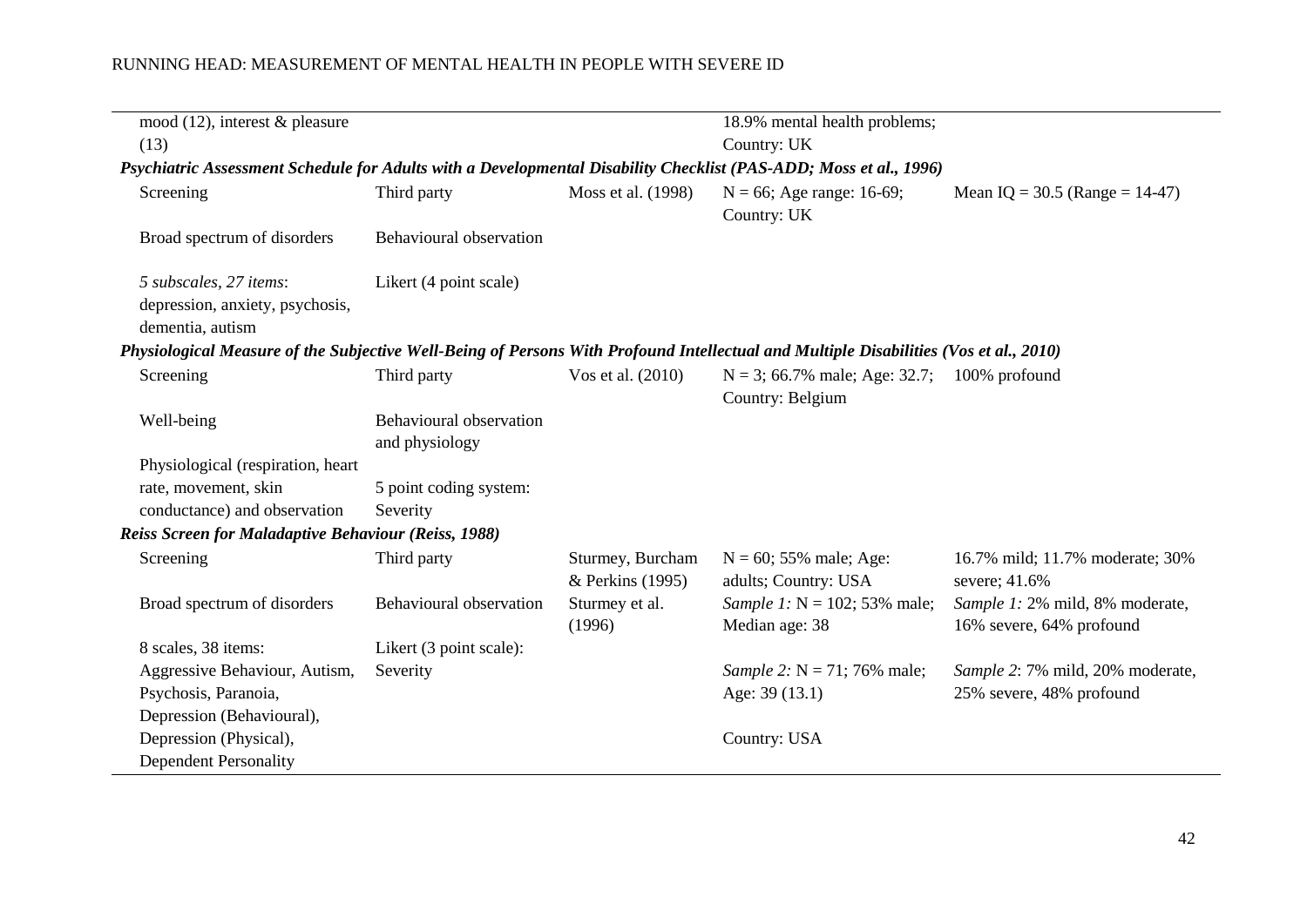Disorder, Avoidant Personality Disorder

Age: mean age in years (Standard Deviation)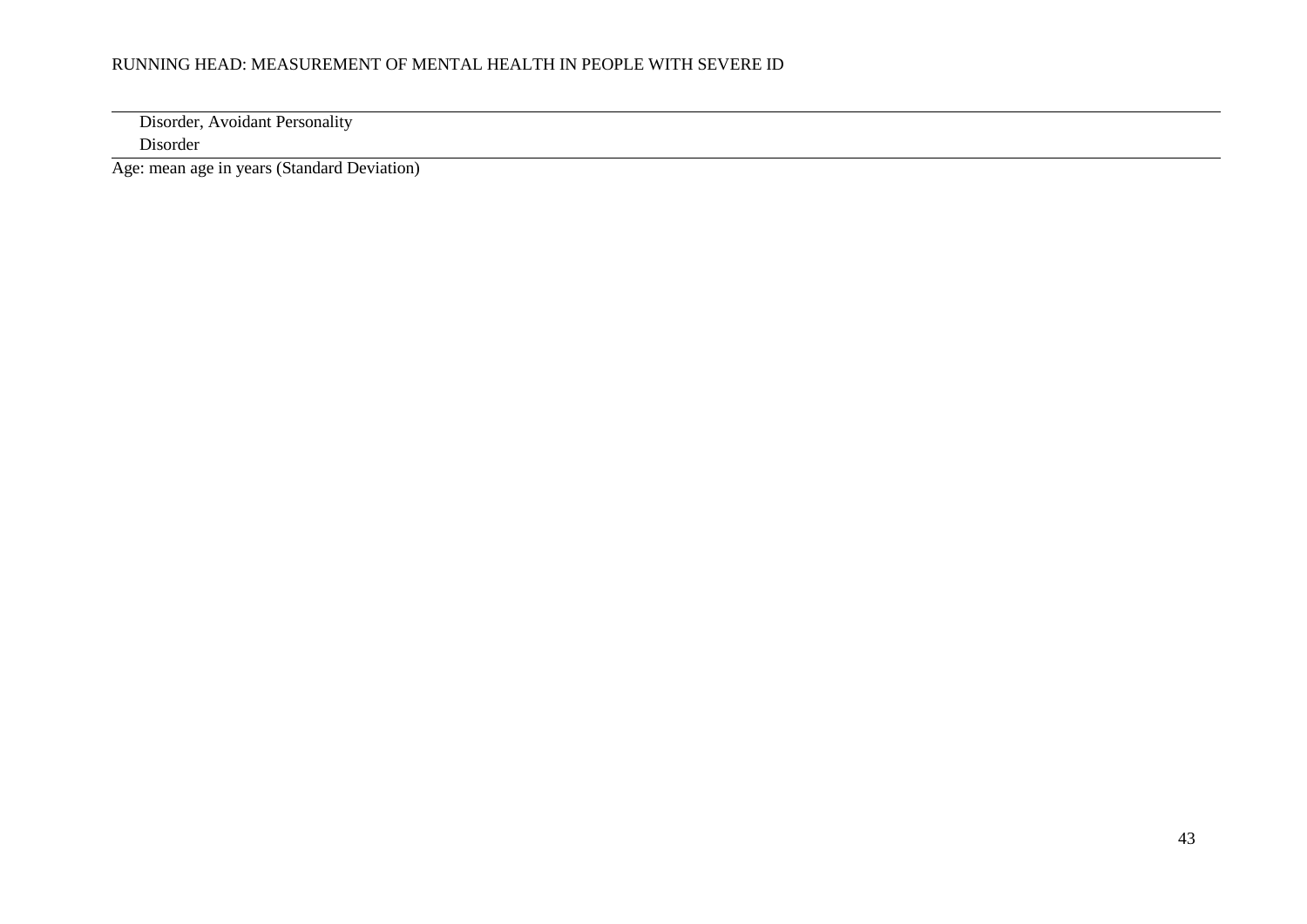|                              |                 | <b>Reliability</b> |             |                  | <b>Validity</b> |                  |
|------------------------------|-----------------|--------------------|-------------|------------------|-----------------|------------------|
| <b>Assessment</b>            | <b>Internal</b> | <b>Test-retest</b> | Inter-rater | <b>Criterion</b> | <b>Content</b>  | <b>Construct</b> |
|                              | consistency     |                    | reliability |                  |                 |                  |
| <b>ABC</b>                   | $++(5)$         | $++(2)$            | $+ (2)$     | $+ (1)$          |                 | $+(9)$           |
| <b>ADAMS</b>                 | $++(1)$         | $+(1)$             | $++(1)$     | $+ (1)$          |                 |                  |
| ASD-CA                       | $+ (1)$         | $+(1)$             | $- (1)$     |                  | $+(1)$          | $+ (2)$          |
| <b>DEPRESSED</b>             | $++(1)$         | $++(1)$            | $++(1)$     |                  |                 | $+ (1)$          |
| <b>DASH</b>                  | $- (2)$         | $++(1)$            | $+ (2)$     | $- (1)$          |                 | $+ (2)$          |
| DASH-II                      | $+(5)$          | $++(3)$            | $++(3)$     | $++(3)$          | $+(1)$          | $++(5)$          |
| <b>Interact Short Form</b>   | $++(1)$         |                    | $+(1)$      |                  | $++(1)$         | $++(1)$          |
| Mini PAS-ADD                 | $+ (2)$         |                    | $+ (2)$     | $++(1)$          |                 |                  |
| <b>MIPQ</b>                  | $++(2)$         | $+(2)$             | $++(2)$     |                  | $++(1)$         | $+ (2)$          |
| PAS-ADD                      | $+(1)$          |                    | $+(1)$      |                  |                 | $++(1)$          |
| Physiological Measure of the |                 |                    |             |                  |                 |                  |
| Subjective Well-Being of     |                 |                    |             |                  |                 |                  |
| Persons with Profound and    |                 |                    |             |                  |                 | $+(1)$           |
| <b>Multiple Disabilities</b> |                 |                    |             |                  |                 |                  |
| Reiss Screen for Maladaptive |                 |                    |             |                  |                 |                  |
| <b>Behaviours</b>            | $+ (1)$         | $+(1)$             | $+(1)$      |                  |                 | $++(1)$          |

Table 4. Strength of the psychometric properties of each assessment

 $++$  Excellent;  $+$  Good;  $-$  Fair;  $--$  Poor.

Numbers in parentheses indicate the number of studies which reported on a given psychometric property.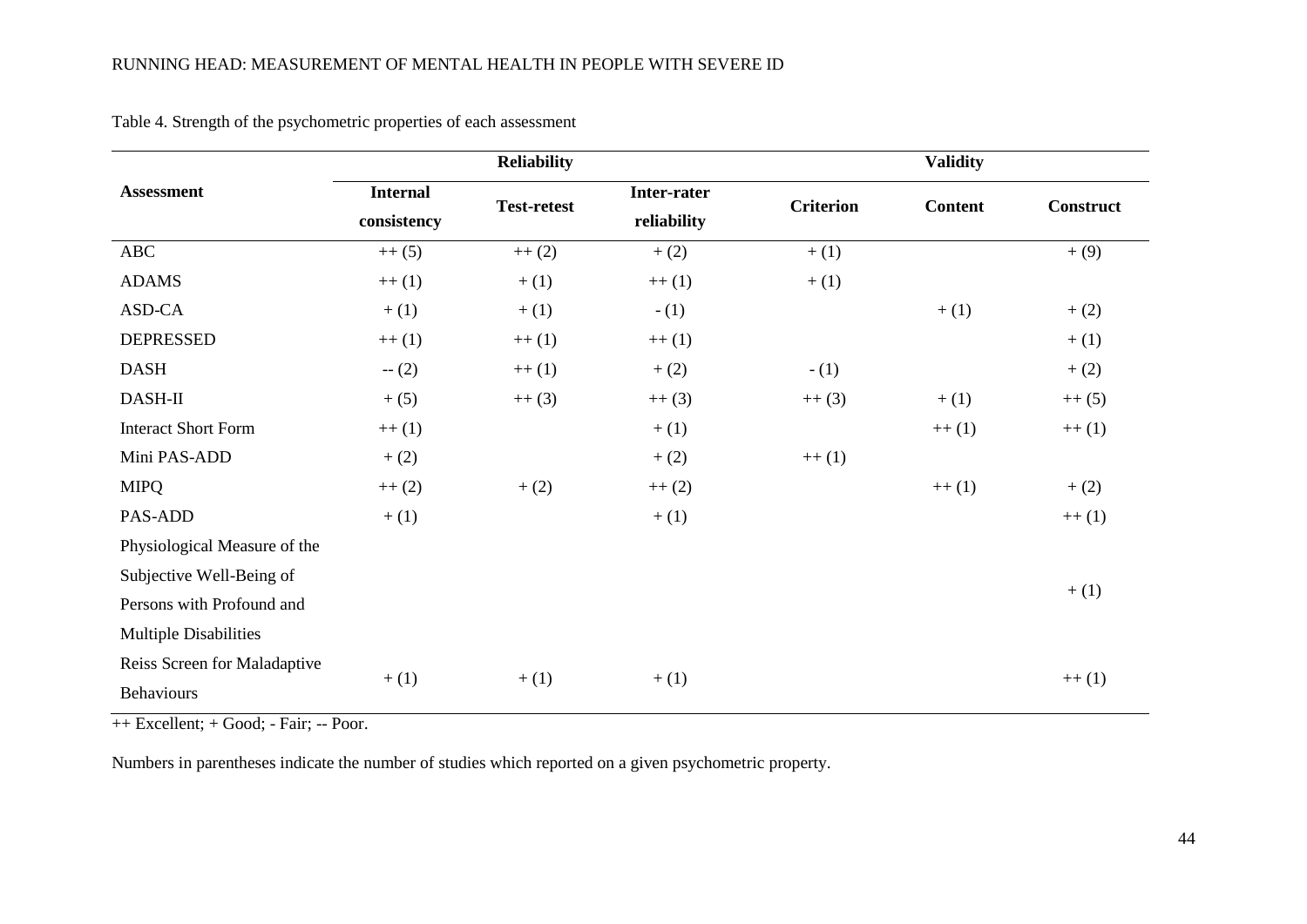Table 5. Domains of mental health problems/well-being covered by measures rated as having a reliably good level of methodological quality for use with individuals who have severe to profound ID

| <b>Measure</b> | <b>Subscale</b>                   | Mental health problem it    | Reliability data available | Validity data available |
|----------------|-----------------------------------|-----------------------------|----------------------------|-------------------------|
|                |                                   | maps on to                  |                            |                         |
| <b>ABC</b>     | Irritability, agitation, crying   | Mood disorders              | $\mathbf Y$                | $\mathbf Y$             |
|                | Lethargy, social withdrawal       | Mood disorders              | $\mathbf Y$                | Y                       |
|                | Stereotypic behaviour             | Not included in this review | N/A                        | N/A                     |
|                | Hyperactivity, non-compliance     | Not included in this review | N/A                        | N/A                     |
|                | Inappropriate speech              | Not included in this review | N/A                        | N/A                     |
| DASH-II        | Impulse control                   | Not included in this review | N/A                        | N/A                     |
|                | Organic problems                  | Not included in this review | N/A                        | N/A                     |
|                | Anxiety                           | Anxiety disorder            | Y                          | N                       |
|                | Mood disorders                    | Mood disorders              | Y                          | Y                       |
|                | Mania                             | Mania (mood disorders)      | $\mathbf Y$                | Y                       |
|                | Pervasive Developmental Disorder- | Not included in this review | N/A                        | N/A                     |
|                | Autism                            |                             |                            |                         |
|                | Schizophrenia                     | Schizophrenia               | $\mathbf Y$                | $\mathbf N$             |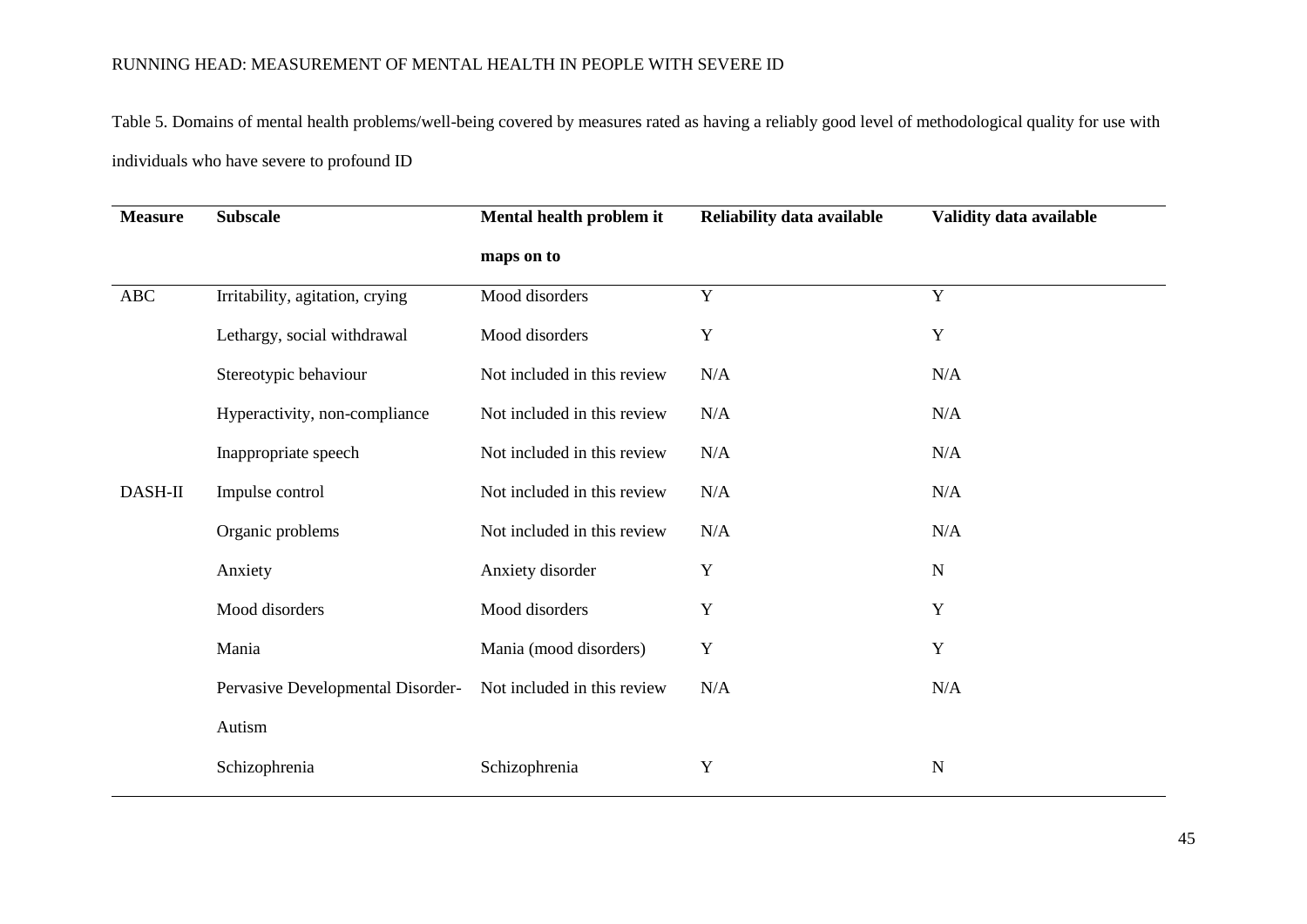|             | Stereotypies                 | Not included in this review | N/A | N/A |
|-------------|------------------------------|-----------------------------|-----|-----|
|             | Self-injurious behaviour     | Not included in this review | N/A | N/A |
|             | <b>Elimination</b> disorders | Not included in this review | N/A | N/A |
|             | Eating disorders             | Not included in this review | N/A | N/A |
|             | Sleep disorders              | Not included in this review | N/A | N/A |
|             | Sexual disorders             | Not included in this review | N/A | N/A |
| <b>MIPQ</b> | Mood                         | Mood disorders              | Y   | Y   |
|             | Interest/pleasure            | Well-being                  | Y   | Y   |
|             |                              |                             |     |     |